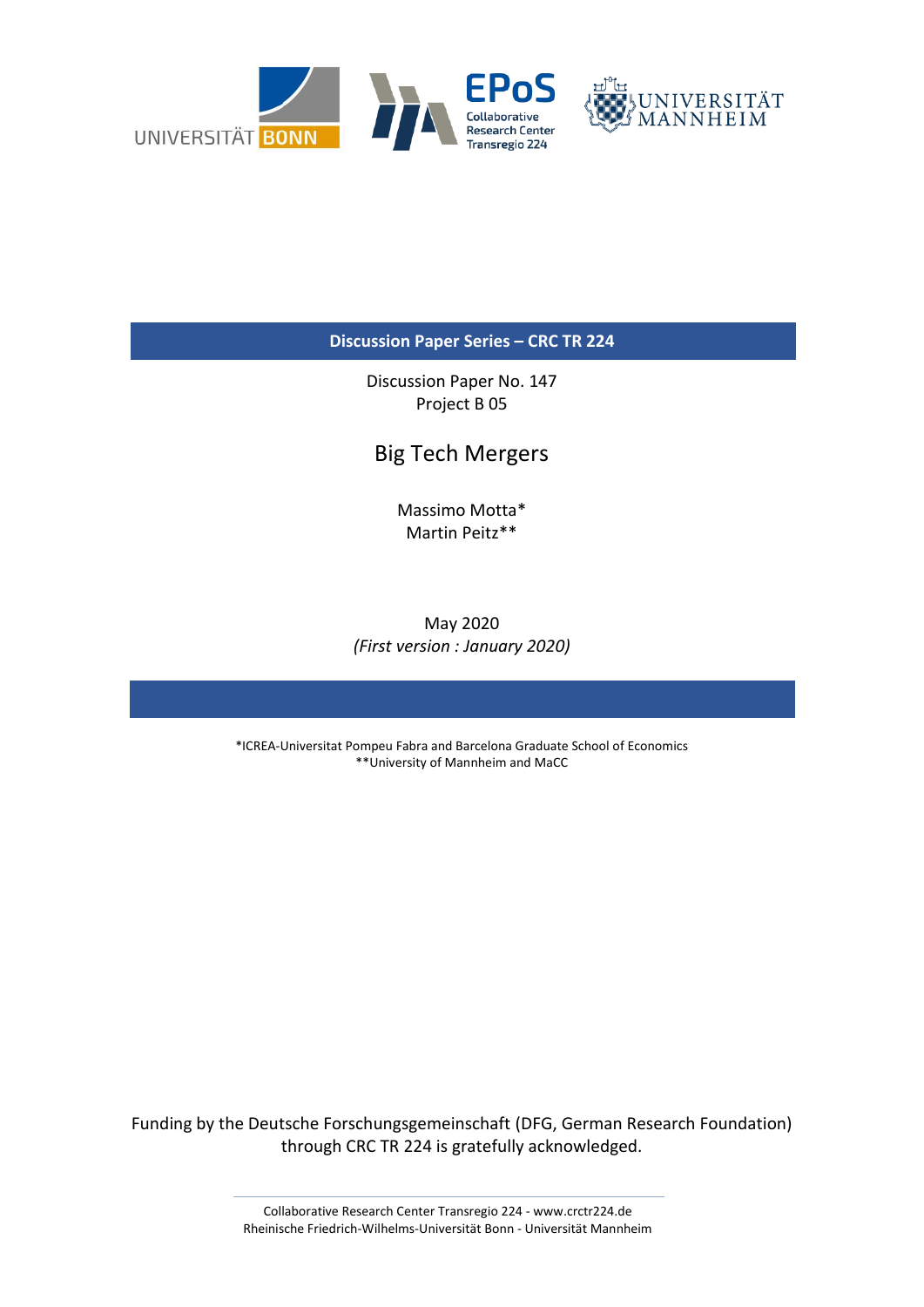# Big Tech Mergers<sup>∗</sup>

Massimo Motta† Martin Peitz‡

May 25, 2020

#### Abstract

Big tech mergers are frequently occurring events. What are the competitive effects of these mergers? With the help of a simple model we identify the acquisition of potential competitors as a pressing issue for merger control in digital industries. We also sketch a few recent theories of harm of horizontal and conglomerate mergers that are potentially relevant in digital industries. Finally, we draw some policy recommendations on how to deal with mergers in such industries.

Keywords: Merger policy, digital markets, potential competition, conglomerate mergers

JEL Classification: L41, L13, K21

<sup>∗</sup>We received helpful comments from Jay Pil Choi and Chiara Fumagalli. Massimo Motta gratefully acknowledges financial aid from the Spanish Agencia Estatal de Investigación (AEI) and FEDER (project ECO2016-76998-P). Martin Peitz gratefully acknowledges financial support from the Deutsche Forschungsgemeinschaft through CRC TR 224 (project B05). Motta was Chief Competition Economist at the European Commission between 2013 and 2016, and in that capacity he worked on several cases involving digital platforms, including the Facebook/Whatsapp merger and the investigations on Google. Peitz was advising the Australian Competition and Consumer Commission (ACCC) in its Digital Platforms Inquiry.

<sup>†</sup> ICREA-Universitat Pompeu Fabra and Barcelona Graduate School of Economics.

<sup>‡</sup>University of Mannheim and MaCCI.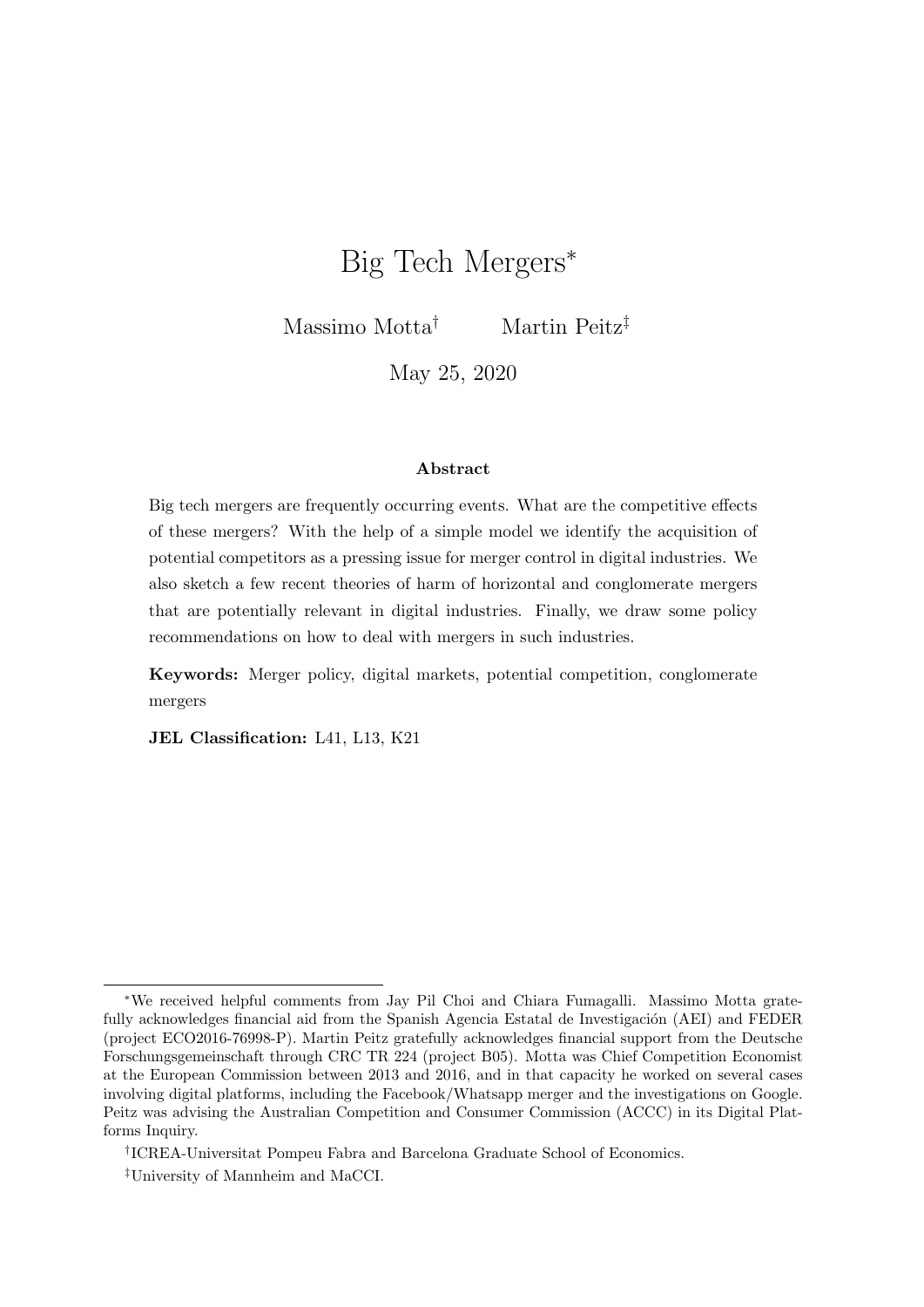## 1 Introduction

Big tech mergers happen frequently. Taking a look at the acquisitions by the "Big Five" over the last five years (Amazon, Apple, Facebook, Google, and Microsoft), Amazon is reported to have made 42 acquisitions, Apple 33, Facebook 21, Google (Alphabet) 48 and Microsoft  $53<sup>1</sup>$ . The vast majority of these and earlier mergers were under the radar of Antitrust Authorities  $(AAs)^2$  and the very few that have come under their scrutiny have been approved, among them the prominent mergers of Google/Youtube, Google/Waze, Google/Doubleclick, Facebook/Instagram, Facebook/Whatsapp, Microsoft/Linkedin.<sup>3</sup>

AAs and governments have become increasingly nervous at the perceived concentration in some digital markets and the persistent and increasing market power of some firms operating in digital industries. This has led to a number of recent high-profile reports on digital markets—e.g. ACCC  $(2019)$ , Crémer et al.  $(2019)$ , Furman et al.  $(2019)$ , or Scott Morton et al. (2019)—to better understand their functioning and to formulate possible ways to promote competition.<sup>4</sup> There is also concern that recent mergers were investigated using an inadequate methodology possibly leading to wrong decisions; for instance, in a report commissioned by the UK Competition and Markets Authority (CMA), Argentesi et al. (2019) provide a critical ex-post evaluation of recent UK merger cases in digital industries.

Policy proposals may include a mix of regulatory measures (e.g. obligations for certain firms regarding data portability and interoperability, transparency, as well as not to

<sup>1</sup>Sources: For Amazon: Wikipedia, https://en.wikipedia.org/wiki/List\_of\_mergers\_and\_ acquisitions\_by\_Amazon; for all other companies: www.mergr.com, last accessed December 24, 2019. Other numbers regarding Google and Facebook are reported by Tim Wu and Stuart Thompson, The Roots of Big Tech Run Disturbingly Deep, New York Times, June 7, 2019, https://www.nytimes.com/ interactive/2019/06/07/opinion/google-facebook-mergers-acquisitions-antitrust.html. Of course, also other firms made several acquisition over the last five years. Taking a look at a few firms that have been around longer, AT&T made 9, Comcast 11, Disney 3, IBM 29, Philips 13, Samsung 13, SAP 11, Siemens 15, and Sony 5 acquisitions in the same period (source: www.mergr.com).

<sup>&</sup>lt;sup>2</sup>In most jurisdictions, mergers should be notified and can be reviewed by antitrust authorities only if certain turnover thresholds are met. Since in the digital industry firms often start to monetise only when they have developed a very strong customer base, such thresholds may not be met even by companies with very large market value.

 $3$ As Furman et al. (2019, p. 11) put it, "[o]ver the last 10 years the 5 largest firms have made over 400 acquisitions globally. None has been blocked and very few have had conditions attached to approval, in the UK or elsewhere, or even been scrutinised by competition authorities." It is also noteworthy that the large number of acquisitions is not matched by a large number of divestitures, we have seen very few of the latter by big digital companies (one of the few instances is the spinoff of Paypal by Ebay).

<sup>4</sup>We believe it is not controversial that the combination of economies of scale and scope, network effects, switching costs and behavioural biases is contributing to the persistence of market power by big tech, and make it more difficult for entrants to contest their market positions. For an analysis of barriers to entry in the digital industry, see e.g. Franck and Peitz (2019) and the aforementioned reports.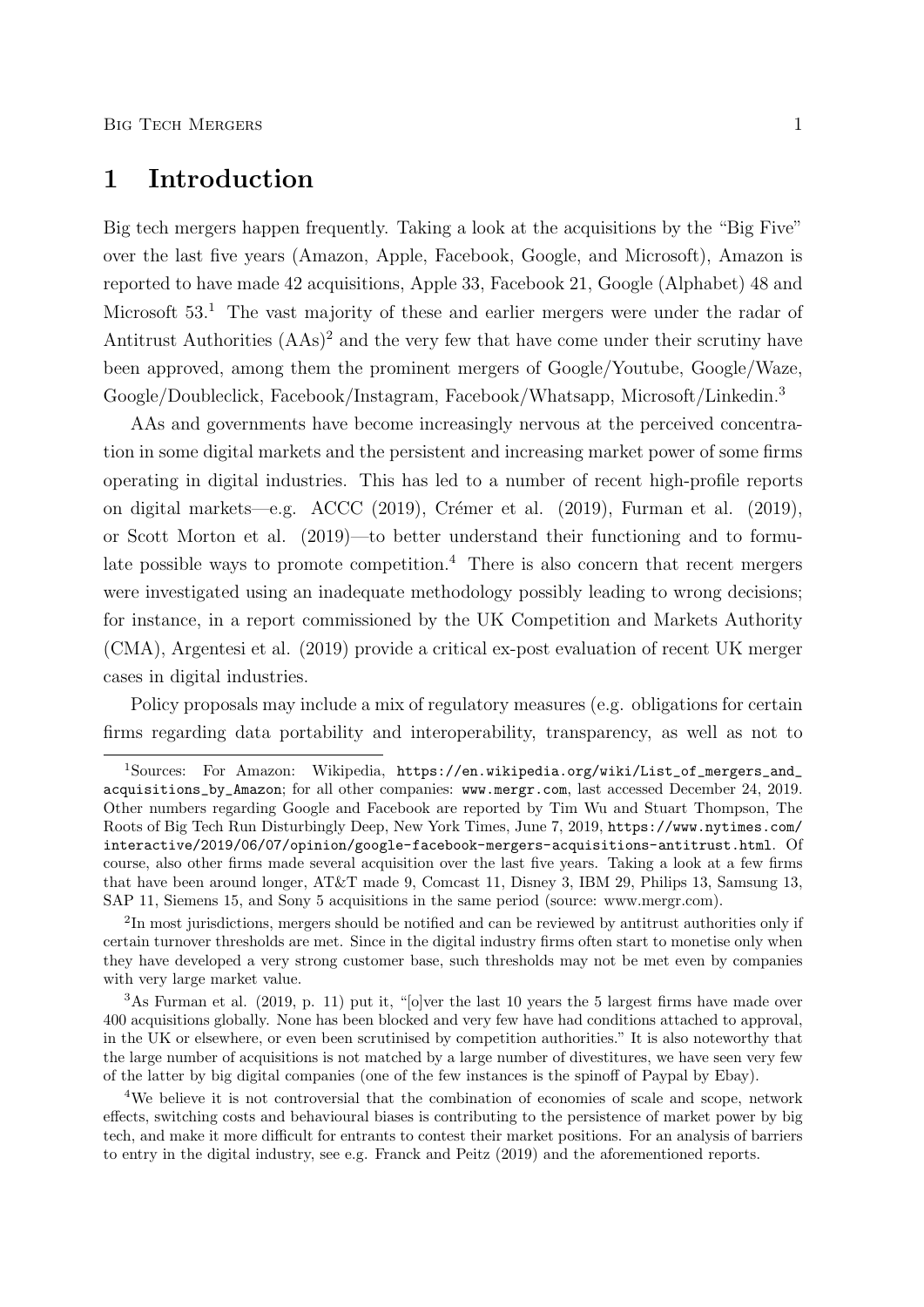discriminate), stricter antitrust enforcement, and—relevant for the scope of the present paper—possible changes in merger control. Indeed, some of the (many) mergers in digital industries may well have made the entrenchment of large firms' market positions easier. This applies not only to acquisition of horizontal nature, but also to acquisition of firms which may appear as conglomerate or vertical. Indeed, challenges to an established incumbent may also arise from often small, but quickly growing firms in adjacent markets. The acquisition of potential competitors is therefore a pressing issue for merger control.

In Section 2, which is grounded in Fumagalli, Motta and Tarantino (2020), we develop a simple reduced-form framework to address the possible anti- and pro-competitive effects of the acquisition of potential competitors. In our setting, a start-up can develop a project that succeeds with some probability. Whenever the start-up has the ability to pursue its project, the merger will be anti-competitive. The acquisition then becomes either a "killer acquisition" or an upgrade with suppressed competition. The merger can only be pro-competitive if the start-up would not be able to pursue its project absent the merger and if the incumbent will have an incentive to develop the project after acquiring the start-up. We shall also see that the acquisition may also have beneficial ex ante innovation effects: a merger may increase the expected benefit from innovation, and hence stimulate effort to obtain it. In extensions we address conglomerate mergers, the presence of outside investors, and exclusionary conduct by the incumbent.

In Section 3, we look at six recent theories of harm of big tech mergers which remove actual competitors.<sup>5</sup> These theories rely on some features that figure prominently in digital industries and that include network effects; two-sidedness and free services to one side; the prominence of big data). They are based on Anderson and Coate (2005) and Anderson and Peitz (2020) in Section 3.1, Nocke and Whinston (2013) in Section 3.2, Prat and Valletti (2019) in Section 3.3, de Cornière and Taylor (2019) in Section 3.4, Rhodes and Zhou (2019) in Section 3.5, and Choi and Jeon (2020) in Section 3.6.

In Section 4, we conclude by making some policy recommendations based on our analysis and some further considerations. This article draws on a number of recent contributions and can be seen as a guide to these works. We give references to them throughout the text.

<sup>5</sup>Of course, there may also be efficiencies. In particular, big tech mergers might incentivise innovation by entrants. While we acknowledge such possible positive effects of mergers on innovation, we did not include them in our analysis. Such a positive effect that counteracts the harm of a merger with exogenous innovation is shown by Katz (2020) in a model in wich firms compete for the market and enjoy some scale economies. For an overview of mergers and innovation more broadly, see Kokkoris and Valletti (2020).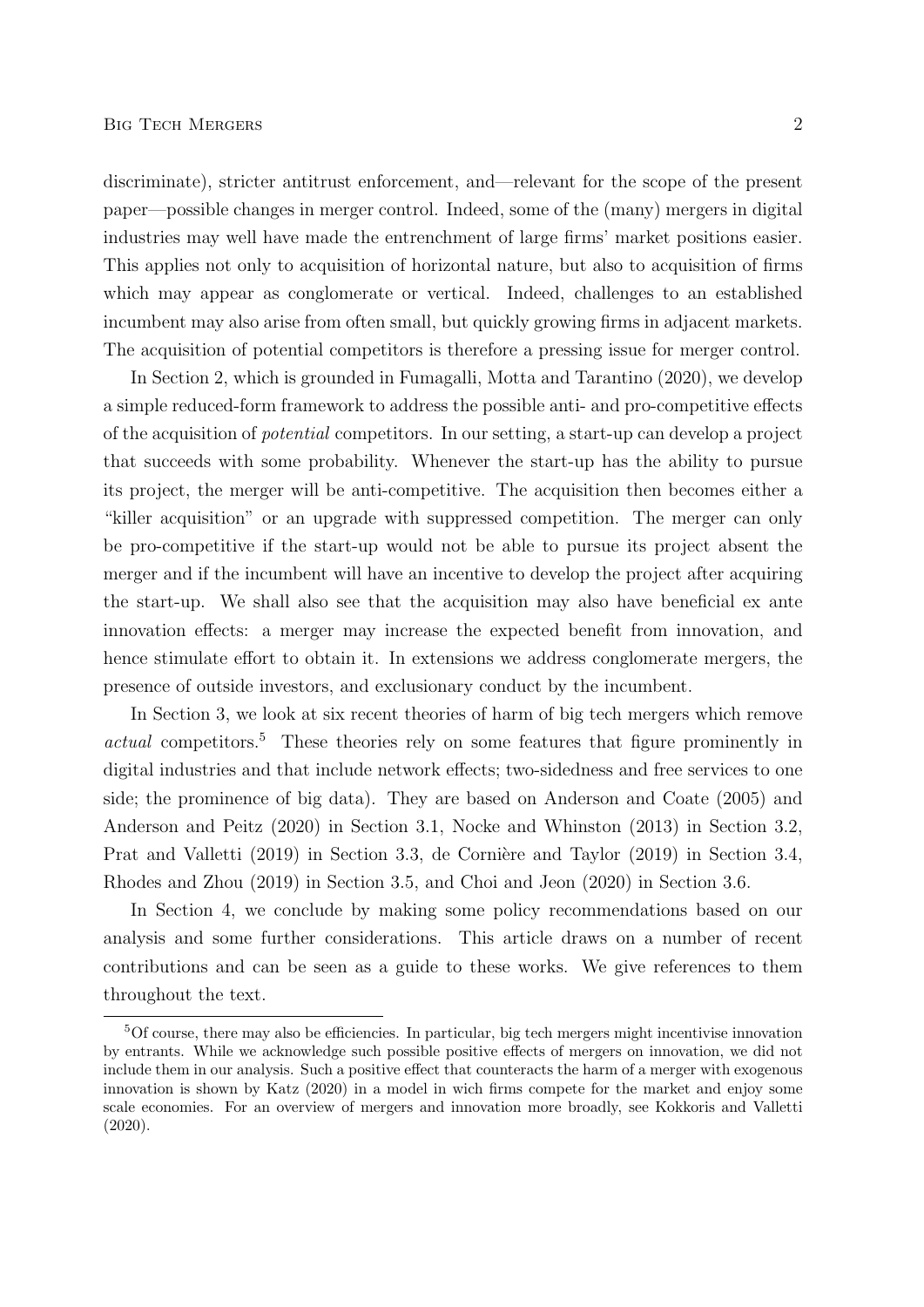## 2 Acquisition of potential competitors

As pointed out in the Introduction, big tech firms acquired lots of companies, many of them start-ups, over the last five years. In some instances this may boil down to acquiring a potential competitor. To address the competitive effects of such acquisitions we develop a stylised model (a much simplified version of Fumagalli et al., 2020) that provides some guidance as to what to expect from such acquisitions and in which cases they are detrimental to welfare and in which they are not. In our base model, the acquisition takes place in the same market; in Section 2.2 we extend the argument to allow for acquisitions in different markets (which are the stepping stone to invade the big tech's home market). We also add analyses on the presence of outside investors (Section 2.3) and exclusionary conduct by the incumbent (Section 2.4).

### 2.1 A simple model

Consider an industry with an incumbent firm,  $I$ , and a potential entrant,  $E$ <sup>6</sup>. The latter has a project (or a blueprint, or an idea for a new software application, or a prototype) which, if successfully developed, can become a substitute of the incumbent's product or service. The project development will cost  $K$ , and the success probability of the project is  $p<sup>7</sup>$ . A merger is an acquisition of a *potential* competitor if it takes place before the entrant has actually decided to develop the project. The entrant can be seen as a start-up with a promising idea (possibly a beta version launched for a particular test audience) which requires resources before knowing whether the product or service can actually succeed in the market.

A necessary condition for the project to be successful is that the developer has resources  $R_E$ —this can be data, expertise in terms of human capital or marketing skills, financial assets, or some other input—that exceed some threshold  $\overline{R}$ . We assume that the entrant can go ahead with the project only if  $R_E \geq \overline{R}$ . The potential entrant may or not have enough resources, and this will turn out to be crucial for the effects of the acquisition. In what follows, we assume that  $R_E$  can be perfectly observed (we discuss later the case where the incumbent lacks information on  $R<sub>E</sub>$ ), and that it is exogenous (in an extension, we discuss the case where it is endogenous). We also assume that the incumbent has enough resources  $(R_I > \overline{R})$ , so it would always have the *ability* to develop,

 $6$ The industry may contain further firms. For simplicity, we focus our analysis on a single potential acquirer and a single acquisition target.

<sup>&</sup>lt;sup>7</sup>For simplicity, we assume that  $p$  is exogenous and does not depend on the identity of the firm. Of course there may be particular reasons why an incumbent could have a lower or higher success probability than an entrant, but assuming the same probability for both seems a good benchmark.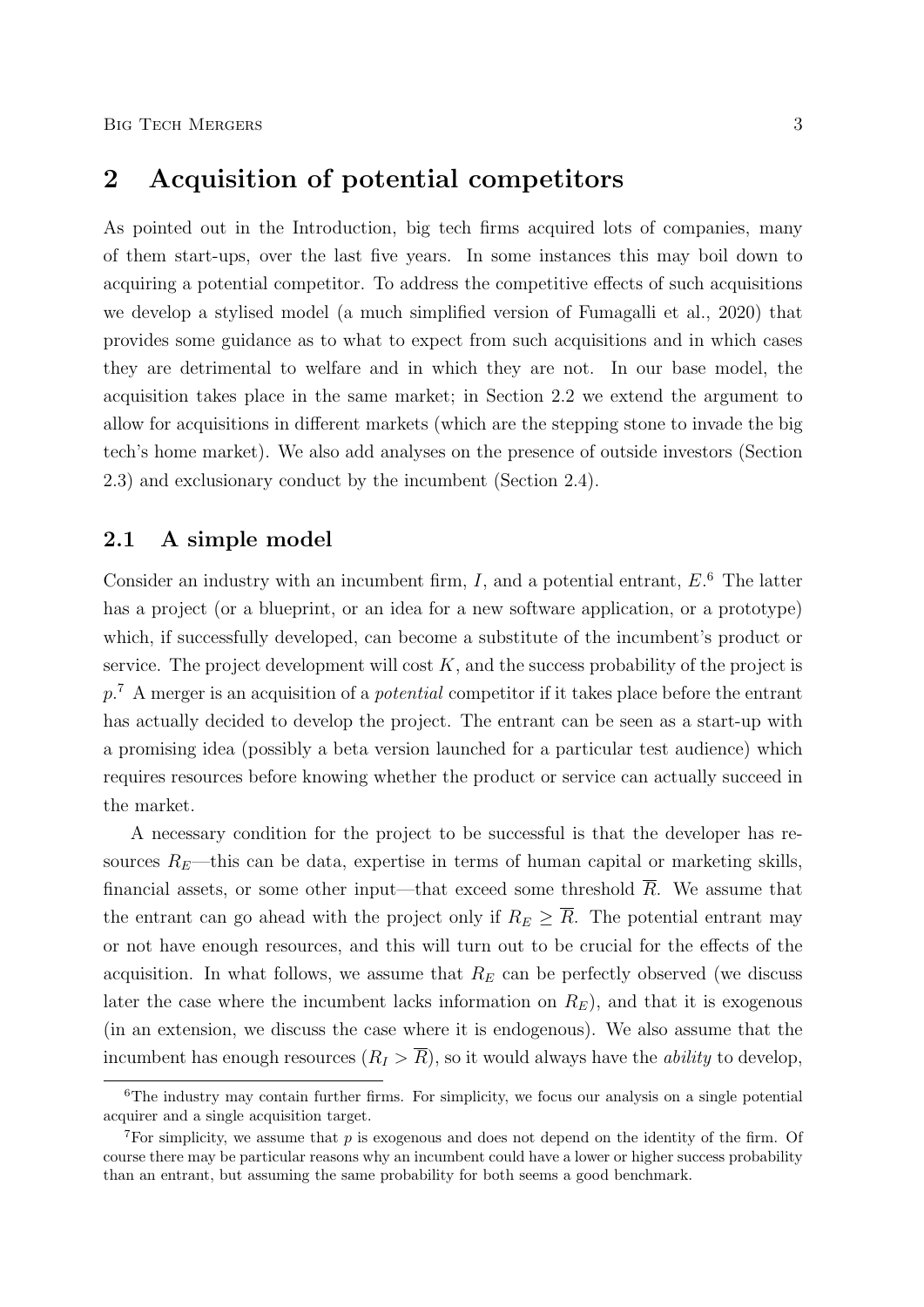but—as we shall see below—it may not have the *incentive* to do so, if it bought  $E$ .

Payoffs If E remains independent, has enough resources, and successfully develops the project, it will make duopoly profits  $\pi_E^d$  and the incumbent will make  $\pi_I^d$ . If I takes over E and successfully develops the project, it will be a monopolist with two products (or services, or applications) and will earn  $\pi_I^{M.8}$  If the project is shelved, or is not successfully developed, the incumbent will remain a single-product monopolist and will earn  $\pi_I^m$ .

We assume that  $p\pi_E^d - K \geq 0$ , or:

$$
\pi_E^d \ge \frac{K}{p},\tag{A1}
$$

which ensures that an entrant with sufficient resources will want to develop the project. For the time being, we shall also assume that:

$$
\pi_E^d + \pi_I^d < \pi_I^M < \pi_E^d + \pi_I^m. \tag{A2}
$$

The LHS inequality of (A2) amounts to saying that industry profits are higher under a monopoly than a duopoly, and the RHS inequality corresponds to the condition under which the Arrow replacement effect holds, namely that—because of cannibalisation effects—an entrant would have greater incentives to invest than a monopolist.<sup>9</sup>

Finally, we assume that the consumer surplus ranking across configurations is as follows: it is the highest under competition, followed by the case of monopoly with two products, and by that of a single-profit monopoly:  $CS^d > CS^M > CS^m$ . We shall assess mergers according to their effects on consumers here, because this is the standard that is used by antitrust authorities around the world. However, our conclusions would not change if we used a total welfare standard instead.<sup>10</sup>

The game Consider the following game.

- At time  $t = 1$ , I makes a takeover offer to E, which can accept or reject.
- At time  $t = 2$ , the firm that owns the project decides whether to develop it or not.

<sup>9</sup>The entrant's incentive to invest is given by  $p\pi_E^d \ge K$ , the incumbent's by  $p\pi_I^M + (1-p)\pi_I^m - K \ge \pi_I^m$ , which can be rewritten as  $p(\pi_I^M - \pi_I^m) \geq K$ . The former is larger than the latter when the RHS of (A2) holds.

<sup>&</sup>lt;sup>8</sup>We do not impose a particular structure on the duopoly interaction. We implicitly assume that the duopoly equilibrium exists and is unique. We also make assumptions on some properties of equilibrium profits compared to monopoly outcomes below. An extension to an oligopoly with more than two firms is straightforward.

<sup>&</sup>lt;sup>10</sup>Indeed, Fumagalli et al.  $(2020)$  use a total welfare standard.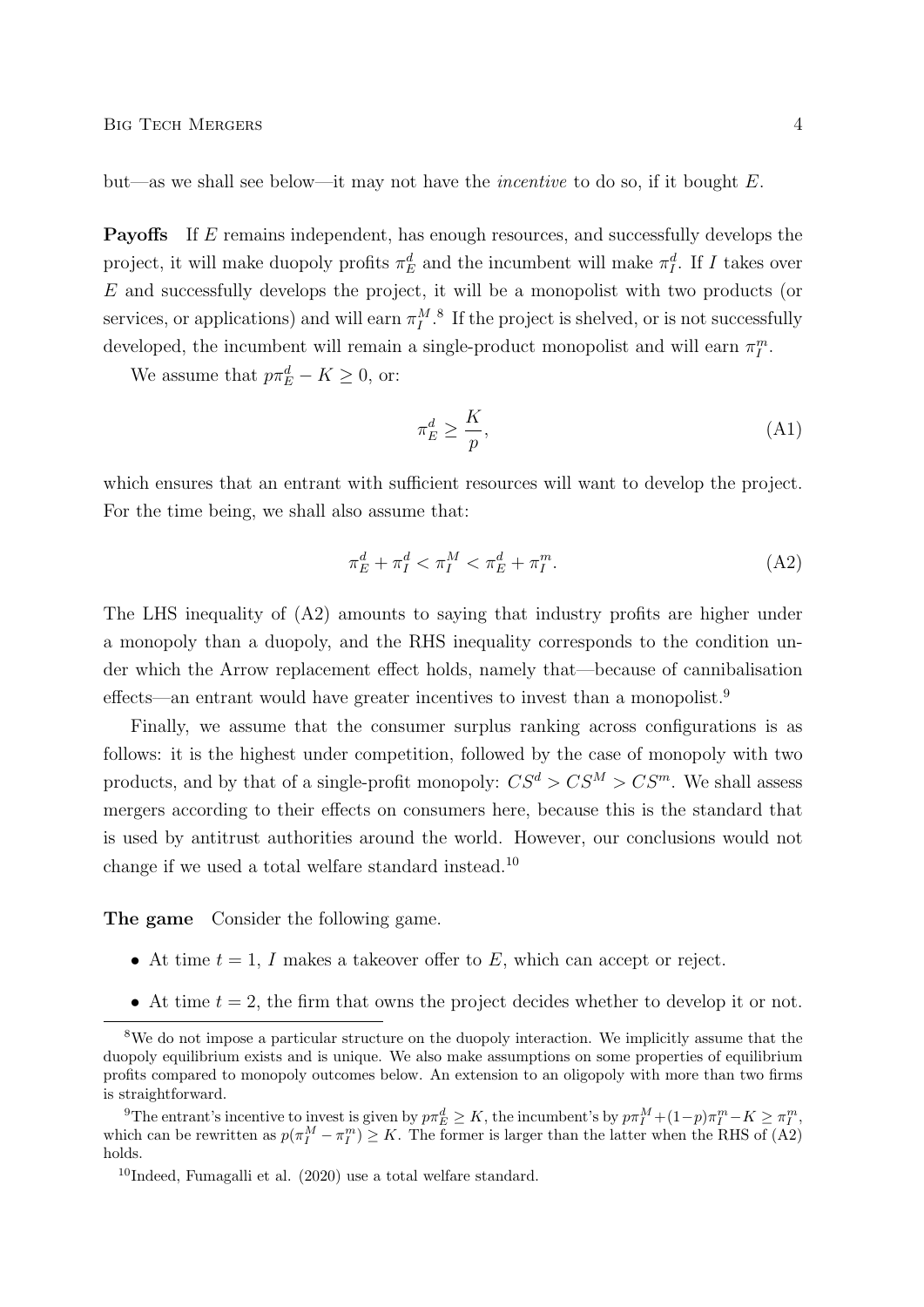• At time  $t = 3$ , active firms sell in the product market, and payoffs are realised.

We look for sub-game perfect Nash equilibria and, as usual, solve the game by backward induction.

#### 2.1.1 Benchmark: no merger is allowed

It is convenient to see first what happens if mergers were prohibited. This also coincides with the continuation of the game which follows a rejection of the offer by the entrant.<sup>11</sup> It is straightforward that:

**Lemma 1.** At the benchmark without takeovers, the equilibrium is given by:

- If  $R_E < \overline{R}$ , the entrant will not be able to develop the project. At equilibrium, only the incumbent will be active: it will make a profit equal to  $\pi_I^m$ , and expected consumer surplus will be  $CS^m$ .
- If  $R_E \geq \overline{R}$ , then the entrant will develop the project. Its expected profits and the incumbent's are, respectively,  $p\pi_E^d - K$  and  $p\pi_I^d + (1-p)\pi_I^m$ . Expected consumer surplus is  $pCS^d + (1-p)CS^m$ , which is larger than  $CS^m$ .

#### 2.1.2 Solution of the takeover game

We turn to the solution of the whole game. Let us move backwards, and look at the sub-games starting from  $t = 2$ . First, suppose that E was acquired by I at  $t = 1$ . In this case, I will own the project, and will develop it if and only if  $p\pi_I^M + (1-p)\pi_I^m - K \ge \pi_I^m$ , which can be rewritten as:

$$
\pi_I^M - \pi_I^m \ge \frac{K}{p}.\tag{1}
$$

Note that  $\pi_I^M - \pi_I^m < \pi_E^d$  by A2. Therefore, if (1) holds, both the incumbent and a sufficiently endowed entrant would develop the project, whereas if (1) is violated, only the latter would develop it. This is the main force behind the so-called "killer acquisitions" and it consists of the well-known Arrow replacement effect, whereby an incumbent has less incentive to develop an innovation because it would cannibalise (part of) its current profits.

Next, suppose that no merger took place at  $t = 1$ . In this case, the continuation equilibrium is given by lemma 1.

 $11\text{As}$  we shall show below, though, the takeover will always occur at equilibrium.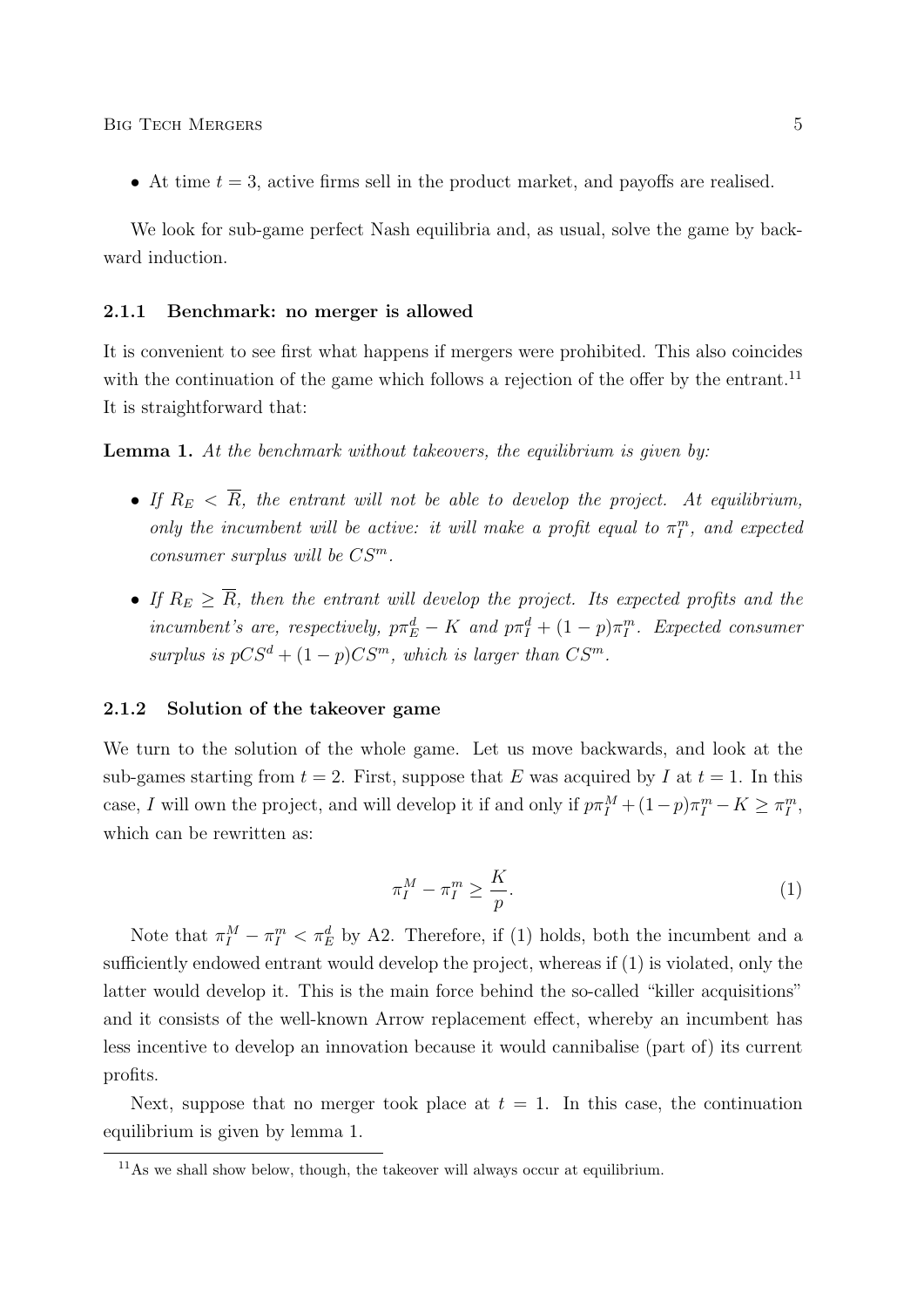BIG TECH MERGERS 6

Let us now move to the first stage of the game. If  $R_E < \overline{R}$ , then E's expected profits are  $V_E = 0$ , which is also E's reservation price for selling out. Whether it will develop or not, the incumbent (which, by assumption, has the bargaining power in the takeover negotiation) will offer 0 and acquire  $E^{12}$ 

If instead  $R_E \geq \overline{R}$ , then absent the takeover E would invest, and have expected profits  $V_E = p\pi_E^d - K \geq 0$ , which corresponds to its reservation value in the takeover negotiation. We then have two cases.

(i) If  $\pi_I^M - \pi_I^m \geq \frac{K}{p}$  $\frac{K}{p}$ , the incumbent's willingness to bid for the takeover is given by:

$$
V_I = p\pi_I^M + (1 - p)\pi_I^m - K - [p\pi_I^d + (1 - p)\pi_I^m] = p(\pi_I^M - \pi_I^d) - K.
$$
 (2)

For the takeover to take place, it must be  $V_I \geq V_E$ , or:  $p(\pi_I^M - \pi_I^d) - K \geq p\pi_E^d - K$ , which is always satisfied under assumption (A2).

(ii) If instead  $\pi_I^M - \pi_I^m < \frac{K}{p}$  $\frac{R}{p}$ , the incumbent will not invest after the takeover, and its willingness to bid for the takeover is given by:

$$
V'_I = \pi_I^m - [p\pi_I^d + (1 - p)\pi_I^m] = p(\pi_I^m - \pi_I^d). \tag{3}
$$

For the takeover to take place, it must be  $V'_I \geq V_E$ , or:  $p(\pi_I^m - \pi_I^d) \geq p\pi_E^d - K$ . Note that under (ii) we can write  $\pi_I^m + K/p > \pi_I^M > \pi_I^d + \pi_E^d$ , which is again satisfied: the takeover will take place.

Note that the takeover will always occur at equilibrium because the incumbent has a strong incentive to protect its monopoly profits (Gilbert and Newbery, 1982).

Lemma 2. At equilibrium, the takeover will always take place, and:

- $\bullet$  If  $\pi_I^M \pi_I^m < \frac{K}{p}$  $\frac{K}{p}$ , the incumbent will not develop the project. Only the incumbent will be active: it will make a profit equal to  $\pi_I^m$ , and expected consumer surplus will be  $CS^m$ .
- $\bullet$  If  $\pi_I^M \pi_I^m \geq \frac{K}{p}$  $\frac{\kappa}{p}$ , then the incumbent will develop the project after the takeover. Its expected profits will be  $p\pi_I^M + (1-p)\pi_I^m - K$ . Expected consumer surplus is  $pCS^M + (1-p)CS^m$ .

<sup>&</sup>lt;sup>12</sup>If it develops the project (i.e., if  $\pi_I^M - \pi_I^m \geq \frac{K}{p}$ ), the incumbent's gain from the acquisition is positive (it will be given by  $p\pi_I^M + (1-p)\pi_I^m - K - \pi_I^m$ ). Otherwise it will be zero. If the acquisition entailed some arbitrarily small but positive transaction cost, in the latter case the acquisition would not take place, but for simplicity we abstract from such a cost.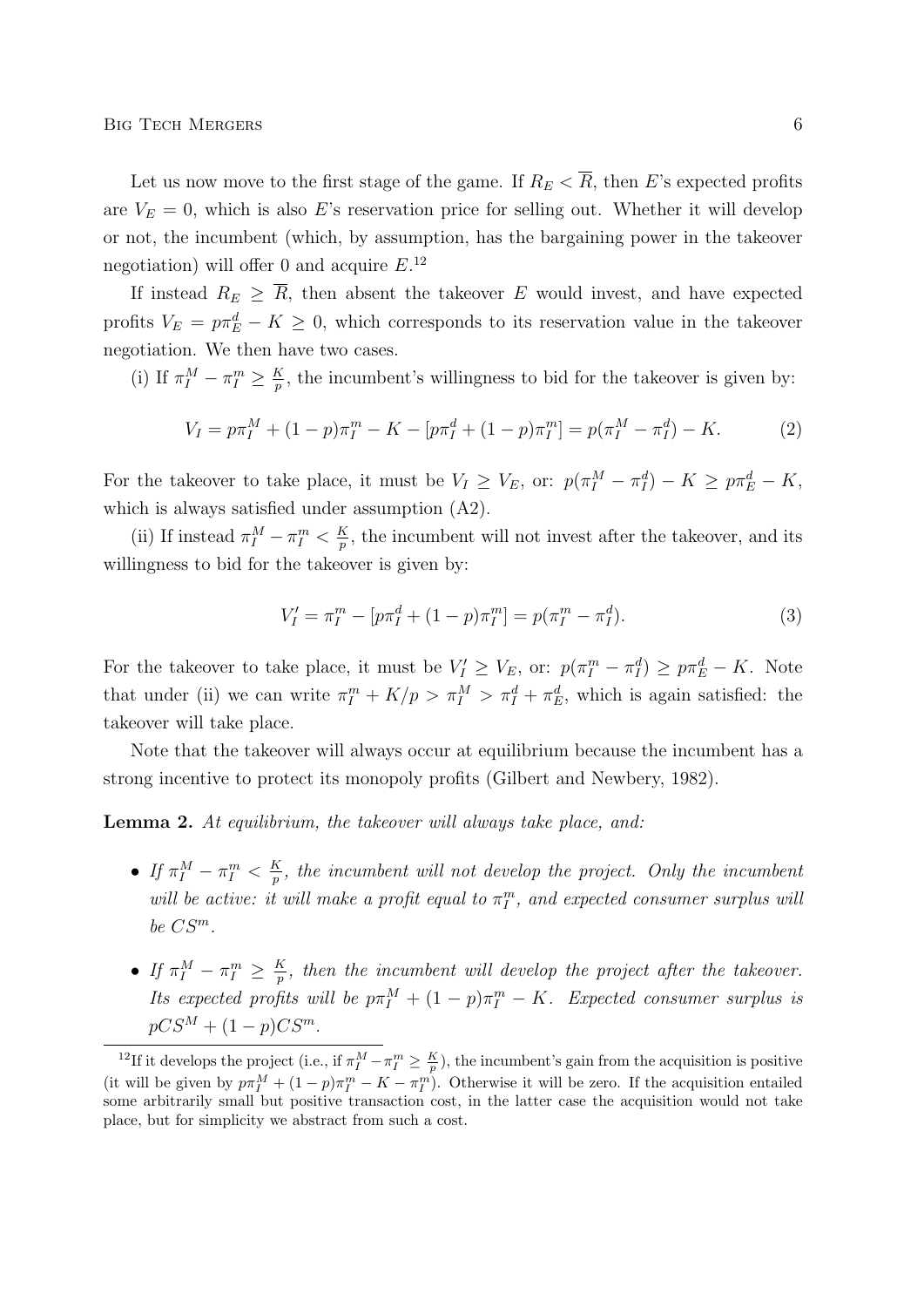#### 2.1.3 The effects of the acquisition

We can now build on the analysis carried out so far and look at the effects of an acquisition relative to the (crude) benchmark where the incumbent cannot acquire the potential competitor.

Proposition 1. Relative to the benchmark where the takeover is prohibited, the acquisition of the potential competitor would:

- (i.a) (dead project) If  $\pi_I^M \pi_I^m < \frac{K}{p}$  $\frac{K}{p}$  and  $R_E < R$ , the acquisition will be competitively neutral: regardless of whether an acquisition takes place or not, the project will not be developed, and consumer surplus will always be  $CS^m$ .
- (i.b) (killer acquisition) If  $\pi_I^M \pi_I^m < \frac{K}{p}$  $\frac{K}{p}$  and  $R_E \ge R$ , the acquisition will be anticompetitive: absent a takeover, E will develop the project and if successful compete with the incumbent, whereas following the takeover the project will be shelved and competition suppressed. The acquisition will lower consumer surplus from  $pCS^d$  +  $(1-p)CS^m$  to  $CS^m$ .
- (ii.a) (efficient upgrade) If  $\pi_I^M \pi_I^m \geq \frac{K}{p}$  $\frac{K}{p},$  and  $R_E < R,$  the acquisition will be efficient: absent a takeover, E will not invest in the project, whereas a takeover will allow development of the project. Hence, the acquisition will increase consumer surplus from  $CS^m$  to  $pCS^M + (1-p)CS^m$ .
- (ii.b) (upgrade with suppressed competition) If  $\pi_I^M \pi_I^m \geq \frac{K}{p}$  $\frac{K}{p}$  and  $R_E\,\geq\,\overline{R},\,$  the acquisition will be anti-competitive: absent a takeover, E will develop the project and if successful compete with the incumbent, whereas following a takeover the incumbent will invest in the project, but will suppress competition. The acquisition will hence lower consumer surplus from  $pCS^d + (1-p)CS^m$  to  $pCS^M + (1-p)CS^m$ .

#### 2.1.4 Discussion of Proposition 1

Within our simple model one can see that acquisitions of start-ups which may become potential competitors a priori may be pro- or anti-competitive, so that simplistic policies say, continue with the laissez-faire approach that de facto antitrust agencies have adopted, or at the opposite extreme the prohibition of all takeovers by big tech—would not be warranted.

We will provide a more thorough policy discussion later on, but Proposition 1 already gives us some useful hints. In particular, our analysis reveals that to understand the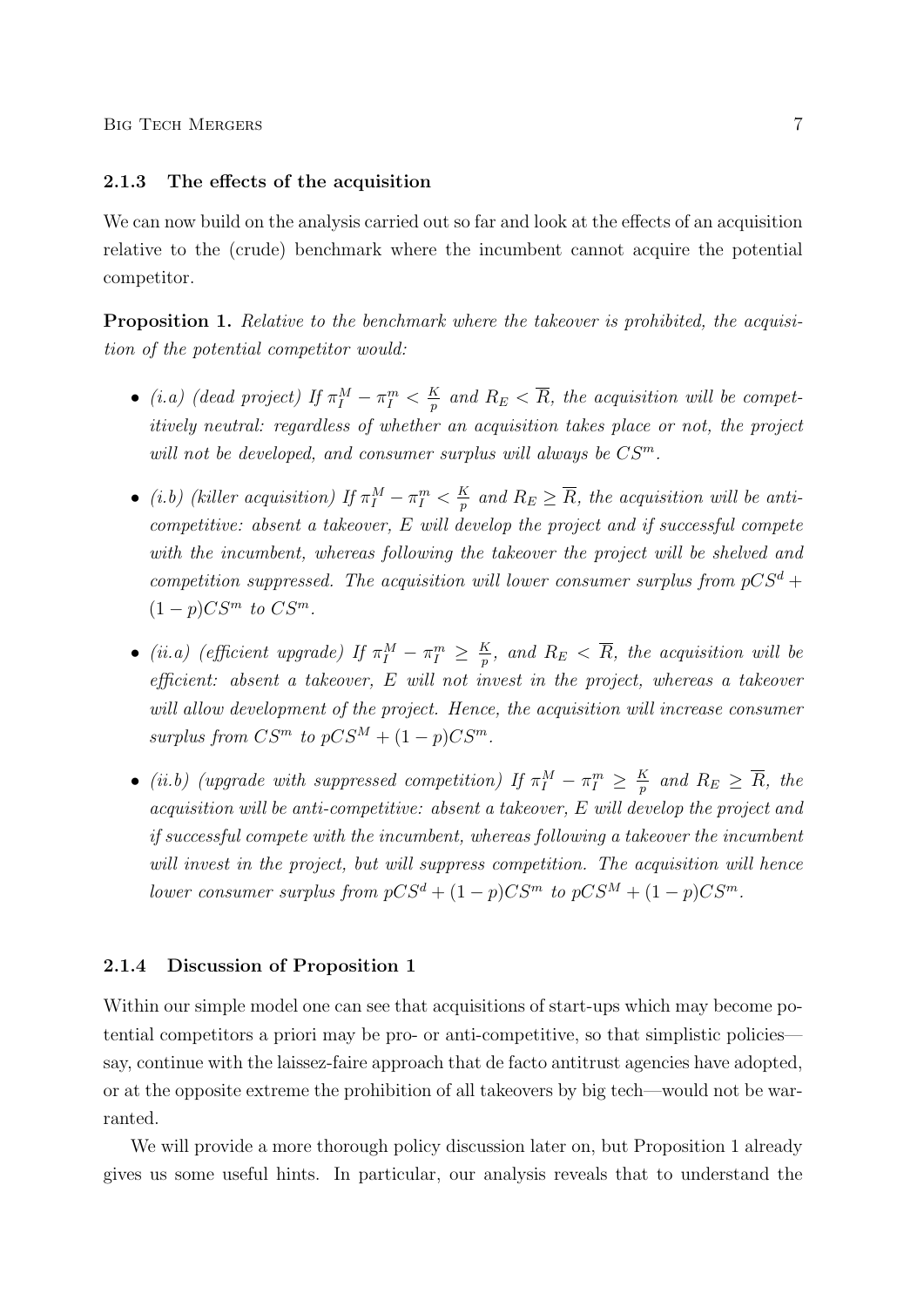| $R_E < R$                                      | $R_E > R$                                                                                         |
|------------------------------------------------|---------------------------------------------------------------------------------------------------|
| $(\pi_I^M - \pi_I^m < K/p)$ (i.a) dead project | $(i.b)$ killer acquisition                                                                        |
|                                                | $(\pi_I^M - \pi_I^m \ge K/p)$ (ii.a) efficient upgrade (ii.b) upgrade, but suppressed competition |

Table 1: Equilibria of the base model

likely effects of any given acquisition, it is crucial to identify the likely counterfactual to that acquisition. Indeed, it is straightforward that whenever the start-up has the ability to pursue its project, the merger will be anti-competitive. (In terms of Table 1, whenever  $R_E \geq \overline{R}$ , the acquisition will lower consumer surplus.) In other words, it will be inevitable for AAs to ask what would happen if the merger was prohibited: Would the target firm be able to invest and have the chances to develop the project? (We shall also come back to this question in Section 2.3 below, when considering an extension where the incumbent may face outsiders bidding for the target.)

Unlike what has happened over the last decade, where AAs have developed simple quantitative tools (such as GUPPI, IPR and the like), it looks like that a richer qualitative and, if possible, quantitative analysis would be necessary, investigating—through the analysis of internal documents, business plans, financial analyses—the likely scenarios for the target should the merger not go ahead.

Another preliminary observation is that a merger may be pro-competitive (and hence the AA and the Courts may make a mistake if prohibiting it) if and only if two conditions are satisfied: first, the takeover target would not be able to pursue its project absent the merger; second, the incumbent will have an incentive to pursue, rather than shelve, the project. Like the first condition, also the second condition may not be easily checked, but presumably the acquiring company may be able to convince the AAs that—should the merger go ahead—it would really have an incentive to continue the project, for instance because it would not lead to a close substitute but rather to a significant upgrade of its core offering.<sup>13</sup>

<sup>&</sup>lt;sup>13</sup>We recall that we take the probability of success of the project to be independent of who owns the project. It is of course conceivable that a project is more likely to be successful if it was in the hands of the (more experienced) incumbent, and this would result in another type of efficiency gain of the takeover. But it is also conceivable that the probability of success of the project is higher when the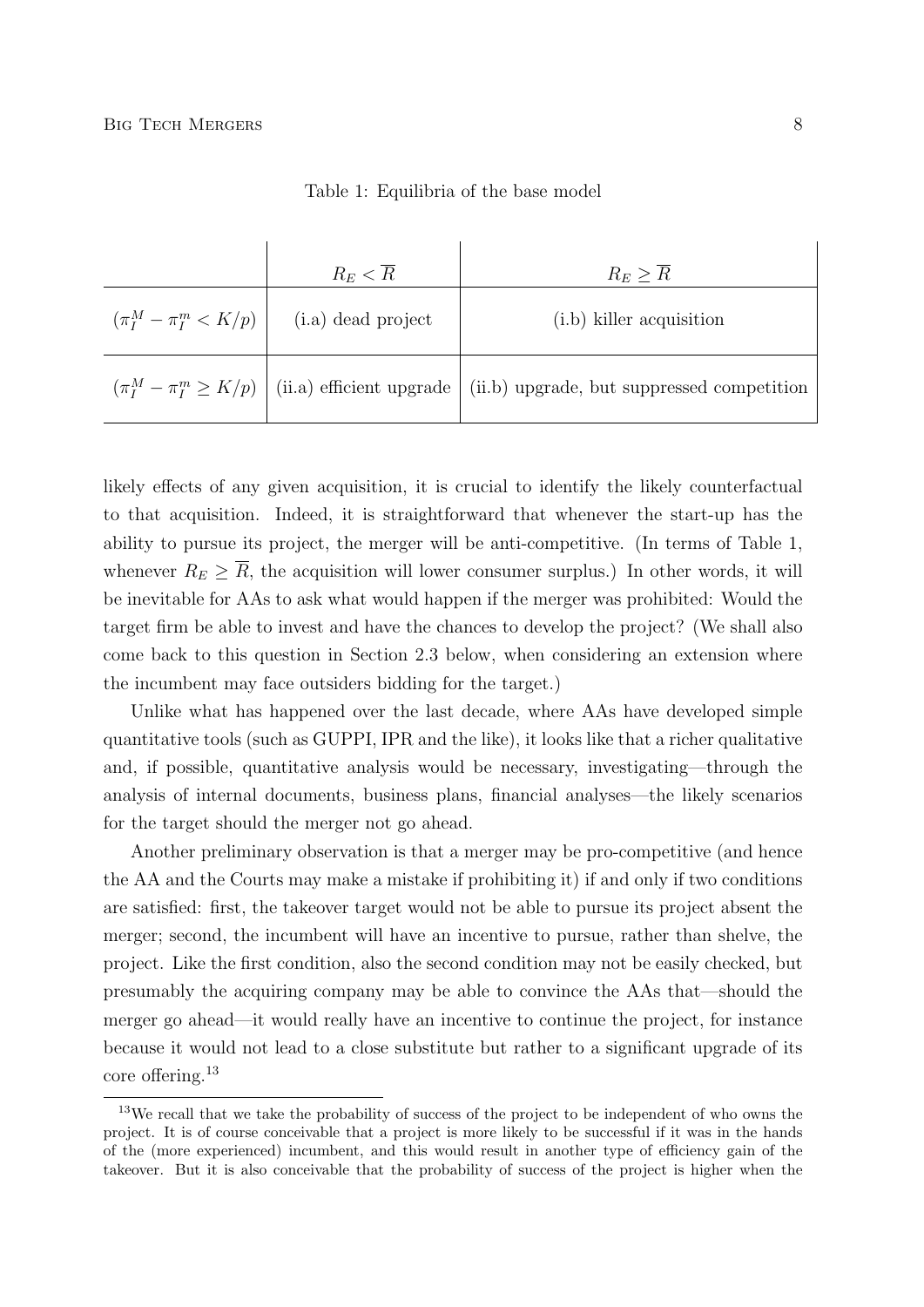Before discussing policies more thoroughly, we extend the basic model in several directions.

#### 2.1.5 Extensions

In this subsection, we modify the base model with respect to profit ordering, the number of insiders, the information about  $R_E$ , and the availability of the start-up's project.

Alternative profit ordering The assumption that duopoly profits are smaller than monopoly profits (see LHS inequality of assumption A2) is innocuous in the sense that should it not hold, quite simply the takeover would not take place.<sup>14</sup>

Less innocuous is the "Arrow Replacement effect" assumption (RHS inequality of assumption A2): if it did not hold, there may exist projects that an entrant would not carry out, while an incumbent would—namely, the reverse of what we find here. We are not aware of theoretical results which characterise the circumstances under which this condition holds in general (or does not). In several standard oligopoly models, it holds (for instance, one can show that it holds for general demand functions with homogenous goods and cost-reducing innovation, and for simple differentiated goods models with linear demand, e.g. Shubik-Levitan functions), but it might not hold for general qualityenhancing innovations (see e.g., Greenstein and Ramey, 1998). Empirically, the best available evidence is provided by Cunningham et al. (2018), who study the development of pharmaceutical projects<sup>15</sup> and find that when incumbents acquire firms which have been developing competing drugs, they are less likely to develop such drug projects (and that the incentive to abandon such projects increases with the incumbent's market power). Such results may be interpreted as providing some support for the "Arrow replacement effect" assumption.

Competition with differentiated products and several incumbents Cunningham et al. (2018) develop a similar theoretical framework (in terms of our model, they

entrant remains independent (for example, because the entrepreneur has higher personal motivation or because the project is unobstructed by the incumbent's bureaucratic organisation), in which case there would be a further reason for the takeover to be anti-competitive, in case the entrant has sufficient resources available.

<sup>14</sup>In the extension where other "big tech" outside of the industry may also bid for the start-up, if the equivalent assumption did not hold, an outsider rather than the incumbent would purchase the start-up, and anti-competitive effects due to suppression of competition and/or shelving of the project could be ruled out.

<sup>&</sup>lt;sup>15</sup>Regulation provides this sector with a unique framework where the life of new drug projects is clearly structured and can be observed during the several identifiable steps which may eventually lead to commercialisation of a new drug.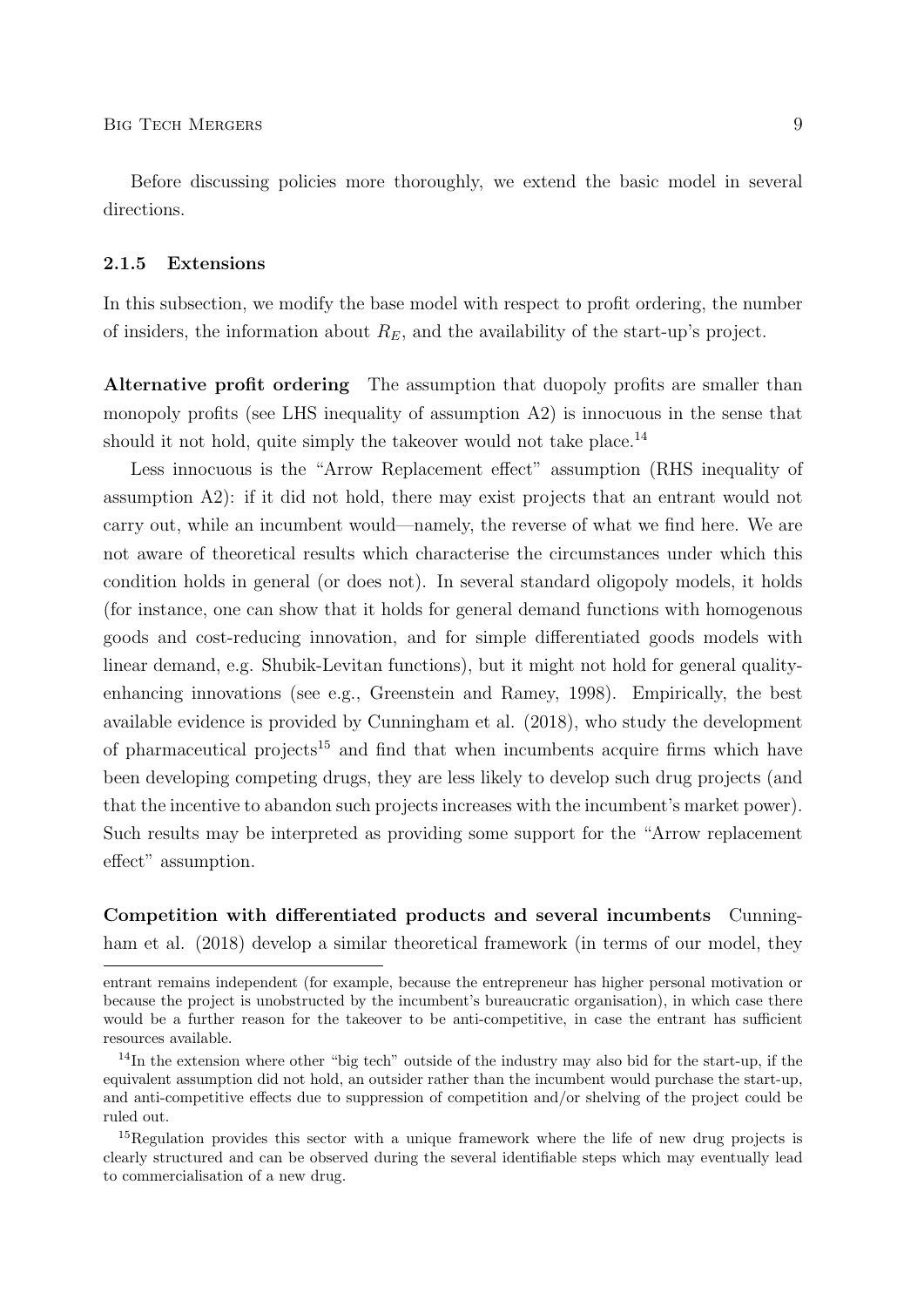restrict attention to the case in which  $E$  has sufficient resources, which in turn implies the merger is anti-competitive), but consider  $n \geq 1$  (symmetric) incumbent firms and assume a specific demand function for differentiated products. Their model shows that more competition among incumbents makes it less likely that killing acquisitions would take place. This yields a testable prediction that turns out to be supported by their empirical evidence.

Asymmetric information on the start-up's resources Our base model above is a bare-bones version of Fumagalli et al. (2020). In that paper, the resources required for the project are financial resources.<sup>16</sup> They introduce asymmetric information in the model, allow the takeover to possibly take place both before and after the entrant's financial contracting, and analyse the ex ante effects of mergers.

The incumbent does not know the financial assets possessed by the target firm, and hence its likelihood to obtain funding for the project. Due to asymmetric information, there may be pooling or separating equilibria: in the former (which arises when the incumbent expects the start-up's likelihood to receive funding to be sufficiently large) the incumbent will offer a high takeover price and any start-up would accept; in the latter (which emerges instead when the incumbent expects the start-up's likelihood to receive funding to be sufficiently small), the incumbent would offer a low price, and only a start-up whose funding abilities are low will accept it, whereas otherwise the start-up will reject the takeover bid and pursue its project.<sup>17</sup>

The following insights are obtained: (1) acquisitions are more likely to be anticompetitive in less imperfect financial markets (because in these markets it is more likely that the target firm would invest in the counterfactual to the merger); (2) a policy which prohibits the incumbent from taking over an entrant which has already successfully developed the new product—and therefore is about to enter the market—is not necessarily optimal, because outside investors anticipate that the entrant may be taken over by the incumbent, and hence expect their loan to have a higher probability to be repaid (as  $I$ , after the acquisition, will have to assume the loan obligations of the start-up, and has higher expected profits than the latter); (3) the existence of uncertainty may lead the incumbent to take over targets which otherwise would not expect to "get to the market" (in the pooling equilibria mentioned above), and this in turn raises the ex ante incentives to "create" the project—this happens in an extended game where there is a  $t = 0$  stage

<sup>&</sup>lt;sup>16</sup>They model the contracting game where the entrant resorts to the financial market, and hence they endogenise the equivalent of our threshold  $\overline{R}$  above.

<sup>&</sup>lt;sup>17</sup>If takeovers are allowed after the project is realised, the incumbent would want to take over a successful start-up later on, just before it starts marketing its substitute product.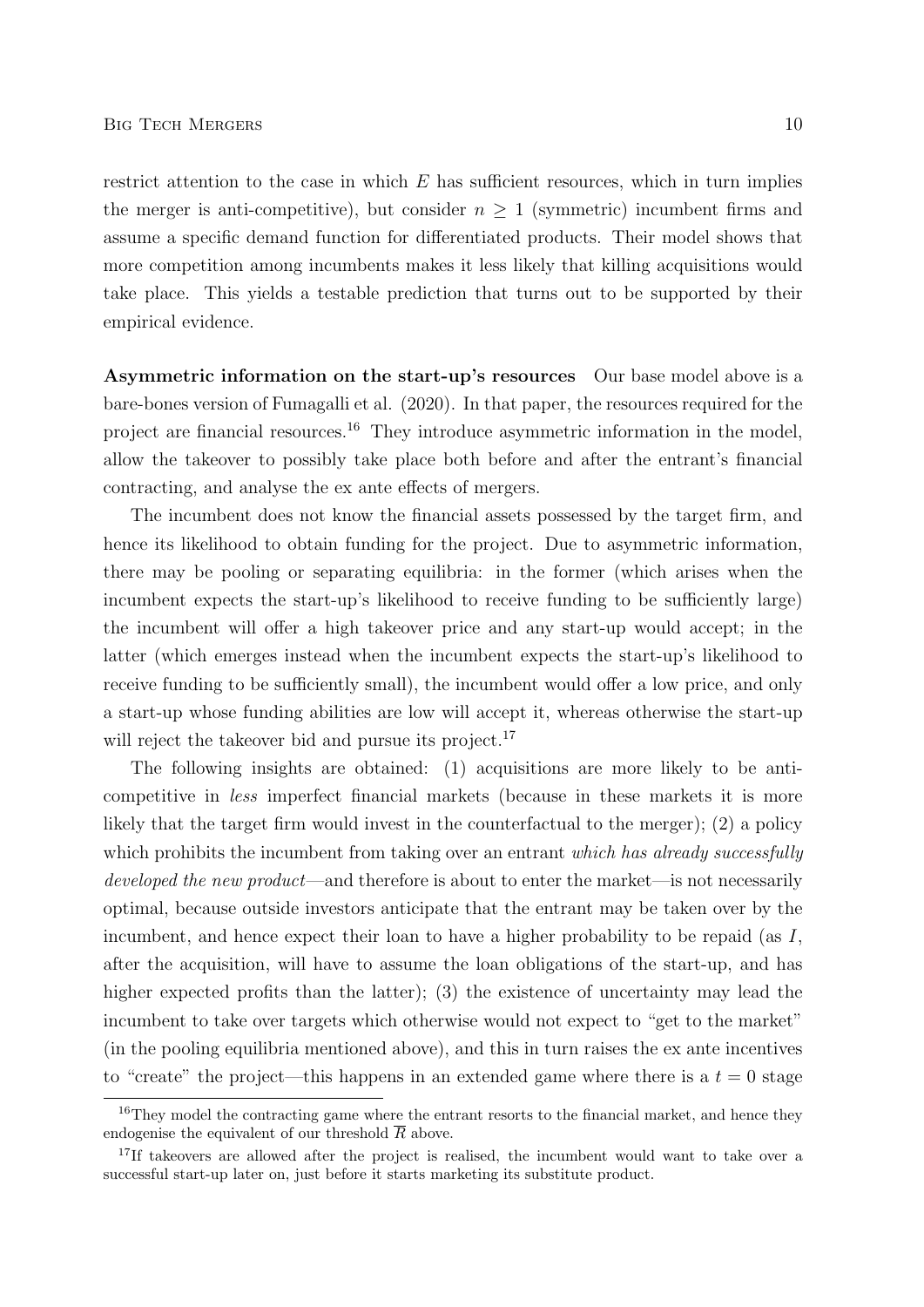at which the entrepreneur exerts effort to create the "project", which we discuss next.

The start-up's ex ante incentives to innovate So far, the existence of the startup's project was always exogenously given. However, it is conceivable that the project is itself the outcome of a previous "ex ante" decision, which may well be influenced by expectations about what would happen in the continuation game. Here, we endogenise the probability that the start-up's project comes into existence: the entrepreneur's expected profits is a positive function of its effort.

To account for the ex ante incentives to innovate, consider our base model and extend it so as to have a pre-stage where the start-up's owner decides the level of effort e she makes to innovate. This effort will positively affect the probability the innovation will be successful and will become the "project". For simplicity, assume that the level of effort is exactly equal to the probability of "discovery" of the project. The cost of effort  $c(e)$  is increasing and convex in e, and is such that at equilibrium  $e \in [0,1]$ . Expected profits from effort will be  $\Pi(e) = e\pi_e - c(e)$ , where  $\pi_e$  is the start-up's expected payoff in the continuation equilibrium of the game, and will consist of the takeover price it obtains (we know at equilibrium it will decide to sell out).<sup>18</sup> Equilibrium effort is then given by  $e^* = \arg \max_e \{ e \pi_e - c(e) \}$ , which is increasing in  $\pi_e$ : on the basis of this simple formalisation, whatever raises the expected continuation payoff of a project will raise the probability that a project exists in the first place.

The introduction of this innovation effort stage of the game will allow us to deal with the ex ante effects of mergers. In particular, many commentators argue that takeovers by big tech are pro-competitive because they stimulate innovations, and we shall come back to this issue at the end of Section 2.3, as well as when drawing policy conclusions.

In the following sections, we extend the model in three further directions. In Section 2.2 we show that our model can be reinterpreted to consider "conglomerate" mergers, according to which the entrant is active in an independent market but that from there it could invade the incumbent's market with some positive probability. In Section 2.3 we consider the case where there is an outsider who also competes for the start-up. Finally, in Section 2.4 we endogenise the resources of the start-up.

 $18$ Fumagalli et al. (2020) and, before them Nörback and Persson (2009), use this formalisation. Note that the outcome of this stage, which consists of a probability  $e^*$ , does not affect the rest of the game. If eventually the project materialises, the game will continue exactly as before. If not, quite simply it will not be played.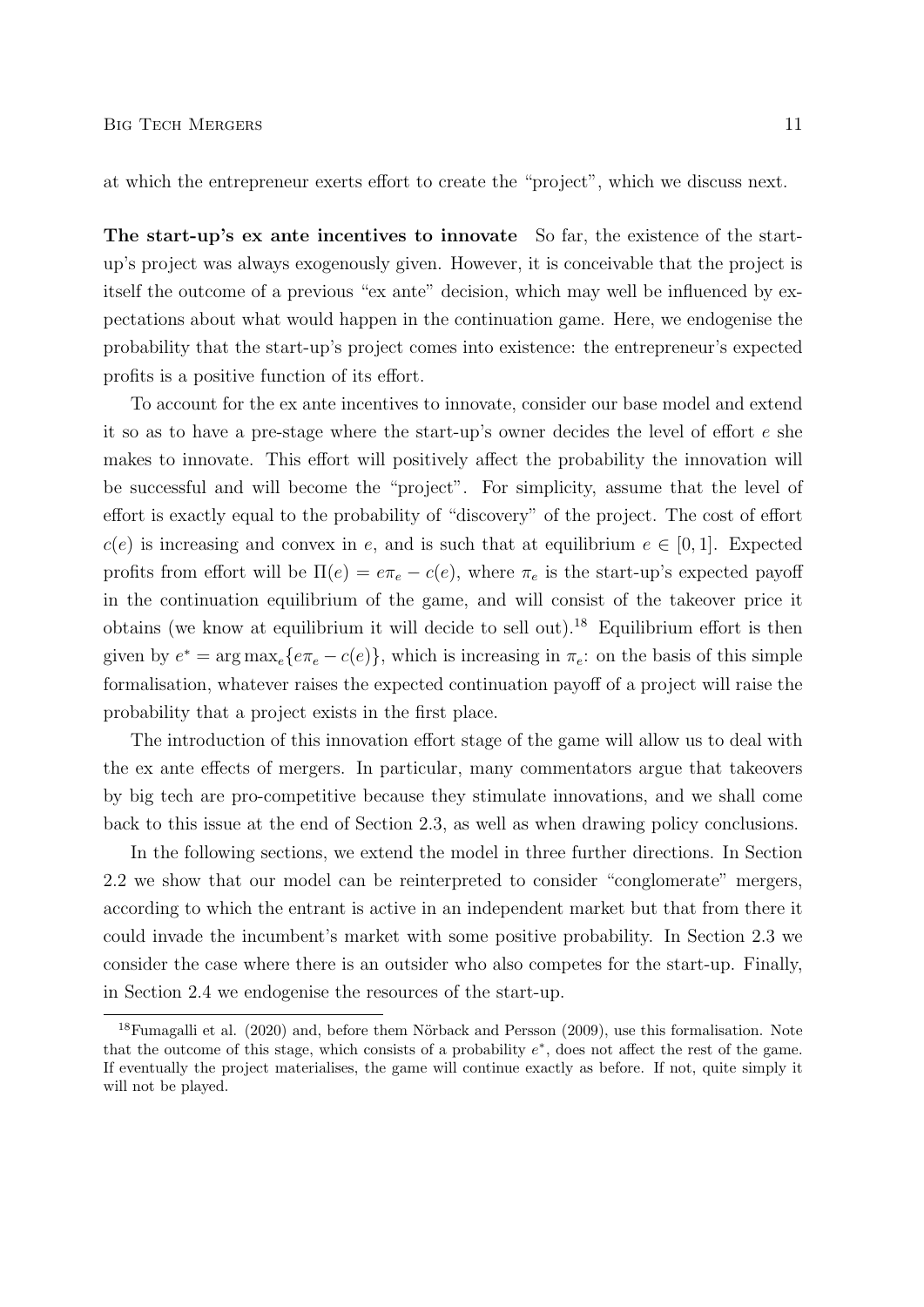### 2.2 Conglomerate mergers

It is often argued that that risks for incumbents may come from a firm active in another (complementary or independent) market, which may build on success on such a market (in terms of customer base, data, technology) to subsequently enter the incumbent's core market. For example, placing the offerings of Facebook and Instagram prior to Facebook's takeover in separate markets, Instagram may have become a serious threat to Facebook as a social network (see, e.g., Argentesi et al., 2019).

Our simple model can be easily extended to account for such a possibility. Consider an environment in which our incumbent firm,  $I$ , is active in market 1, and the potential entrant, E, has a project in another market, 2. If successfully developed, the project gives E a monopoly position in market 2, but might also give it, with some probability q, the ability to launch a new product which would challenge the incumbent on the latter's turf, i.e. market 1. (Note that if  $I$  acquires  $E$ , this may be seen as a "conglomerate merger", since  $E$ 's is ostensibly operating in unrelated market 2.)

As before, the project development will cost  $K$ , and the probability of success is  $p$ , and  $E$  needs to have at least resources  $R$ ) to develop the project. The model will be the same as in the previous section, after reinterpreting the payoffs as follows. If E remains independent, has enough resources, and successfully develops the project, it will make expected profits  $\pi_E^d = \pi_E^2 + q\pi_E^{1d}$  and the incumbent will make in expectations  $\pi_I^d = (1-q)\pi_I^{1m} + q\pi_I^{1d}$ . If I takes over E and successfully develops the project, it will be a monopolist with two products in market 1 and one in market 2, and its expected profits will be  $\pi_I^M = \pi_I^{1m} + \pi_E^2 + q(\pi_I^{1M} - \pi_I^{1m})$ . If the project is shelved, or is not successfully developed, the incumbent will remain a single-product monopolist and will earn  $\pi_I^m = \pi_I^{1m}$ .

Note that the assumption that an entrant with sufficient resources will want to develop the project can be rewritten as  $\pi_E^d = \pi_E^2 + q \pi_E^{1d} \ge \frac{K}{p}$  $\frac{K}{p}$  .

Further, assumption (A2) becomes, after using the above definitions and simplifying:

$$
\pi_E^{1d} + \pi_I^{1d} < \pi_I^{1M} < \pi_E^{1d} + \pi_I^{1m},\tag{4}
$$

meaning that the original inequalities in market 1 payoffs given by (A2) suffice for the present extension.

Once re-interpreted this way, all the results obtained in the base model follow through. First, it is immediate to check that if it acquires  $E$ , the incumbent will want to invest if and only if:

$$
p[\pi_I^{1m} + \pi_E^2 + q(\pi_I^{1M} - \pi_I^{1m})] + (1-p)\pi_I^{1m} - K \ge \pi_I^{1m},
$$
\n(5)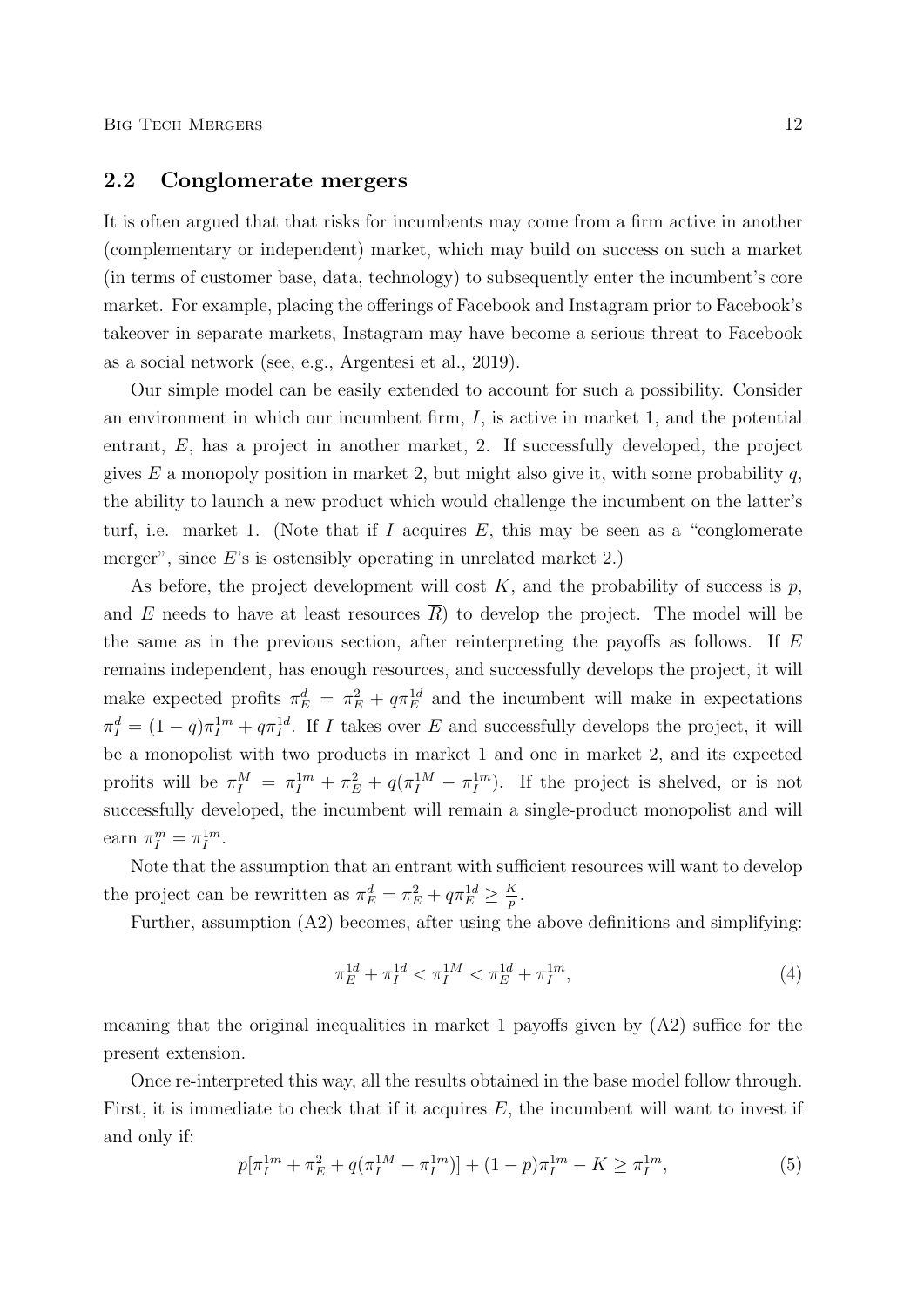BIG TECH MERGERS 13

which simplifies to:

$$
\pi_E^2 + q(\pi_I^{1M} - \pi_I^{1m}) \ge \frac{K}{p}.\tag{6}
$$

Next, we can restate Lemma 2, as the following remark:

Remark 1. At equilibrium, the "conglomerate" takeover will always take place, and:

- If  $\pi_E^2 + q(\pi_I^{1M} \pi_I^{1m}) < \frac{K}{p}$  $\frac{\kappa}{p}$ , the incumbent will not develop the project.
- $\bullet$  If  $\pi_E^2 + q(\pi_I^{1M} \pi_I^{1m}) \geq \frac{K}{p}$  $\frac{\kappa}{p},$  then the incumbent will develop the project after the takeover.

*Proof.* E's expected value at  $t = 1$ , absent the takeover, will be given by:

$$
V_E = p(\pi_E^2 + q\pi_E^{1d}) - K.
$$
\n(7)

To find the incumbent's valuation for the purchase of firm E, consider two cases. First, suppose that  $(6)$  holds. In this case, I's willingness to pay for E will be:

$$
V_I = \pi_I^{1m} + p[\pi_E^2 + q(\pi_I^{1M} - \pi_I^{1m})] - K - [\pi_I^{1m} - pq(\pi_I^{1m} - \pi_I^{1d})] = p[\pi_E^2 + q(\pi_I^{1M} - \pi_I^{1d})] - K. \tag{8}
$$

It is immediate to see that  $V_I \geq V_E$  amounts to  $\pi_I^{1M} \geq \pi_I^{1d} + \pi_E^{1d}$ , which holds by assumption.

Next, suppose that  $(6)$  does not hold, which implies that we are in the following case:

$$
p\pi_E^2 - K + pq\pi_I^{1M} < pq\pi_I^{1m}.\tag{9}
$$

In this case,  $\Gamma$ 's willingness to pay for  $E$  will be:

$$
V_I' = \pi_I^{1m} - [\pi_I^{1m} - pq(\pi_I^{1m} - \pi_I^{1d})] = pq(\pi_I^{1m} - \pi_I^{1d}).
$$
\n(10)

The takeover will take place as long as  $V'_I \geq V_E$ , which after simplifying becomes:

$$
p\pi_E^2 - K + pq(\pi_I^{1d} + \pi_E^{1d}) < pq\pi_I^{1m},\tag{11}
$$

which is always satisfied when condition (9). Indeed, recall that  $\pi_I^{1M} \geq \pi_I^{1d} + \pi_E^{1d}$ ; hence, it must be  $p\pi_E^2 - K + pq(\pi_I^{1d} + \pi_E^{1d}) < p\pi_E^2 - K + pq\pi_I^{1M} < pq\pi_I^{1m}$ .  $\Box$ 

To summarise, this model shows an incumbent may want to acquire a start-up whose complement product to the incumbent may become a substitute to it. It may therefore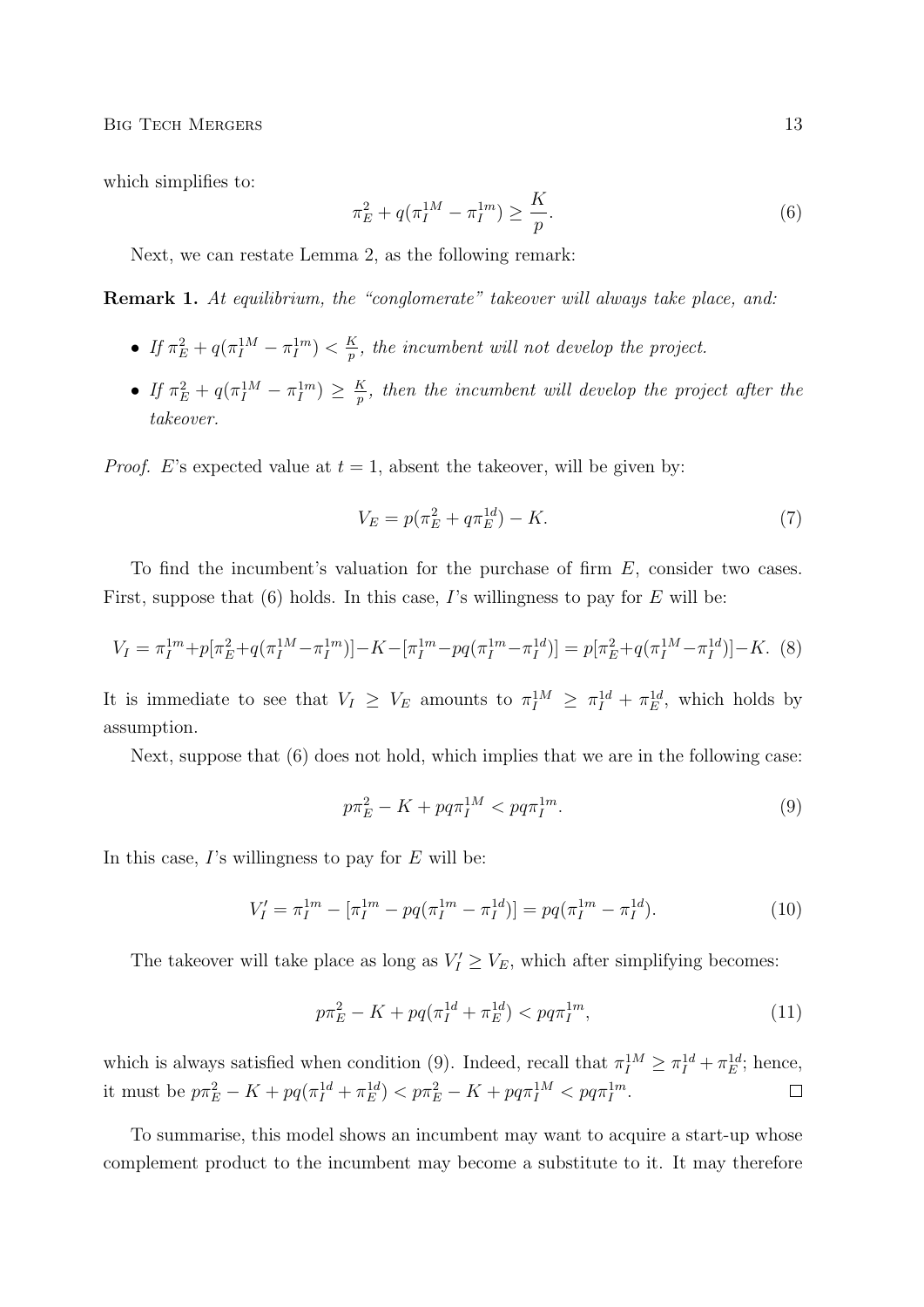provide a rationalisation of Crémer et al.  $(2019, p. 116)$ , who argue that "[c]ompetitive threats will typically come from the fringe ... Buying up promising start-ups that offer fringe products or services may therefore result in early elimination of potential competitive threats—which may be particularly problematic if done systematically."

Several other commentators have identified in the risk of dis-intermediation a frequent reason why incumbents may want to remove successful start-ups. (An incumbent typically enjoys a bottleneck position which obliges users of complementary services to access the platform under the control of the incumbent firm to be able to use them. The incumbent firm may then fear dis-intermediation, which occurs whenever the other firm offering complementary services manages to bypass the platform.)<sup>19</sup>

### 2.3 Mergers in the presence of outside investors

For the purpose of exploring possible policies towards acquisitions of start-ups, consider now an extension of our base model above where at  $t = 1$  there is an outsider O which is also interested in taking over  $E$  (see also Fumagalli et al., 2020). Assume that  $O$  is sufficiently endowed with the necessary resources/data for the project to be carried out, that is,  $R_O \geq \overline{R}$ , and that if successful in project development, it will obtain market profits  $\pi_Q^d \geq \pi_E^d$ .<sup>20</sup>

Under the assumption that monopoly profits are higher than the sum of duopoly profits, which can be rewritten here as  $\pi_O^d + \pi_I^d < \pi_I^M$ , one can check that at equilibrium the incumbent will always win the bidding competition for the takeover, and will have to pay E the takeover price  $p\pi^d - K \geq p\pi^d - K^{21}$ 

The model extension with an outsider which could also bid for E gives us another natural benchmark to judge the effect of the acquisition by the incumbent, namely a policy whereby not all acquisitions are prohibited (as in the base model), but just the acquisition by the incumbent (i.e. by the firm whose dominant position is threatened by the project).

Such a policy would eliminate any anticompetitive effects: the outsider O would always have both the ability (by assumption) and the incentive to invest, and if successful

<sup>&</sup>lt;sup>19</sup>In the United States v. Microsoft Corp. 2001 antitrust case, to cite an older example, the US Department of Justice argued that Microsoft was worried that Netscape would support a development which could by-pass Windows. This is also a reminder that an incumbent might also prevent disintermediation by foreclosing a rival rather than acquiring it, as also discussed by Scott Morton et al. (2019, pp. 72-73). See Section 2.4 below.

<sup>&</sup>lt;sup>20</sup>In principle, if O makes higher duopoly profits than E, namely  $\pi^d_{\mathcal{O}} \geq \pi^d_E$ , one would also expect that  $\pi_I^d$  is lower when competing with O than when competing with E. However, for simplicity let us not make  $\pi_I^d$  contingent on the nature of the incumbent's rival.

 $21$ We continue to assume that it is the buyers which make takeover offers to the start-up.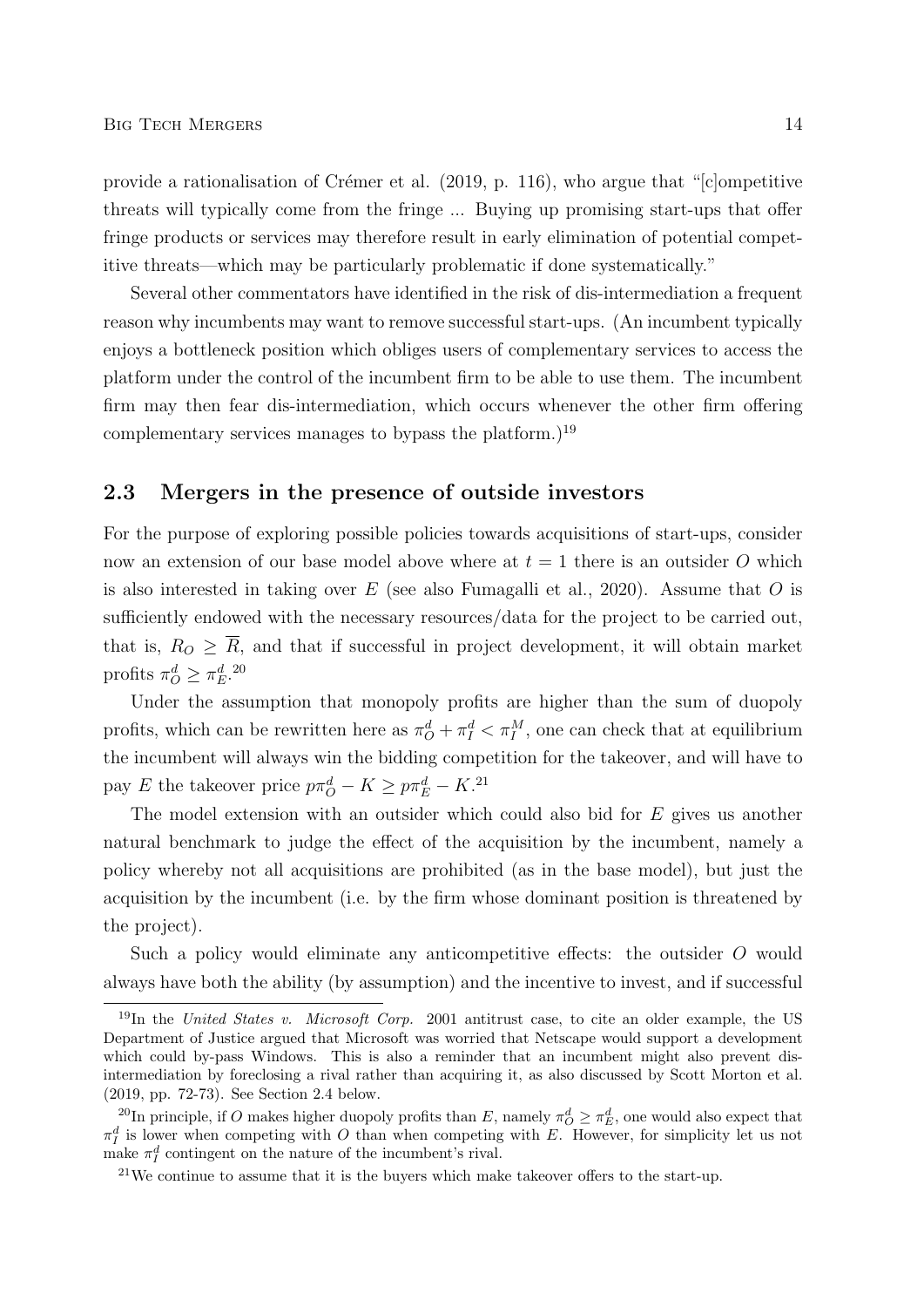it will always bring competition to the market.

In practice, such a policy would imply identifying the likely trajectory of the possible target company, and prohibiting the acquisition by an incumbent whose core products may possibly be along such a trajectory (unless there are substantial efficiencies from the merger that more than offset the expected harm to competition—see our concluding section). Although in some cases such an exercise may be difficult (unlike pharmaceutical products, in digital industries development trajectories may be surprising), in others such an identification may be relatively straightforward.<sup>22</sup> For instance, in case of Instagram and Whatsapp, there was little doubt that they might have (some would say they had already) developed into competitors of Facebook in the social network apps market. And in the case of Waze, it was clear that it was already active in turn-by-turn navigation apps, and as such it was already competing with Google Maps (and perhaps it might have expanded to compete more generally with Google Maps).

Based on our model, it is also worth noting that a laissez-faire approach with respect to a takeover "war" between the insider and outsiders would be unlikely to deliver a good outcome: the incumbent would be more likely to win, pushed by the objective of protecting its incumbency profits.<sup>23</sup> An example of this may come from the Google/Waze merger. Press articles reported that both Apple and Facebook had shown interest in purchasing Waze. But, in our view unsurprisingly in the light of the discussion above, Google was willing to pay more and eventually secured the purchase of Waze.<sup>24</sup>

A few caveats on the policy of prohibiting incumbents from taking over firms whose trajectory may lead them to enter the incumbent's core business may be at issue, though. (1) There may exist cases where no outsider is likely to have an interest in taking over E. Or (2) such an outsider may exist but might not be endowed with sufficient resources to guarantee that the start-up's project will be developed. These are all possibilities that an AA should assess on the facts of the case. Note, though, that unless the incumbent would be able to show that it has the ability and above all the incentive to develop the project in case of takeover, a priori there would be no reason to prefer the incumbent to the outsiders. (We shall come back to the questions of burden and standard of proof in merger control in the conclusion.) (3) As Fumagalli et al. (2020) note, a policy prohibiting the incumbent from taking over a potential competitor may have some adverse ex ante effects. Indeed, note that if the incumbent cannot bid for  $E$ , then the takeover price

 $22$ For a contrasting view, see Cabral (2019).

 $^{23}$ Recall that in our simple model, this is reflected in the condition that monopoly profits are higher than the sum of duopoly profits.

<sup>24</sup>Evaluating the likely consumer welfare effects of these alternative mergers is complex and we do not take a stance on which one whould have been best for consumers.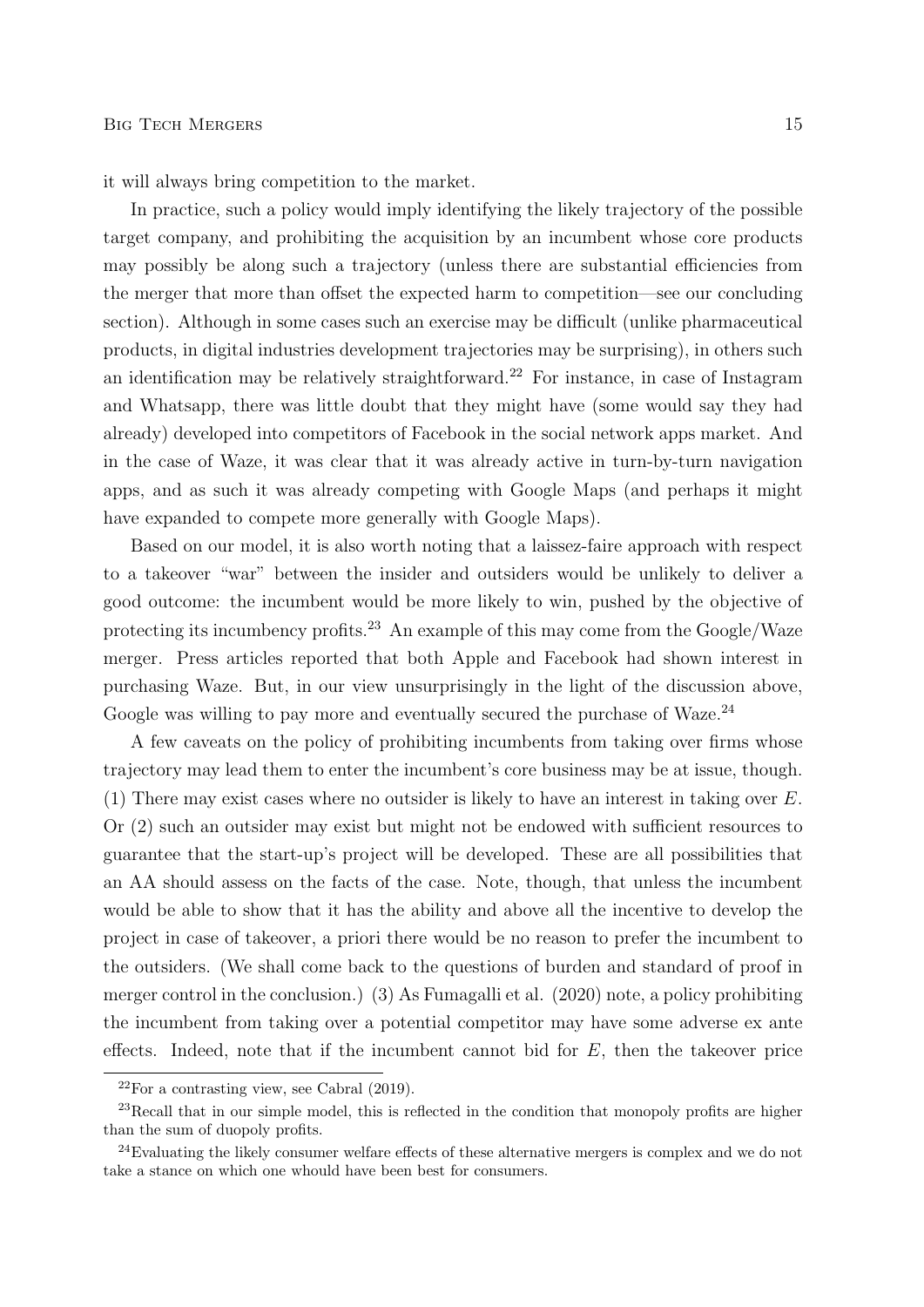received by E will fall from  $\pi^d$  (the price paid by I when competing with O in the takeover) to  $\pi_E^d$  or 0 (when O can takeover E by simply offering it the outside value). This may have an ex ante effect, if—as posited in the previous section—equilibrium effort  $e^*$  is a nondecreasing function of the expected payoff of the innovator,  $\pi_e$ .

# 2.4 Endogenising the resources of the start-up: Exclusionary conduct by the incumbent (and the "kill zone" argument)

We have so far assumed that the "resources" needed by the entrant to pursue its project are exogenously given. In this section, we propose a simple reduced-form model which endogenises them by making them depend on market outcomes which take place before the acquisition offer is made. More concretely, we return to the base model and extend the game studied there by adding a product market interaction at a time  $t = 0$ , and by allowing the incumbent to take a strategic decision which may affect such an interaction.

In this way, we intend to capture, within a stylised model, the idea that an incumbent may engage in exclusionary practices aimed at preventing an entrant from challenging its core market. Such practices may be refusal to supply, degradation of interoperability, tying or bundling, or imitation of the entrant's products.<sup>25</sup> They may be costly for the incumbent in the short-run, but—to the extent that they will reduce the ability of the entrant to contest its dominant position in the core market—they may turn out to be profitable in the long-run. Our treatment below can be seen as the reduced-form of more elaborated and better formalised models, such as Carlton and Waldman (2002) on tying, Fumagalli and Motta (2019a, 2019b) respectively on tying and vertical foreclosure (refusal to supply but also other exclusionary practices including exclusive dealing and predation), and—the closest paper in spirit to our treatment here—Motta and Shelegia (2020) on denial of interoperability and imitation. In all these papers, an incumbent has a "dynamic" incentive to exclude, in the sense that it engages in a practice aimed at excluding or marginalising a rival (by decreasing its scale, customer base, or profits) to protect or enhance future profits, in settings where the market today is different from the market tomorrow. The extension below shares the same feature.

The extended game Suppose that when the game starts, the entrant is active in a certain market, which may be the same as the core market of the incumbent, or an adjacent market, or an independent one. At  $t = O(i)$ , firm I decides whether it wants

<sup>&</sup>lt;sup>25</sup>Note that while the first three practices may result in an abuse of dominance conduct and sanctioned by competition law, for imitation to be unlawful it would be necessary to go beyond competition law, and find an infringement of Intellectual Property Rights laws.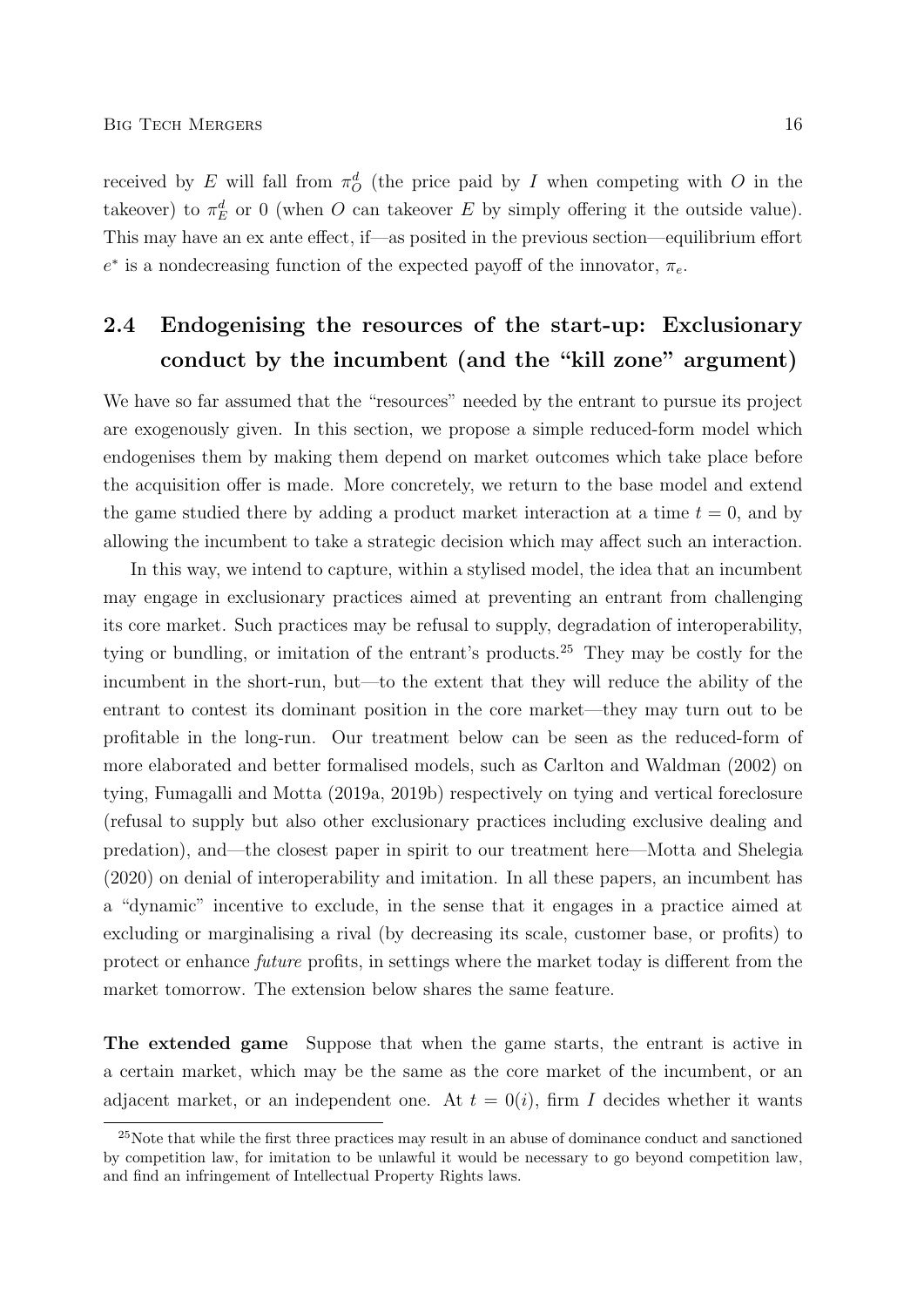to engage in some exclusionary practice (call it the "fighting" strategy) or "accommodate". If the former, the incumbent reduces the visibility, sales and/or profits—that we describe with the generic term "resources"—that the entrant obtains in the market at time  $t = 0(ii)$ ; if the latter, the entrant will instead have higher "resources". We indicate these realisations respectively by  $R_E^L$  and  $R_E^H$ , where L stands for "low", H stands for "high", and  $R_E^L < \overline{R} \leq R_E^H$ . However, fighting may be costly for the incumbent, so that the incumbent's profit realisation at  $t = 0(ii)$  will be lower when fighting than when accommodating:  $\pi_I^f = \pi_I \leq \pi_I^a = \overline{\pi}_I$ . The rest of the game is unchanged. In particular, the resources obtained at  $t = 0(ii)$  and available to E at  $t = 1$  will determine its ability to pursue a project which—if successful—would create competition in the incumbent's core market (with the same  $t = 3$  payoffs as in the base model). Finally, we discount profits at  $t = 3$  (that is, the second market realisation) at a factor  $\delta \leq 1.^{26}$  Summarising, the game is as follows:

- At  $t = 0(i)$  the incumbent decides whether to fight or accommodate.
- At  $t = 0(ii)$ , I and E obtain period  $t = 0$  profits in their markets
- At  $t = 1$ , I makes a takeover offer to E, which can accept or reject.
- At  $t = 2$ , the firm that owns the project decides whether to develop it or not.
- At  $t = 3$ , active firms sell in the product market, and payoffs are realised.

The model, if no acquisitions are possible To understand the simple logic of the model, it is convenient to look first at the case where mergers cannot take place. If the incumbent accommodates, the entrant will have enough resources to pursue its project  $(R_E^H > \overline{R})$ , and expected  $t = 3$  market profits for I and E will be respectively  $p\pi_I^d + (1-p)p\pi_I^m$  and  $p\pi_E^d - K$ . If instead the incumbent fights, then the entrant will not have enough resources to develop  $(R_E^L < \overline{R})$  and  $t = 3$  profits will be respectively  $\pi_I^m$ and 0. Anticipating this, the equilibrium is characterised as follows:

**Remark 2.** If the incumbent can take a strategic decision affecting E's resources at  $t = 0$ , but acquisitions are prohibited:

• If  $\delta p(\pi_I^m - \pi_I^d) \ge \overline{\pi}_I - \underline{\pi}_I$ , the incumbent will "fight", profits will be  $\pi_I^m$  and 0, and no project will be developed.

<sup>&</sup>lt;sup>26</sup>Note that  $\delta$  may also be interpreted as the weight of the future market realisation relative to the current one. It could also be larger than 1, in this case.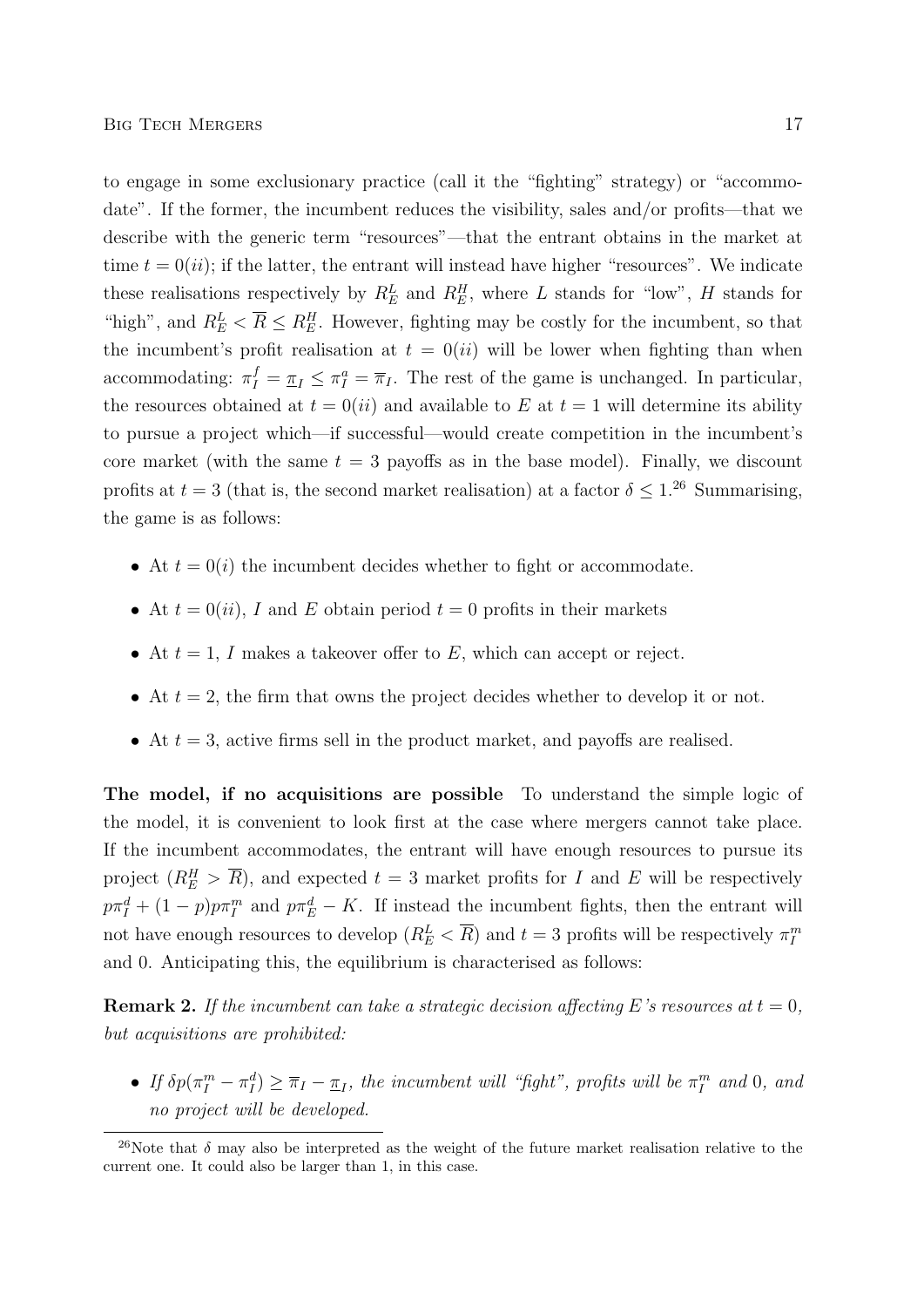• If  $\delta p(\pi_I^m - \pi_I^d) < \overline{\pi}_I - \underline{\pi}_I$ , the incumbent will "accommodate", the entrant will invest in its project and profits will be respectively  $p\pi_I^d + (1-p)p\pi_I^m$  and  $p\pi_E^d - K$ .

*Proof.* By accommodating, the total profits of the incumbent will be  $V_I^a = \overline{\pi}_I + \delta[p\pi_I^d +$  $(1-p)p\pi_I^m$ . By fighting, they will be:  $V_I^f = \underline{\pi}_I + \delta \pi_I^m$ . It is immediate that  $V_I^f \geq V_I^a$  iff  $\delta[p(\pi_I^m - \pi_I^d)] \geq \overline{\pi}_I - \underline{\pi}_I.$  $\Box$ 

The intuition behind Remark 2 is straightforward. The incumbent faces a trade-off between short-run losses from behaving aggressively, equal to  $\overline{\pi}_I - \underline{\pi}_I$ , and long-term gains from exclusion, equal to  $\delta[p(\pi_I^m - \pi_I^d)]$ . In particular, the higher the weight of the future market realisation,  $\delta$ , the higher the chance the entrant could come up with a substitute, p, and the greater the foregone profits from future competition,  $\pi_I^m - \pi_I^d$ , the stronger the incentive to engage in exclusionary practices.

Note also that not all the exclusionary practices may be equally costly. For instance, Motta and Shelegia (2020) show that imitation may actually increase the short-run profits of the incumbent: in their model, the entrant is initially active in a market which is complementary to the primary product of the incumbent, and by copying  $E$ 's complementary product, which reduces its price and expands its sales, the profits made by the incumbent on its primary product would actually increase in the short-run (unless the cost of imitation are too high), while the entrant's sales and profits would fall. But practices such as tying, predation, and vertical exclusion would typically harm both the rival and the incumbent.

Solution, when acquisitions are possible Let us now solve the whole game, for the case where acquisitions are possible. Given the incumbent's strategies at  $t = 0$ , we already know that at the continuation equilibria the takeover will always take place, and that the payoffs will also depend on whether the incumbent has or not an incentive to develop, as summarised by Table 2.

In particular, note that if the incumbent fights, E would not have enough resources to develop, and as a result I will be able to acquire  $E$  at zero price; instead, if the incumbent accommodates, absent the takeover  $E$  would be able to develop and hence the incumbent will have to make a bid equal to  $p\pi_E^d - K$ .

We can now see what happens at stage  $t = 0$  of the game.

**Remark 3.** If the incumbent can take a strategic decision affecting E's resources at  $t = 0$ , and acquiring it at  $t = 1$ :

• If  $\delta[ p \pi_E^d - K ] \geq \overline{\pi}_I - \underline{\pi}_I$ , the incumbent will "fight", it will take over E at  $t = 1$  by paying 0, and will invest in the project iff  $\pi_I^M - \pi_I^m \geq K/p$ .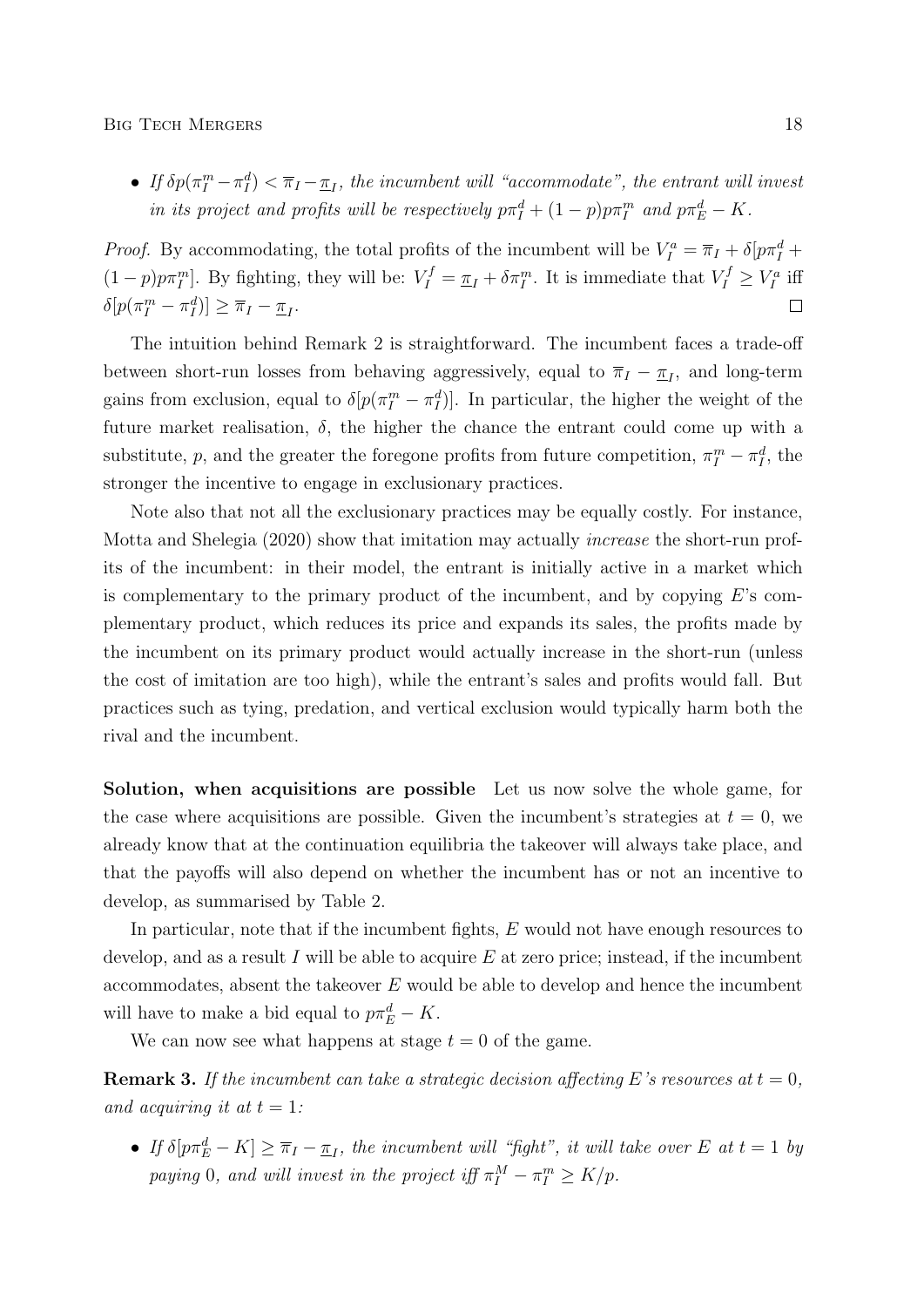|                                |                               | <i>I</i> fights $\rightarrow R_E^L \lt \overline{R}$   <i>I</i> accommodates $\rightarrow R_E^L \gt \overline{R}$ |
|--------------------------------|-------------------------------|-------------------------------------------------------------------------------------------------------------------|
| I develops                     | $p\pi_I^M + (1-p)\pi_I^m - K$ | $p\pi_{I}^{M} + (1-p)\pi_{I}^{m} - p\pi_{E}^{d}$                                                                  |
| $(\pi_I^M - \pi_I^m \geq K/p)$ |                               | $p\pi_E^d - K$                                                                                                    |
| I shelves                      | $\pi_I^m$                     | $\pi_I^m - (p\pi_E^d - K)$                                                                                        |
| $(\pi_I^M - \pi_I^m < K/p)$    | $\left( \right)$              | $p\pi_E^d - K$                                                                                                    |

Table 2: Payoffs, as function of the incumbent's strategies and incentives to invest

• If  $\delta[p\pi_E^d - K] < \overline{\pi}_I - \underline{\pi}_I$ , the incumbent will "accommodate", it will take over E by paying  $p\pi_E^d - K$ , and will invest in the project iff  $\pi_I^M - \pi_I^m \geq K/p$ .

*Proof.* Consider first the case where  $\pi_I^M - \pi_I^m \ge K/p$ . By accommodating, the total profits of the incumbent will be  $V_I^a = \overline{\pi}_I + \delta[p\pi_I^M + (1-p)\pi_I^m - p\pi_E^d]$ . By fighting, they will be:  $V_I^f = \underline{\pi}_I + \delta[p\pi_I^M + (1-p)\pi_I^m - K]$ . It is immediate that  $V_I^f \geq V_I^a$  iff  $\delta[p\pi_E^d - K] \geq \overline{\pi}_I - \underline{\pi}_I$ . Consider next the case where  $\pi_I^M - \pi_I^m < K/p$ .

By accommodating, the total profits of the incumbent will be  $V_I^a = \overline{\pi}_I + \delta[\pi_I^m -]$  $(p\pi_E^d - K)$ . By fighting, they will be:  $V_I^f = \pi_I + \delta[\pi_I^m]$ . It follows that  $V_I^f \geq V_I^a$  iff  $\delta[p\pi_E^d - K] \geq \overline{\pi}_I - \underline{\pi}_I.$  $\Box$ 

Discussion and the "kill zone" argument This extension allows us to focus our attention on exclusionary conduct as an alternative strategy for an incumbent to remove a potential competitor.<sup>27</sup>

While there are reasons to think that a takeover may be a more convenient way to exclude a potential rival, because it does not entail the dissipation of market profits,

 $^{27}$ As discussed in Section 2.2, the threat may come from a complement, and a platform may want to use foreclosure to avoid any risk of dis-intermediation, as discussed inter alia by Bourreau and de Streel (2019) and Scott Morton et al. (2019, pp. 72-73). The latter mentions the example of Facebook, which excluded the video-capture-and-sharing app Vine when Vine attempted to link its users to their Facebook friends. A discussion of abuse of dominance cases involving big tech firms is beyond the scope of this paper. The European Commission has certainly been at the forefront of competition enforcement in this area, as witnessed by its decisions against Google (Google Shopping, 27 June 2017; Google Android, 18 July 2018, Google AdSense, 20 March 2019), and its ongoing investigations on Amazon's Marketplace and on Apple's App Store's policies towards Spotify.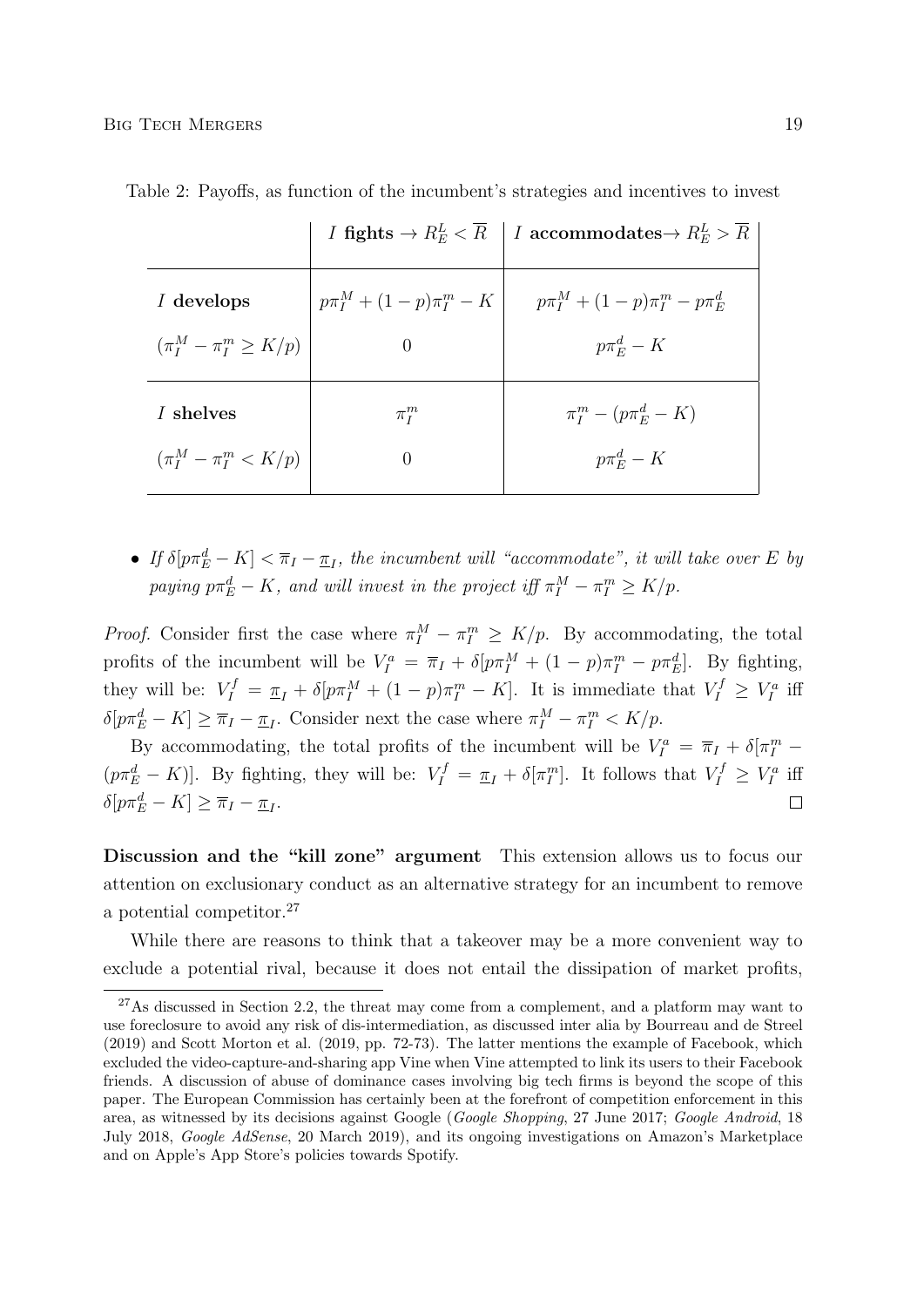there may be reasons for an incumbent to select an exclusionary conduct.<sup>28</sup> In some cases, the start-up might have very optimistic predictions about its future, or may want to have a fair share of the profits that its elimination would save to the incumbent;<sup>29</sup> or the exclusionary conduct may not be costly in the short-run, as it would be the case when the incumbent can imitate the start-up's features.

But note that exclusionary conduct and acquisition may actually be complementary, rather than substitute, strategies. As we have seen, an exclusionary strategy allows the incumbent to reduce the acquisition price: as showed in Table 2, by "fighting" the potential entrant, I reduces the price at which it will take it over. This is very similar to Saloner (1987)'s model, which formalises the old argument that predation allows to acquire a rival at a lower price.

This discussion also bears on the so-called "kill zone" argument, according to which new firms would stay away from the core market of large digital platforms, not to be killed by their aggressive behaviour or acquisition strategies.<sup>30</sup> First of all, note that the prospect of being acquired should actually push a start-up towards, rather than deter from, the territory that an incumbent intends to protect. This way, the start-up would be able to get at least a fraction of the monopolist profits that the incumbent saves through the acquisition.<sup>31</sup> The existence of a "kill zone", if any, could therefore not be explained by the possibility of being acquired, but rather by the threat that the incumbent may engage in exclusionary practices to prevent competition from taking place. And if the start-up ends up being acquired, it will be at a much lower price, which is driven down by the fact that an exclusionary practice reduces the outside value of the start-up.

In Motta and Shelegia (2020), a start-up operates in a complementary market to an incumbent's primary product, and it may choose between a trajectory leading it to a substitute or to another complement of the incumbent. As they show, if the start-up expects the incumbent to have an incentive to engage in an exclusionary strategy (refusal of interoperability or imitation), then it will prefer to stay away from the incumbent's primary product and develop another complement instead.

<sup>28</sup>In some jurisdictions, including the US, antitrust enforcement against exclusionary conduct and merger control have been notoriously lenient, so competition law alone would not explain preference for either strategy.

<sup>29</sup>In terms of our model, the incumbent may not necessarily have all the bargaining power.

<sup>30</sup>See e.g., The Economist, "Into the danger zone. American tech giants are making life tough for startups," June 2, 2018.

<sup>&</sup>lt;sup>31</sup>Again, in our base model the entrant is just offered its outside value for simplicity, but more generally it may be able to share some of the monopoly profits of the incumbent.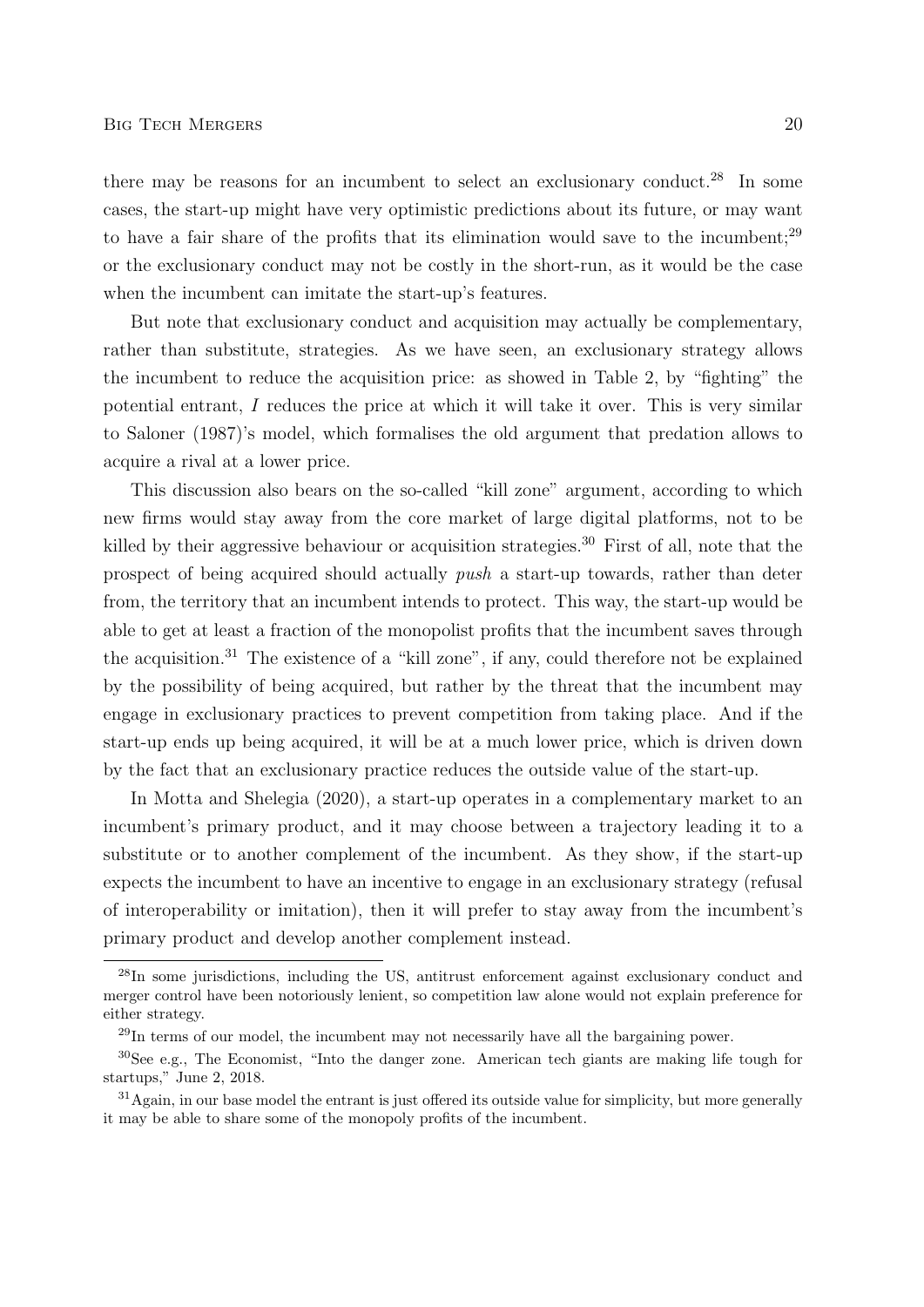### 3 Big tech mergers: Some recent theories of harm

Big tech mergers do not exclusively concern potential competitors. They sometimes involve actual competitors. The purpose of this section is to point to theories of harm other than the removal of potential competitors in the context of big tech. We do not claim to provide an exhaustive list of such theories.<sup>32</sup> Also, with more and more big tech mergers being scrutinised by AAs additional theories of harm are likely to be put forward in the future. Insights into the effects of mergers developed in other contexts may well apply to big tech mergers and vice versa.

In this section, we point to several specific market environments in which big tech mergers can be investigated under the following recent theories of harm. First, mergers might be detrimental to consumer welfare in markets in which consumers pay a zero price. Second, when increasing the installed base through a merger the prohibition of the privately most valuable merger can lead to a better outcome for consumers because this results in a different merger from which consumers are even better off even though the former merger would also increase consumer surplus. Third, a merger of firms operating two-sided platforms can be anti-competitive because of induced price effects. Fourth, a conglomerate merger that allows the combination of data may be anti-competitive. Fifth, a conglomerate merger that enables one-stop shopping can inflict consumer harm. Sixth, a conglomerate merger with bundling of a "free" service may be profitable but make a more-efficient competitor non-viable.

We acknowledge that there are also various efficiency defences that do not apply to standard industries. In particular, many big tech firms provide intermediation services that are subject to positive network effects. With positive network effects a more concentrated market may bring benefits to consumers. Thus, mergers may be seen in a more favourable light.<sup>33</sup> We account for some such efficiencies in the specific theories we consider below, but do not aim to provide a set of theories of efficiency defences that are relevant in the context big tech mergers.

 $32$ Among others, Bourreau and de Streel (2019) and Crémer et al. (2019) suggest theories of harm. The former emphasise the potentially adverse effect on innovations of big tech mergers; the latter focus on the possibility that such mergers may shield the large platforms' ecosystems from potential competitive threats. Both share a somewhat dynamic perspective: a merger may have positive short-run effects (e.g. because of additional network effects or because it leads to an improvement of the ecosystem), but adverse long-run effects may arise from lower innovation or from making it more difficult to contest a platform's dominance. This relates to Section 3.2 below.

<sup>33</sup>For a formal analysis in this vein with two-sided platforms, see Correia-da-Silva et al. (2019).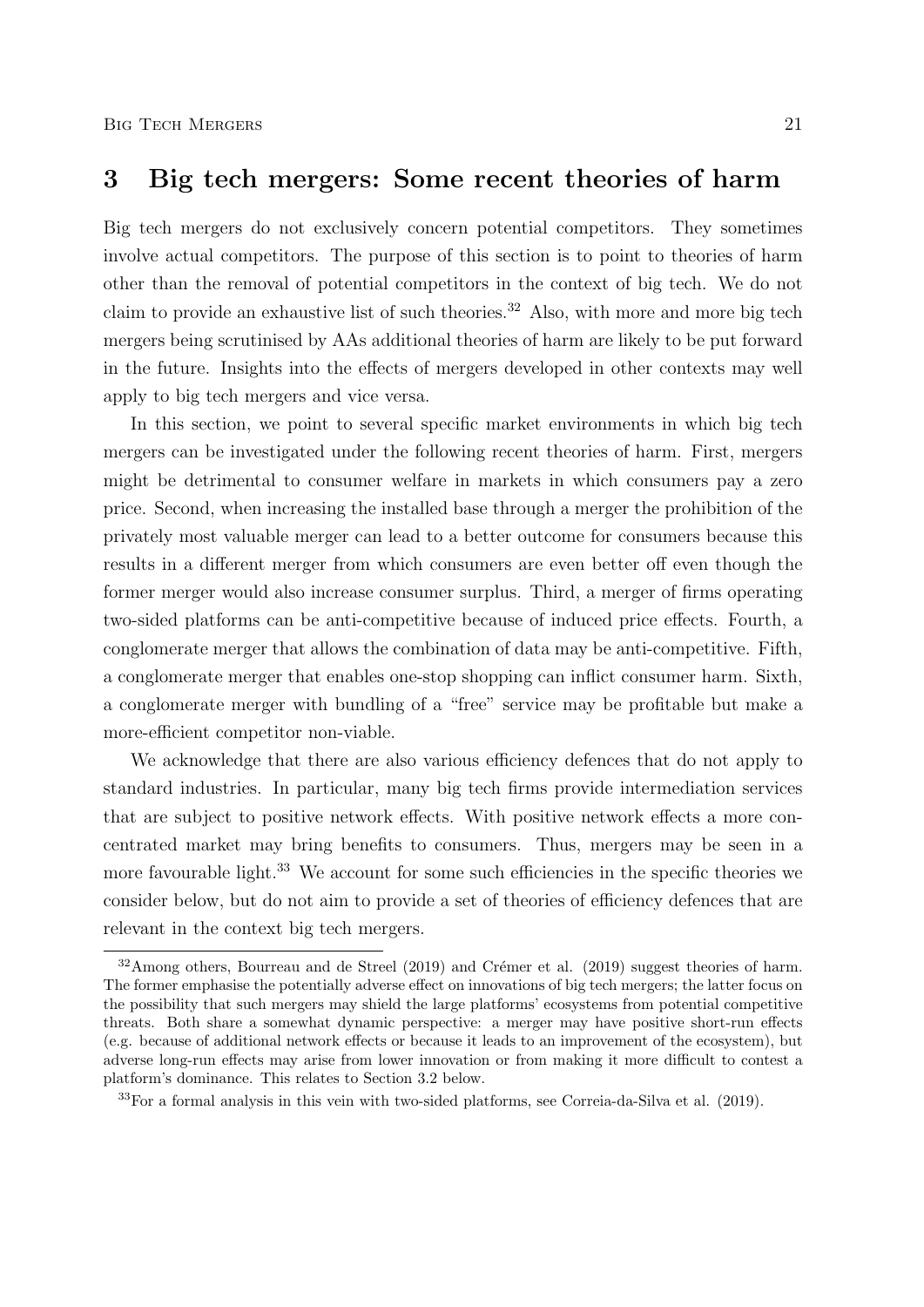# 3.1 Horizontal mergers of free services with consumer singlehoming

If big tech firms provide free offers to consumers, the question can be asked how consumers can suffer harm from a merger (presuming that offers remain free after the merger). Consumer not only care about price, but also product quality. In contrast to some recent work on the effect of mergers on product or service quality,<sup>34</sup> quality does not enter as an additional parameter to price, but is the only variable of importance to consumers. Big tech firms offer their service and divert some of the consumers' attention to advertisers; they also collect data to their own benefit, but not necessarily to the consumers' benefit.

A particular market environment consists of competing firms trying to attract singlehoming consumers, as formalised in Anderson and Coate (2005). Advertisers can post ads with multiple firms. Firms provide exclusive access to their consumers. Thus, firms compete for consumers but not for advertisers. They have to balance an increase in (from a consumer's point of view undesirable) advertising with the associated loss in viewership. Holding basic service quality fixed, firms increase the ad load (i.e., the amount of time consumers spend watching advertising) if competition for consumers is relaxed.

Suppose for example that three firms compete with differentiated services. Assume that firms extract the full expected surplus from advertisers.<sup>35</sup> The more advertisers they host, the larger is the firms' profit per consumer. The basic trade-off for a firm when raising the ad load is to earn higher ad revenues per viewer but to lose consumers to competitors and the outside option.

If two of the three firms merge, what will happen? If the merged firm continues to operate two platforms, but internalises the effect of the ad load on one platform on profits on the other platform, it has an incentive to increase the ad load on each of its platforms compared to prior to the merger. In response, also the third firm will increase its ad load. In the equilibrium after the merger, the merged entity and the firm outside the merger will have increased ad levels. Since advertising constitutes a nuisance to consumers, consumers are worse off after the merger (advertiser surplus is unaffected).<sup>36</sup> Thus, even

<sup>&</sup>lt;sup>34</sup>See e.g. Motta and Tarantino (2017). For an overview, we again refer to Kokkoris and Valletti (2020).

<sup>&</sup>lt;sup>35</sup>When firms set the ad price per consumer or auction off an ad inventory, this is the case if advertisers are homogeneous. Otherwise, when advertisers are heterogeneous in how much a consumer is worth to them, firms are assumed to be able to perfectly discriminate on the advertiser side.

<sup>36</sup>The increased ad load is analogous to a higher price paid by consumers and the equilibrium effects correspond to those of mergers in which firms set prices in a differentiated product market as in Deneckere and Davidson (1985). The analysis on the advertiser side becomes more intricate if advertisers are heterogeneous and pay a uniform ad price and thus the surplus of infra-marginal advertisers is not fully extracted. See Anderson and Peitz (2020) for a formal analysis.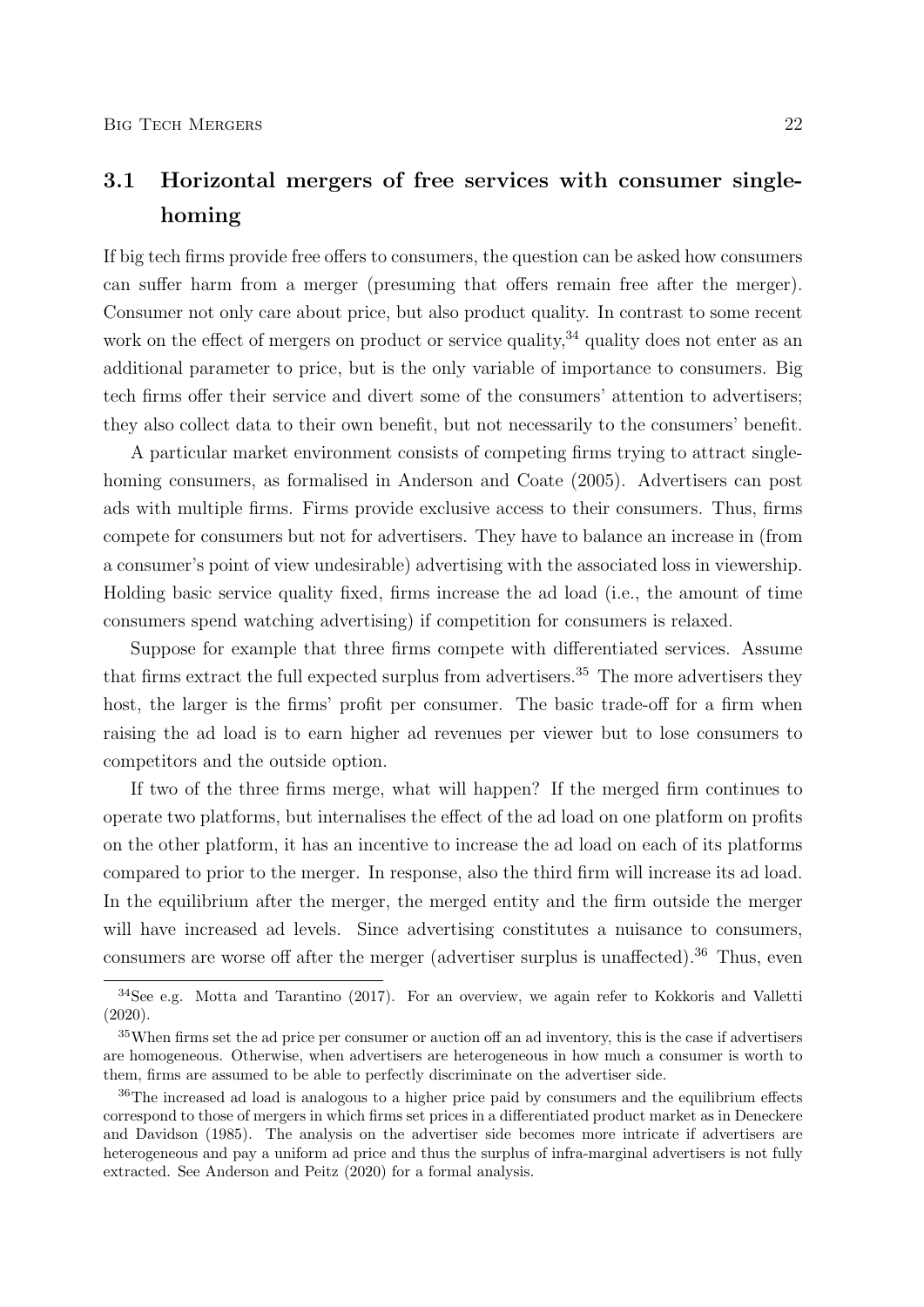though consumers receive a free service, they may be harmed by a merger.

Relatedly, suppose that firms have a fixed ad load, but that advertisers can only extract a fraction of the surplus they generate from consumers that depends on the extent to which advertisers can access the data firms collect about their consumers. Firms charge for advertising and decide on the degree of data sharing. The more consumer data they share with an advertiser, the larger the fraction of surplus the latter can extract from consumers—we suppose that an advertiser cannot combine the information provided by multiple firms. The tradeoff for a firm is that the more it enables advertisers to extract surplus from consumers the less attractive they become to consumers and, thus, the fewer consumer will pick this firm. A merger then implies that, in equilibrium, firms enable advertisers to better extract surplus from consumers than prior to the merger and, as a result, consumers are worse off after the merger. Under our assumption that advertiser rents are fully extracted by firms, advertiser net surplus (after paying for advertising) is zero before and after the merger. Hence, the merger is consumer surplus decreasing no matter whether or not advertisers are included in the calculation of consumer surplus.

# 3.2 Installed base, complementary technologies, and competing merger proposals

In the presence of installed base, the motive for an acquisition may be not so much the demand-side efficiency arising from the consolidation of installed base, but that the acquisition deprives a competitor from reaching demand-side efficiencies itself and becoming a stronger competitor.<sup>37</sup> While overall consumers may benefit from such a merger under the status quo, they would be even better off if the merger was prohibited leading to an alternative merger.

Suppose that there are three firms and a total installed base of 4. Prior to a merger, firm A has an installed base of 2 and firms  $B$  and  $C$  of 1. Suppose that firm  $C$  is the takeover target and firms  $A$  and  $B$  can bid for the firm. If we treat the installed base prior to the merger as an asset, we can look at the combined asset after a merger. Furthermore, suppose that each of the two mergers is profitable and that the merger between firms  $B$ and C is consumer welfare increasing. The latter is likely to hold if a combined installed consumer base of 2 allows the merged firm to make consumers a more attractive offer because of demand-side efficiencies.

By consolidating its user base, firm  $A$  deprives firm  $B$  of the possibility to compete

<sup>&</sup>lt;sup>37</sup>For a general exposition that is not framed in terms of installed base or complementary qualityimproving technologies but on cost reductions, see Nocke and Whinston (2013).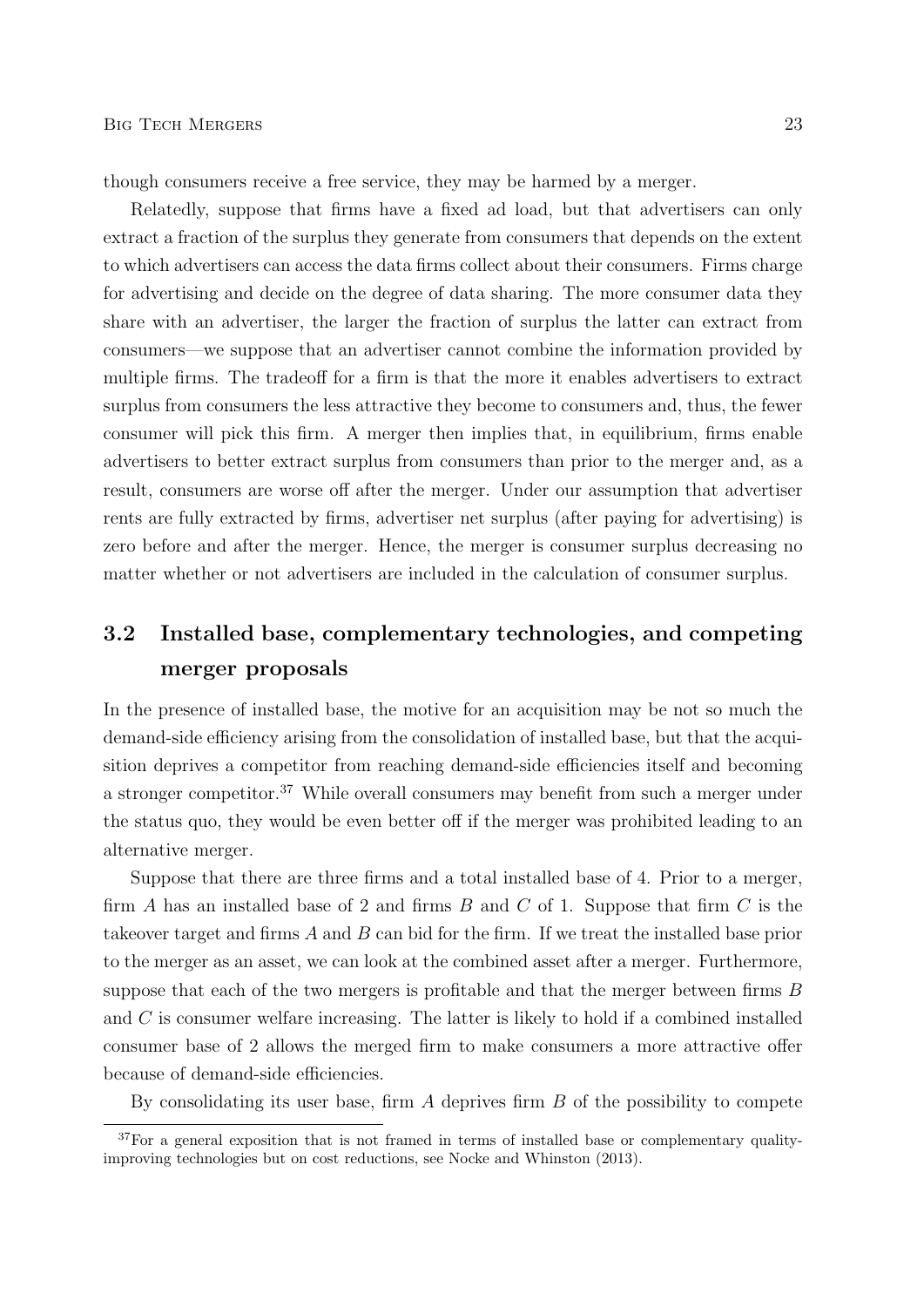on equal terms. Denoting duopoly profits conditional on acquired user base by  $\pi(n_i, n_j)$ for a firm with an installed base of  $n_i$  and the competitor with a base  $n_j$  after the merger, the acquisition of firm C is worth  $\pi(3, 1) - \pi(2, 2)$  to firm A and  $\pi(2, 2) - \pi(1, 3)$  to firm B. The condition that firm  $A$  is willing to bid more than firm  $B$  can be rewritten as  $\pi(3,1) + \pi(1,3) > 2\pi(2,2)$  saying that duopoly industry profits are larger if assets are distributed more asymmetrically. Blocking the merger between firms  $A$  and  $C$ , would lead to a symmetric duopoly outcome.

To analyse the effect of installed base, consider the quality-augmented Cournot model with linear demand and zero cost of production. Quality is increasing in installed base. Suppose that to clear the market with a total quantity  $Q$  in the market, the price of a product with an installed base of 1 is  $P(Q) = 2 - Q$ . With an installed base of 2, the product is more valuable shifting the inverse demand curve upward to  $P(Q) = 3 - Q$ . Finally, if the installed base is 3, the product is even more valuable shifting the inverse demand curve upward to  $P(Q) = (7/2) - Q$ .

Prior to the merger, the Cournot equilibrium is  $q_A^{*0} = 5/4$  and  $q_B^{*0} = q_C^{*0} = 1/4$ . Thus, total quantity is  $Q^{*0} = 7/4$ . The associated equilibrium profits are  $\pi_A^{*0} = 25/16$  and  $\pi_B^{*0} = \pi_C^{*0} = 1/16$ . If firm A acquires firm C, firm A maximises  $((7/2) - q_A - q_B)q_A$ with respect to  $q_A$  and firm B maximises  $(2 - q_A - q_B)q_B$  with respect to  $q_B$ . Solving the system of first-order conditions, we obtain that  $q_A^{*1} = 5/3$  and  $q_B^{*1} = 1/6$ . Thus, total quantity is  $Q^{*1} = 11/6$ . The associated equilibrium profits are  $\pi_A^{*1} = 25/9$  and  $\pi_B^{*1} = 1/36$ . Since  $\pi_A^{*1} > \pi_A^{*0} + \pi_C^{*0}$  the merger is profitable. It is consumer surplus increasing because  $Q^{*1} = 11/6 > 7/4 = Q^{*0}$ . We conclude that this merger in isolation should be approved by the AA when its decision is based on consumer surplus.

Consider instead the merger that firm  $B$  acquires firm  $C$ . We then have a symmetric duopoly in which each firm  $i \in \{A, B\}$  maximises  $(3 - q_i - q_j)q_i$  with respect to i with  $j \in \{A, B\}, j \neq i$ . Equilibrium quantities are  $q_A^{*2} = q_B^{*2} = 1$ . Total quantity is  $Q^{*2} = 2$ and equilibrium profits are  $\pi_A^{*2} = \pi_B^{*2} = 1$ . Since  $\pi_B^{*2} > \pi_B^{*0} + \pi_C^{*0}$  the merger is profitable. It is also consumer surplus increasing because  $Q^{*2} = 2 > 7/4 = Q^{*0}$ .

If firms A and B bid for firm  $C$ , they know that if their bid is not accepted, their competitor will merge. A competition authority which waves through any proposed consumer surplus increasing merger will not intervene (because both mergers are consumer surplus increasing). In the example, it is easily verified that  $\pi_A^{*1} - \pi_A^{*2} = 16/9 > 35/36 = \pi_B^{*2} - \pi_B^{*1}$ . This means that firm  $A$  is willing to bid more than firm  $B$  and firm  $A$  will acquire firm C. If the AA is aware of the fact that the relevant counterfactual is not the status quo but a merger between firms  $B$  and  $C$ , it should compare the consumer surplus when firm A merges with firm C to the one when firm B merges with firm C. Since  $Q^{*1} \, < \, Q^{*2}$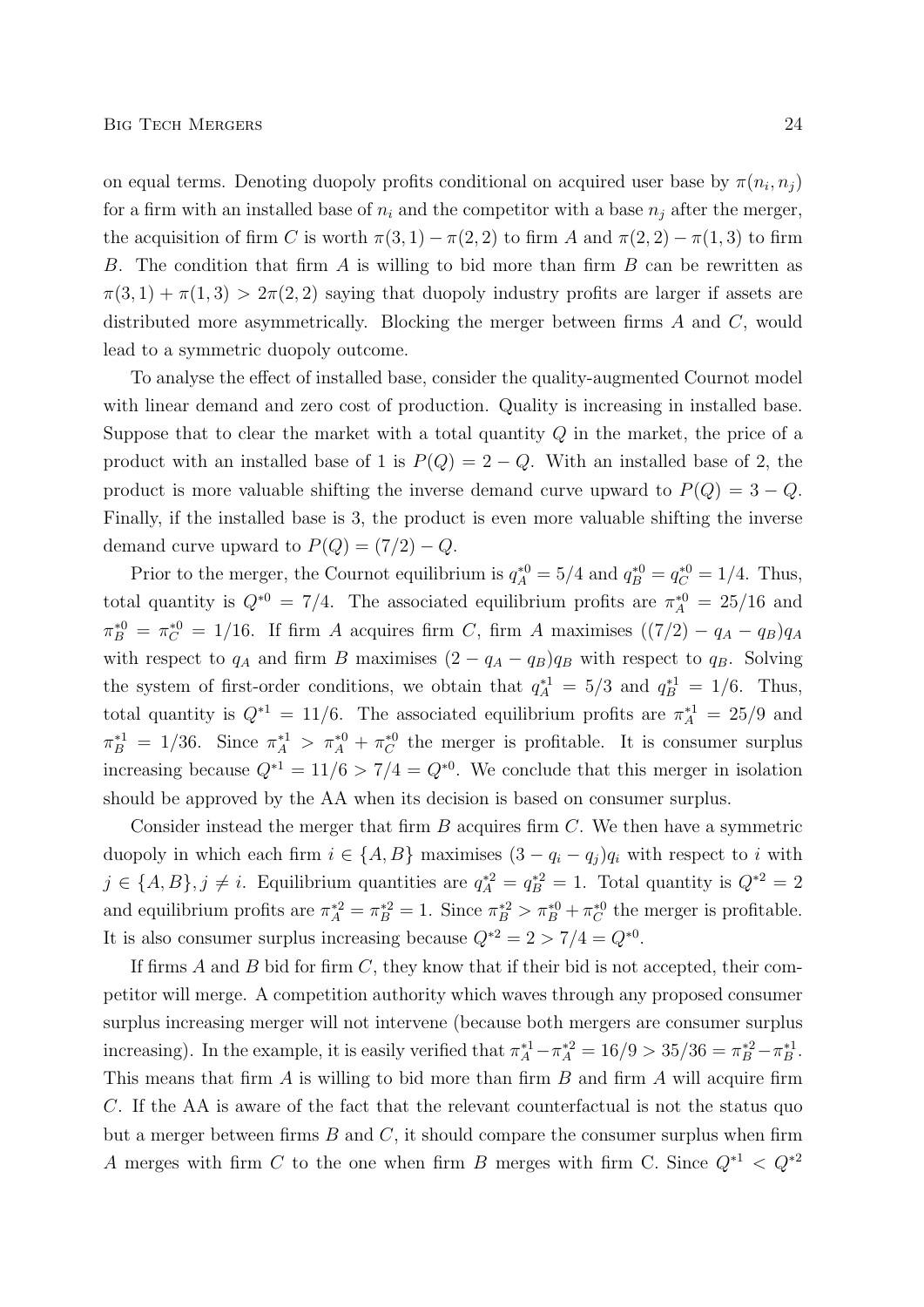consumer surplus will be larger if the AA prohibits the merger between firms A and B. Thus, in line with Nocke and Whinston (2013), the AA should be forward-looking and not follow a myopic merger policy. The theory of harm of approving a proposed merger, which at first glance looks consumer surplus increasing (i.e., compared to the status quo) closes the door to other mergers that are better for consumers and will be proposed only after the AA rejects the initial proposal.<sup>38</sup> Put differently, when an AA evaluates a merger, its relevant counterfactual is not the status quo but the consummation of a different merger. The same argument can be made when firms have proprietary complementary technologies that positively affect the willingness to pay of consumers or reduce the marginal cost of production.<sup>39</sup>

# 3.3 Horizontal mergers, consumer multihoming, and indirect price effects

As explained above, big tech firms operating two-sided platforms may provide a service to users for free and sell part of the attention given by consumers on to advertisers. A different, anti-competitive concern of mergers arises if consumers multi-home and if there is competition between advertisers in the product market in which advertisers operate as sellers. Since consumers multi-home, advertisers receive attention if they appear on one of the platforms (suppose that it is enough if advertisers obtain one slot). Platforms have an incentive to limit the number of ads on the platform to be increase the ad price. By posting an ad on all platforms, an incumbent seller who can reach out to consumers even without advertising may then want to advertise on all platforms as a means to foreclose a seller who remains unknown absent advertising. This may also be in the interest of

<sup>38</sup>An interesting twist in our example is that absent demand-side efficiencies arising from a merger between A and C, it will be firm B which outbids firm A. In this case, the AA would not need to step in to ensure that the socially most desirable merger will be consumed. According to our example, a myopic merger policy gets it wrong when demand-side efficiencies that arise when the firm with the largest installed base acquires a competitor, are sufficiently strong, but is optimal when these efficiencies are absent or sufficiently weak.

<sup>39</sup>Regarding the former, Bryan and Hovenkamp (2020) show in a model with differentiated products that the acquisition by the stronger potential acquirer prevents its rival from obtaining access to a new technology developed by the target. Its motivation for the acquisition may thus be to exclude its weaker rival from gaining access to the target's technology, which may endanger the long-term viability of the rival. Consumers may then suffer if the AA approves the merger between the stronger firm and the target (or does not impose appropriate remedies). Regarding the latter, the following numerical example is equivalent to the one above in terms of equilibrium quantities and profits: Consider a three-firm linear Cournot model with constant marginal cost of production. The inverse demand curve is  $P(Q) = 4 - Q$ . Prior to a merger, firm A has constant marginal cost of production  $c_A = 1$  and firms B and C have  $c_B = c_B = 2$ . If A acquires C its marginal cost is reduced to  $c_A^m = 1/2$ ; if B acquires C its marginal costs becomes  $c_B^m = 1$ .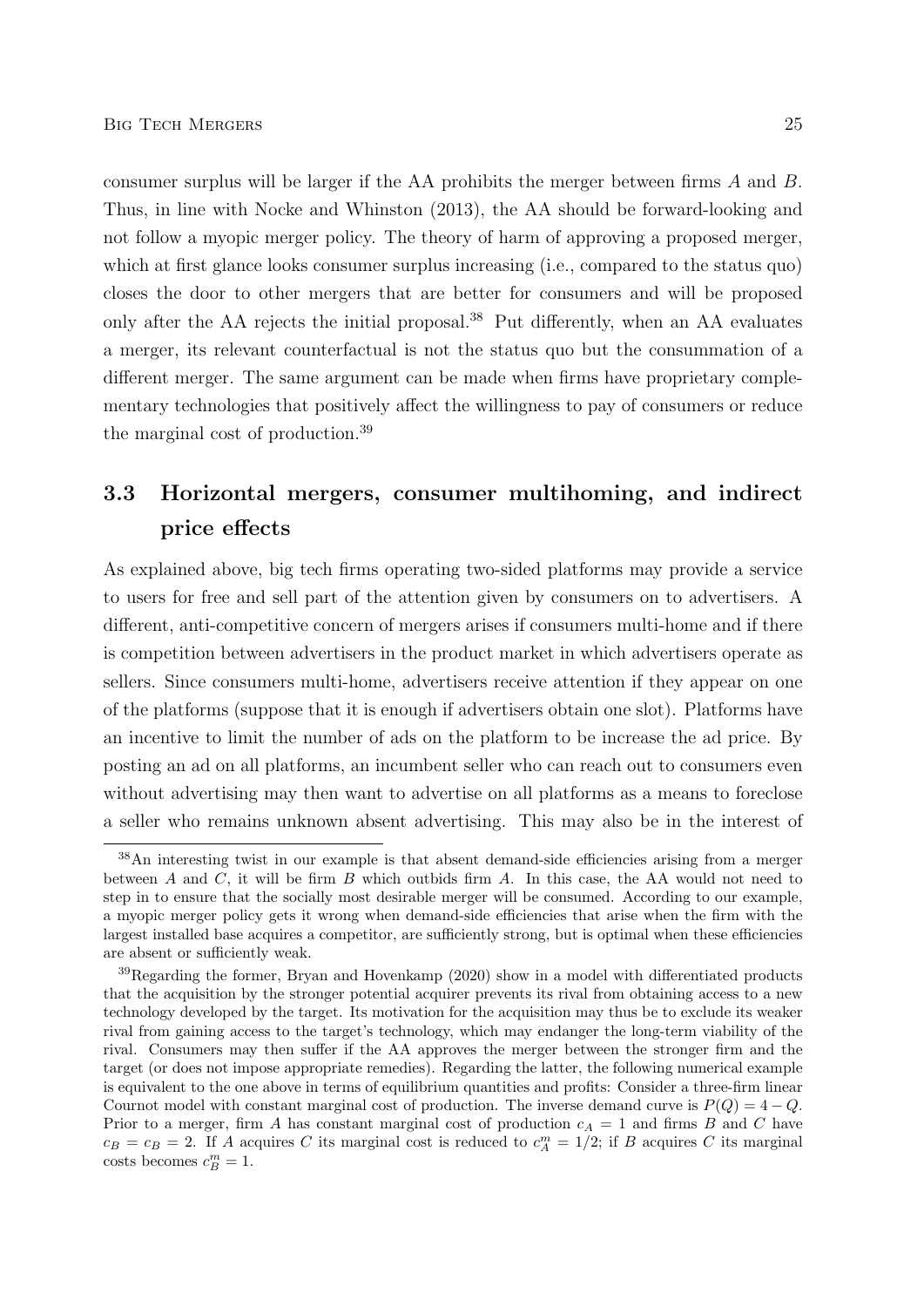the big tech firm as it monetises on the advertiser side. It is then easily understood that markets with all platforms under a single owner perform very differently from markets in which each platform is operated by an independent firm: A single owner offers a bundle of advertising on all channels and the incumbent advertiser pays for the attention of consumers on all platforms and entrant advertisers are foreclosed. With independent platforms it is too costly for the established advertiser to foreclose the competitor. Then, all advertisers become visible to consumers and advertisers compete for consumers and therefore set low prices. Since independent advertisers receive low payments from the advertisers, a platform merger is profitable.

Based on Prat and Valletti (2019), we develop simple numerical examples to clarify this point. Suppose that there are two advertisers offering products  $X$  and  $Y$ , respectively, two platforms, and the consumer side. Advertising slots on the big tech firms are auctioned off sequentially or as bundles in second-price auctions. If platforms are independent, slots are auctioned off sequentially. After a merger, the common owner can decide which format to choose. Each platform carries only one ad (with two or more ad slots advertisers would bid zero under either format). The monopoly profit with intermediated trade is assumed to be 500 and the duopoly profit is assumed to be 200. Advertisers are asymmetric in the sense that advertiser  $X$  does not need access to consumers through a platform, e.g., because it is a well established brand that does not need to advertise to consumers. Thus, if advertiser  $X$  does not advertise,  $Y$  obtains advertising slots on the two platforms, and thus advertiser X obtains duopoly profits.

With sequential auctions, we start with the second auction. If advertiser  $X$  won the first auction, the analysis from above applies. Thus advertiser  $X$  wins the second auction at price 200. If advertiser Y won the first auction, both advertisers will bid zero as it does not matter who wins the auction. In the first auction, advertiser X obtains 300 if it wins and 200 if it loses. Thus it is willing to bid 100. Advertiser  $Y$  obtains 200 if it wins the first auction and  $\theta$  if it loses. Thus it is willing to bid 200. Hence, advertiser Y will win the first auction and pay 100; both advertisers then bid zero in the second auction. If it is equally likely that firms 1 and 2 run the first auction the expected profit of each independent platform is 50.

If the two platforms have one owner, the owner may decide to auction off the bundle of one slot on each platform. Winning the auction gives advertiser  $X$  the profit 500 while losing gives 200. Thus advertiser  $X$  bids 300. Since advertiser  $Y$  is only willing to bid 200, advertiser X wins the auction. It has to pay 200 and obtains a net profit of 300. This implies that the owner of the two platforms will make a profit of 200. With sequential auctions the joint profit of the two platforms is 100 which is less than in the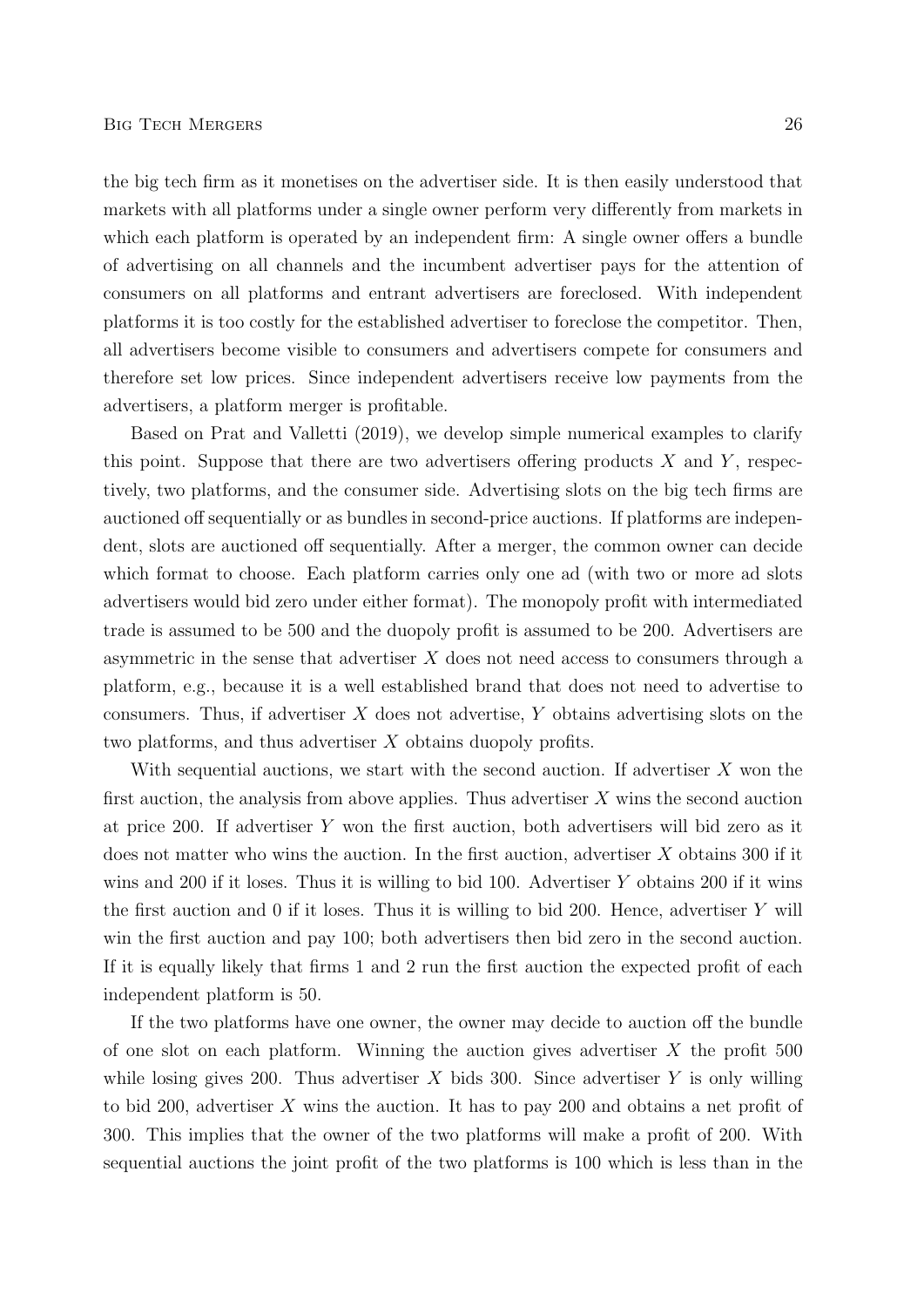case in which the bundle is auctioned off.

This finding can be interpreted as follows. A merger between platforms (which coordinate their selling of attention) is profitable because it reduces product market competition. The ensuing higher seller profits are partly extracted by the intermediary who runs the platforms. The merger is consumer welfare and total welfare decreasing as it preserves the monopoly position of one of the advertisers in the respective product category. This issue arises if the attention market becomes rather concentrated after the merger (as is clearly the case in our example).<sup>40</sup>

### 3.4 Conglomerate mergers and the collection of data

Mergers affect the volume of data available to firms. Data may allow firms to offer better services to consumers, to better price discriminate between consumers, to provide better services to advertisers, and to better extract surplus from advertiser. Here, we sketch a stylised model in which data provide better services to advertisers in the sense that advertiser surplus is increased.<sup>41</sup> We consider a set of firms that use the data generated from their consumers; no data sharing or data sales are considered possible.<sup>42</sup> When merging firms can combine their data after a merger, a conglomerate merger of ad-financed firms operating in independent product markets will affect market outcomes. Some of the reports that we mentioned in the introduction have pointed to the importance of data in the context of mergers. According to the logic of the model developed below, the competition concern is the efficiency-offence argument in a new dress. This shows that the difficulty to develop a data-based theory of harm.

More specifically, consider the environment in which firm  $A$  is active in consumer market 1 and there are two firms  $B$  and  $C$  in consumer market 2. Each consumer market is of size 1. Each firm generates consumer data whose volume is denoted by  $\delta_i$ , which is assumed to be increasing in the number of buyers of the respective product. Each firm i offers a service of quality  $s_i$  for free to consumers. For simplicity, suppose that firm A will decide to fully cover market 1 no matter whether it operates as an independent firm or acquires firm C, the service quality that achieves full participation is denoted by  $\overline{s}_A$ ; it comes at a cost of  $K(\bar{s}_A)$ .<sup>43</sup> Firms monetise on the advertiser side. We assume that it

<sup>40</sup>Looking beyond the two-platform example, another take-away for AAs is that it matters how many consumers are using a certain set of platforms; that is, the actual and counterfactual homing decisions of consumers are important to evaluate the effect of the merger.

 $^{41}$ Our exposition is inspired by de Cornière and Taylor (2019).

<sup>&</sup>lt;sup>42</sup>This appears to be the relevant case for personal data in jurisdictions such as the European Union in which firms are not allowed to sell or share personal data without the explicit consent of users.

 $43\text{As}$  de Cornière and Taylor (2019) point out, if there is partial coverage in market 1, a merged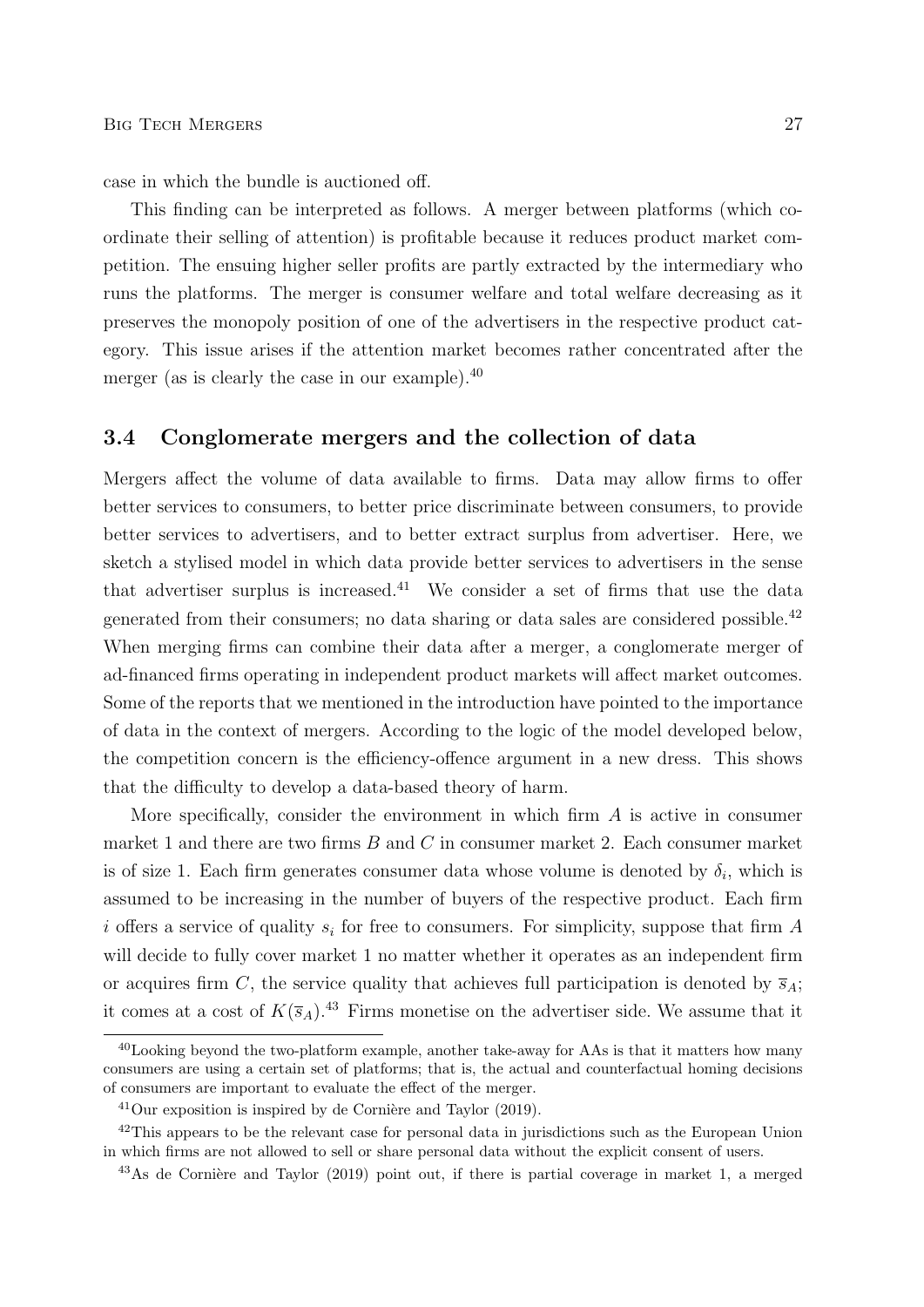is on this side only that the volume of data matters: advertiser surplus increases in the volumes of data. We denote the advertiser surplus per consumer generated on firm  $i$  by  $a_i(\delta_A, \delta_B, \delta_C)$ , which is assumed to be increasing in each  $\delta_i$ . The idea here is that with more consumer data the match quality between advertiser and consumer is improved even if those data are collected from consumer activities not directly linked to the particular market.<sup>44</sup> Thus, a given number of impressions generates a higher ad surplus.

Consider the special case that firms can extract the full advertiser surplus. Absent the merger, firm A then obtains revenues  $a_A(\delta_A(1), 0, 0)$  in market 1. Firms B and C compete for consumers by each setting its service quality  $s_i$  which comes at a cost  $K(s_i)$ , which is increasing and convex. The market share of firm  $i \in \{B, C\}$  is denoted by  $\lambda_i(s_i, s_j)$  which is increasing in  $s_i$  and decreasing in  $s_j$ ,  $j \neq i$ ; again we assume full market coverage, i.e.  $\lambda_B(s_B, s_C) + \lambda_C(s_B, s_C) = 1$ . Firm B's profit is then  $\lambda_B(s_B, s_C)a_B(0, \delta_B(\lambda_B), 0) - K(s_B)$ . The profit of firm C is  $\lambda_C(s_B, s_C) a_C(\delta_A, 0, \delta_C(\lambda_C)) - K(s_C)$  where  $\delta_A = 0$  without the merger and  $\delta_A(1)$  with the merger. An equilibrium in market 2 absent the merger consists of a pair  $(s_B^*, s_C^*)$ . This equilibrium is independent of what happens in market 1. We postulate that such an equilibrium exists and is unique.

Suppose now that firm  $A$  acquires  $C$ . The merged firm can now combine data from markets 1 and 2. The merged firm's profit  $\pi^M$  is now

$$
a_A(\delta_A(1), 0, \delta_C(\lambda_C(s_B, s_C))) - K(\bar{s}_A) + \lambda_C(s_B, s_C) a_C(\delta_A(1), 0, \delta_C(\lambda_C(s_B, s_C)), 0) - K(s_C).
$$

For given behaviour of firm B the merger is profitable for two reasons. First, in market 1 the firm now obtains higher ad revenues  $a_A(\delta_A(1), \delta_B(\lambda_B), 0)$ . Second, the firm also obtains higher profits in market 2. The firm has an incentive to increase quality  $s_C$ . By increasing its quality (given the competitor's quality) it increases its market share. This affects profits in two ways: First, it generates additional ad revenues in market 1; second, the per-consumer ad revenue is higher after the merger; this makes it more attractive to gain market share. How does the competitor respond? The competitor is now in a weaker position as it cannot compete with firm  $C$  on equal terms. If  $s_B$  and  $s_C$  are strategic complements, after the merger both firms will provide higher qualities; the proposed merger would then be consumer-welfare increasing, and advertisers would not be affected.<sup>45</sup> If they are strategic substitutes, the stand-alone firm provides lower

firm may have an incentive to achieve larger market coverage in this market than a firm operating independently in this market. This makes it more likely that a merger is consumer-welfare increasing.

<sup>44</sup>On the role of data in improving match quality, see, for instance, Belleflamme and Peitz (2018).

<sup>&</sup>lt;sup>45</sup>More data may go hand-in-hand with better extracting advertiser surplus. If this were the case then advertisers would suffer from the merger (while consumers continue to be better off).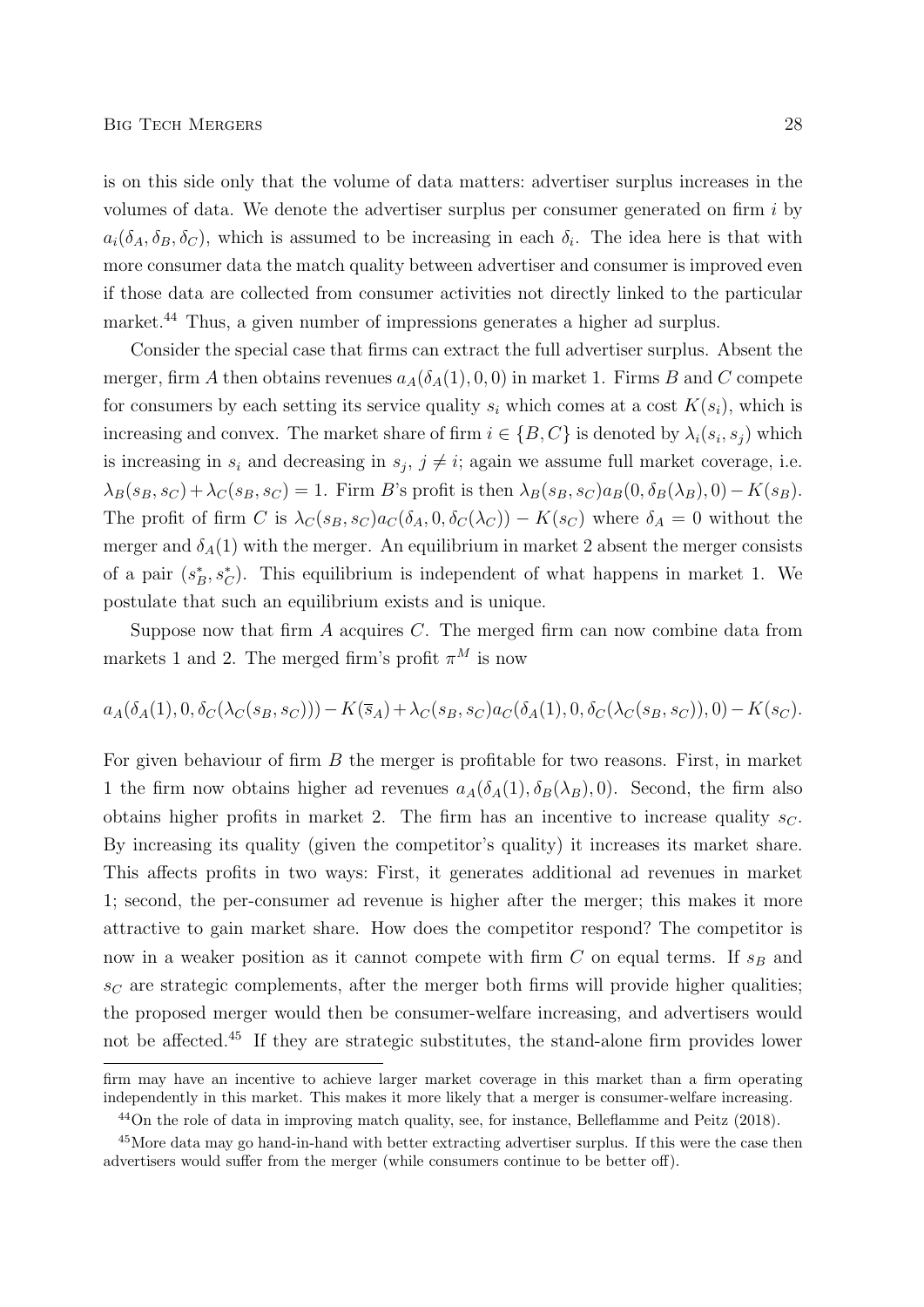quality after the merger (see below).

Take a special case that results in strategic substitutes: Suppose that ad revenues  $a_B$ and  $a<sub>C</sub>$  do not depend on the volume of data in market 2, but only on the volume of data in market 1. The setting then gives rise to profit functions  $\pi_A = a_A(\delta_A(1), 0, 0)$  and  $\pi_C = \lambda_C(s_B, s_C) a_C(0) - K(s_C)$  before the merger and  $\pi^M = a_A(\delta_A(1), 0, \delta_C(\lambda_C(s_B, s_C)))$  $K(\bar{s}_A) + \lambda_C(s_B, s_C)a_B(\delta_A(1)) - K(s_C)$  after the merger; firm B's profit function in both cases is  $\pi_B = \lambda_B(s_B, s_C)a_B(0) - K(s_B)$ . Clearly, firm B's profit maximising quality  $s_B$ is decreasing in  $s<sub>C</sub>$ . Hence, in this case, qualities are strategic substitutes. This implies that due to the data advantage of the merged firm, firm  $B$  will provide less quality  $s_B$ to consumers after the merger, while firm A will provide higher quality  $s_C$ . The profit of the merged firm is higher, while the profit of firm  $B$  is lower after the merger. If operating in the market is costly, firm B may be forced to exit the market. This is a version of the efficiency offence argument: Due to the advantage in data the merger makes the merged firm a stronger competitor; this is consumer-welfare increasing in the short run (for a given number of firms), but may be harmful to consumers (and society) in the long term, as firms may be induced to exit. Even with exit, consumers may well be better off as they may enjoy a high service quality and the conglomerate merger is then consumer-surplus increasing. However, this is not always the case. Suppose that  $a_A(0, \delta_B(\lambda_B), 0) = 0$  for  $\lambda_B$  sufficiently small. Since an equilibrium with a merger has to feature  $\lambda_B < 1/2$ , firm B may not be able make positive profit as the revenues on the advertiser side in the equilibrium candidate do not cover its costs. In the long term, firm B exits and the merged firm then chooses the unconstrained monopoly solution. This solution may feature a lower service quality than the one under competition prior to the merger.<sup>46</sup>

De Cornière and Taylor (2019) provide a richer environment in which data can be used for various purposes. While we specified a setting in which data are pro-competitive in the sense that  $s_i$  is increasing in  $\delta_i$ , they also provide examples for the opposite situation, namely that a larger volume of data decreases the utility offered to consumers and thus data are anti-competitive. In such a situation the merger between firms A and C reduces consumer welfare in market 2; consumers in market 1 are not affected.

Furthermore, within a pro-competitive environment, suppose that prior to the merger firm  $A$  can share its data with firms  $B$  and  $C$ . De Cornière and Taylor (2019) focus on the case in which firm A maximises its profit by sharing its data with only one of the two firms prior to the merger and analyse the situation in which data collection is endogenous.

<sup>46</sup>We are not suggesting that the firm actually reduces its quality after exit, but in an evolving market it may simply relax and stop to upgrade its service quality (or slow down this process).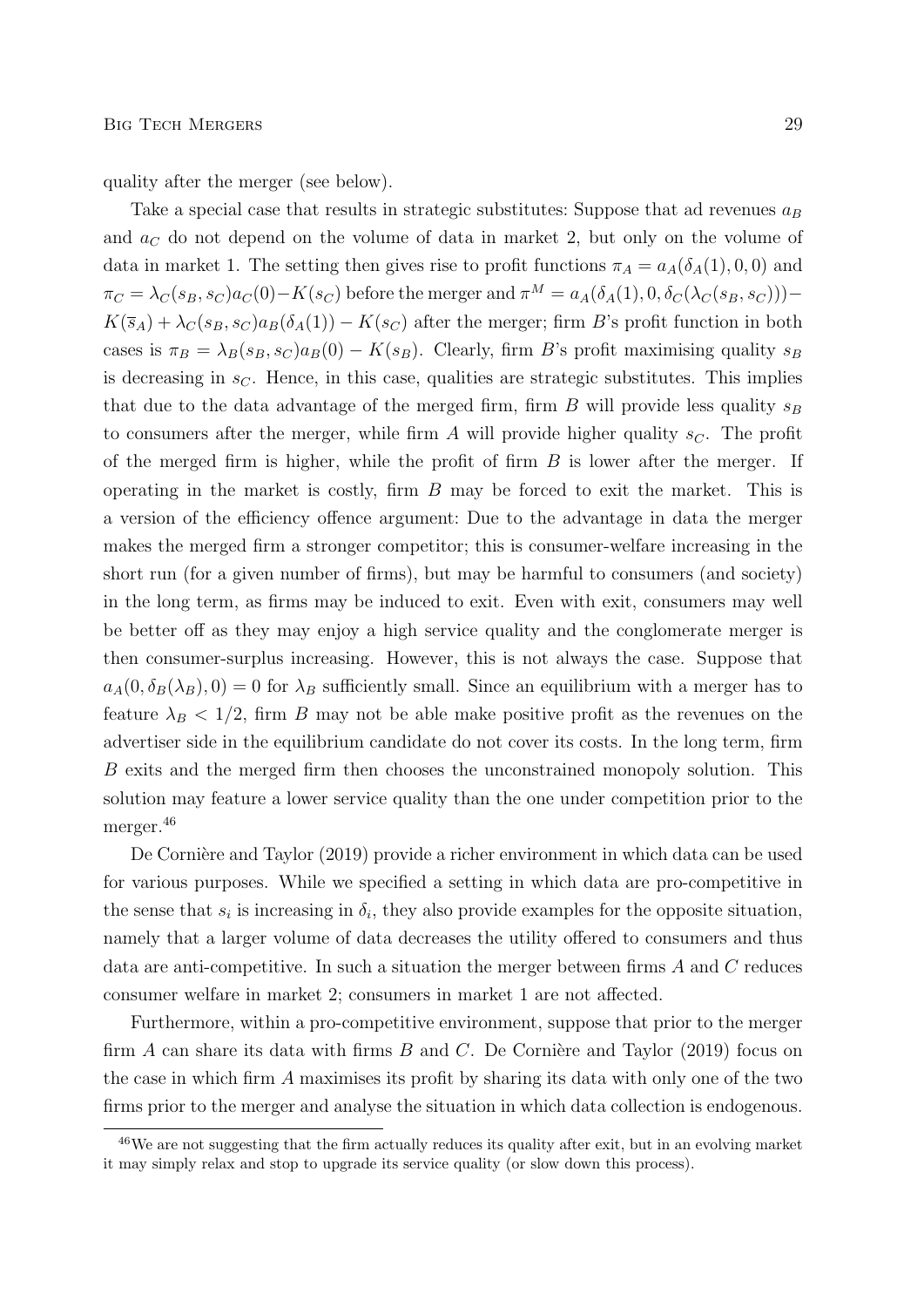Additional data collection in market 1 here not only increases the profits of the firm with data access in market 2, but also reduces the profit of the firm 2 without data access. Data collection before the merger is then excessive from the point of view of maximising firm  $A$  and  $C$ 's joint profit. After the merger of  $A$  and  $C$  data from market 1 can still be given to firm B. However, the merged firm refuses to share these data with firm B after the merger and reduces its efforts to collect data, as C's profits are fully internalised when choosing how much data to collect.<sup>47</sup> As a result of less data collection, the merger is consumer-surplus decreasing in the short term in markets 1 and 2.

Our conclusion is that it is possible to construct theories of consumer harm based on the combination of data. However, such theories will only be applicable to very specific cases.

# 3.5 Conglomerate mergers and synergies through one-stop shopping

A conglomerate merger may lead to consumption synergies because of the benefits of one-stop shopping this entails for consumers. Rhodes and Zhou (2019) provide a formal analysis of the competitive effects of a conglomerate merger that enables consumers to engage in one-stop shopping. They consider two independent product markets with two firms in each market and postulate that products are differentiated in each market consumers have heterogeneous match values—and that consumers engage in costly and sequential search to learn the price and match value of the respective product. A conglomerate merger allows consumers to learn price and match value about a product in each market with a single search. Rhodes and Zhou (2019) show that after a single conglomerate merger there is an equilibrium in which consumers first search out the conglomerate firm (this is driven by the consumption synergy from one-stop shopping). In this equilibrium the conglomerate firm charges lower prices than its single-product competitors, but makes higher profits than the combined profits of its single-product competitors.

In the merger game, for sufficiently low search costs, only a single conglomerate merger is profitable and, thus, the above asymmetric market structure emerges. As Rhodes and Zhou (2019) show, compared to the market structure in which all firms remain independent, consumers are worse off with the merger. Therefore, the conglomerate merger inflicts consumer harm.<sup>48</sup>

<sup>47</sup>Therefore, the merger is profitable.

<sup>&</sup>lt;sup>48</sup>This happens if the search cost are below some threshold. However, because of the synergies gener-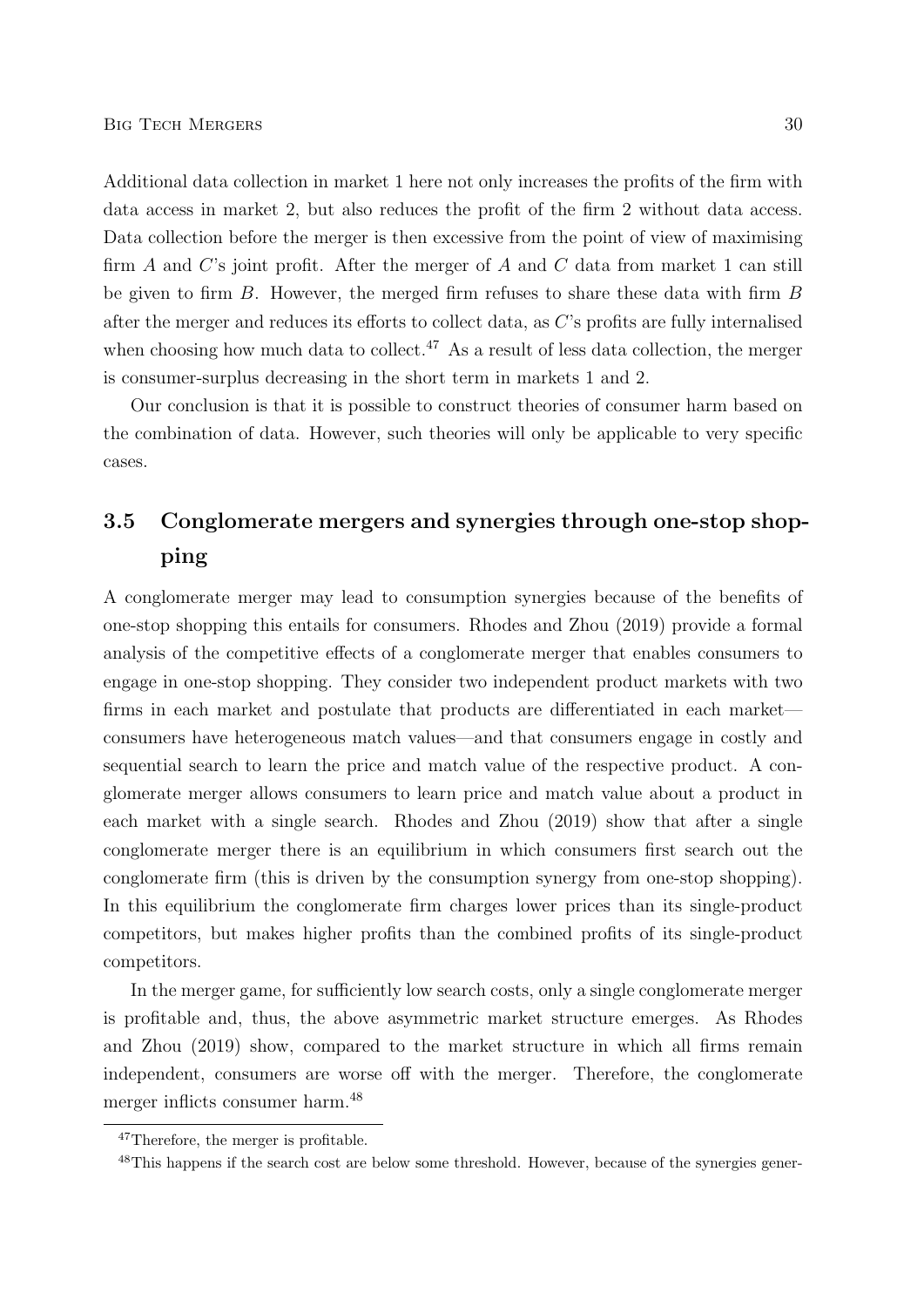### 3.6 Conglomerate mergers and the bundling of free services

We address here another competition concern with conglomerate mergers. Consider the environment in which firm A is active in market 1 and there are two firms B and C in market 2, with firm  $B$  being more efficient than  $C$  in the sense that it offers higher utility to consumers. The project development costs  $K$ , and the probability of success is  $p$ . These probabilities are independent. Thus if both firms develop the project, with probability  $p^2$  there will be competition in market 2. We focus on the case in which without any merger, all firms are active (at the end they endogenise the decision to develop the project). Prior to any merger, firm A makes profit  $\pi_A^1$  and firms B and C make profits  $\pi_B^2$  and  $\pi_C^2$  with  $\pi_B^2 > \pi_C^2$ .

Suppose that firms  $A$  acquires  $C$ ; the merged entity's profits has super-script  $M$ . Absent synergies or any strategic effects across markets, this merged firm would make profit  $\pi_A^M = \pi_A^1 + \pi_C^2$ . Clearly, firm A is willing to bid  $\pi_C^2$  and the firm is indifferent as to whether the merger goes through. Also, the merger does not change the allocation. We will now look beyond the simple reduced-form setting and provide a leverage theory that is of particular relevance in the context of big tech to show that a merger can be profitable but total welfare reducing. The underlying economic mechanism has been elaborated by Choi and Jeon (2020), which we embed into the context of a merger. We describe the basic argument and develop a simple numerical example.

Suppose that firm A attracts consumer attention by offering a product in market 1 at the monopoly price. In the other market the two firms offer their product at a non-negative price and on top monetise on the advertiser side (which consumers do not mind). Firm  $B$  is more efficient in the sense that it offers higher quality at the same cost (marginal cost equal to zero). Firms B and C are Bertrand competitors in case both have developed their product. In this case, firm B makes the asymmetric Bertrand profit and firm C obtains zero profit. Prior to the merger the two markets are independent.

If firm A merges with a firm with a project in market 2, it may sell a product bundle to consumers. We restrict attention to firm  $A$  acquiring firm  $C$ . Then, in case of competition in the market 2, it can offer a better deal to consumers than firm  $B$  by setting a low price for the bundle. It also has an incentive to do so if the quality difference between  $B$  and C is not too large. Since consumers would like to consume both types of content, they choose the bundle if the bundled price is not too high (here we suppose that a consumer cannot buy product  $B$  if she buys the bundle). In return the merged firm offering the bundle attracts all consumers and obtains the advertising revenues whenever  $C$  is active.

ated by the merger, total surplus is larger after the merger.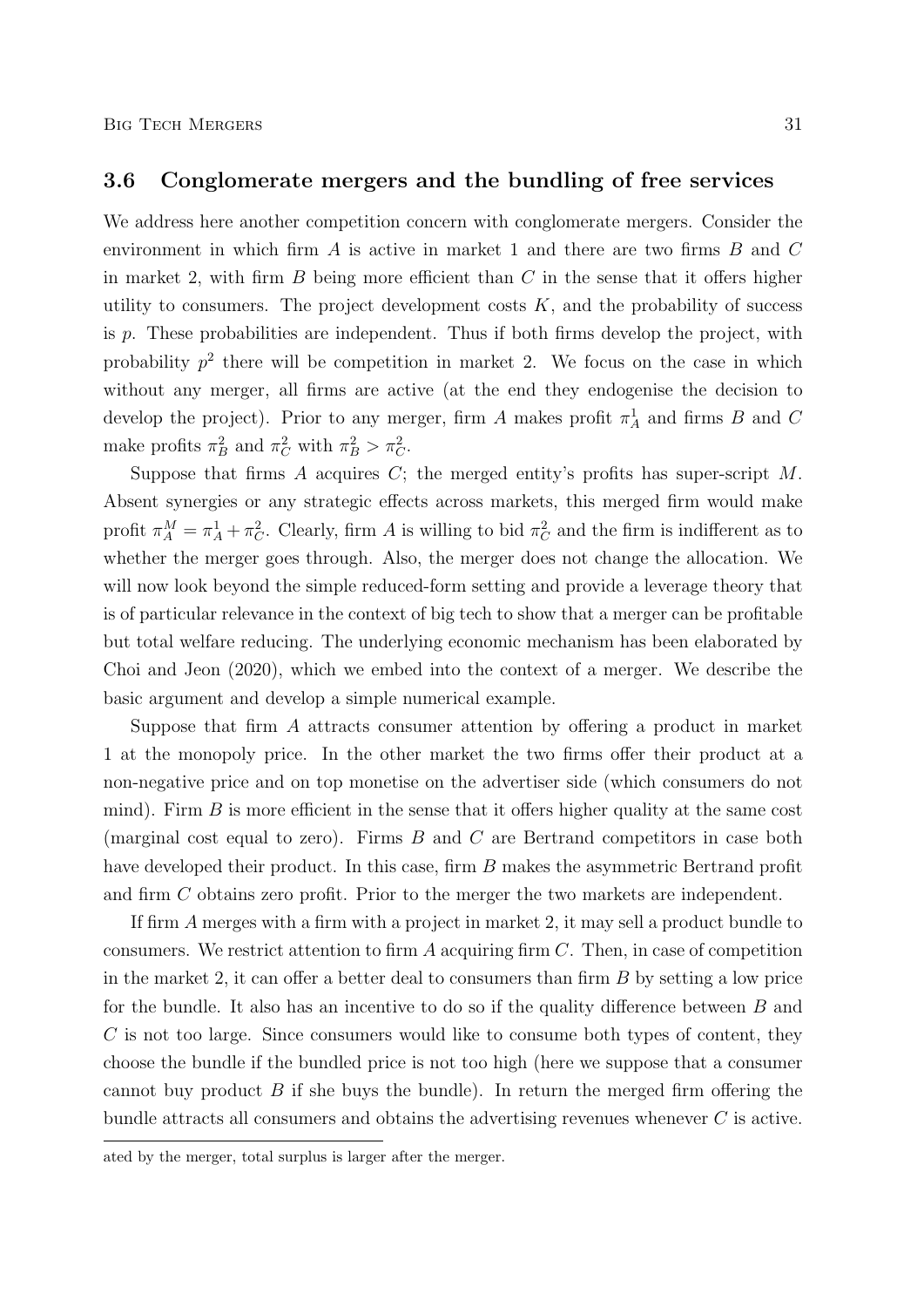The point is that because of advertising opportunities there is a positive surplus on the table in market 2. The novel insight arises because of a monetisation opportunity on a different market and the fact that the competitor to the merged firm does not have a sufficiently flexible strategic instrument to attract consumers (it cannot set a negative price to consumers).

The specific timing we have in mind is the following: first, firms B and C decide whether to develop their projects and in case they do Nature decides which if any of the projects by  $B$  and  $C$  are successful; second, firm  $A$  makes a take-it-or-leave-it offer to firm  $C$ , which firm  $C$  accepts or rejects. If the merger goes through,  $A$  decides whether to commit to bundling. And finally before advertisers decide where to advertise and consumers decide which if any products to buy, firms simultaneously set prices to consumers and advertisers.

For concreteness, we develop a numerical example. There are 100 identical consumers who all attach the value of 2 monetary units to product  $A$ ; 2 to the product offered by firm  $B$ ; and 1 to the product offered by  $C$ . The success probability of firms  $B$  and  $C$  is 1/2, which is independent across firms. In addition, each consumer generates advertising revenue of 3 in market 2 leading to total advertising revenues of 300. All firms incur zero cost.

Suppose that firms  $B$  and  $C$  developed their products. Absent merger, firm  $A$  sells its product at price 2 and makes profit of 200; firm B sells at price 1 and makes profit of 400 (revenues on the consumer side of 100 plus revenues on the advertiser side of 300) in case both firms  $B$  and  $C$  are successful, which occurs with probability  $1/4$ . With probability 1/4, it is the only one successful and then sells the product at price 2 making overall profit of 500 in this case. Hence, the expected profit of firm  $B$  is 225. With probability  $1/4$ , firm  $C$  is the only one successful and then sells the product at price 1 making overall profit of 400 in this case. Hence, the expected profit of firm C is 100.

We continue with the case that firms B and C developed their products and consider now the possibility of a merger. With probability  $1/4$ , firm C is the only one successful and then sells the bundle at price of 3 making overall profit of 600 in this case (300 from selling the bundle and 300 on the advertiser side). This corresponds to the combined profits of A and C absent the merger and thus there are no strict incentives to engage in the merger. When project C is not successful (which occurs with probability  $1/2$ ), firm A clearly has no incentive to merge; in continues to sell in market 1 at the price of 2 and makes profit 200. The interesting case is when projects B and C are successful. If firm A acquires C and commits to sell a bundle, it has an incentive to sell the bundle at a price slightly less than 1. When buying the bundle each consumer obtains a net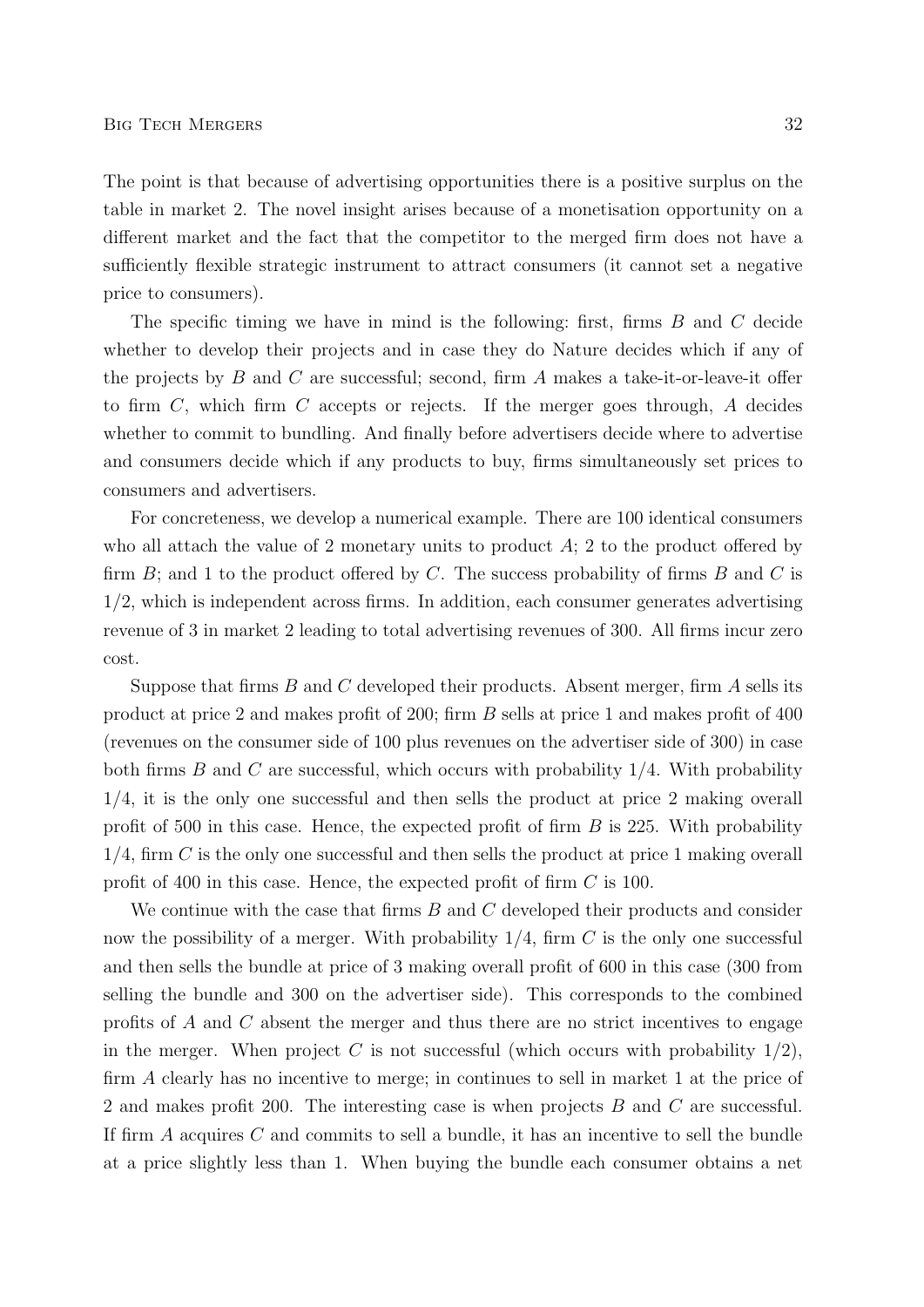benefit of a little bit more than 2. Alternatively, consumers could decide not to buy the bundle and only buy  $B$ . The lowest price firm  $B$  can charge is zero. In this case, each consumer would get a net benefit of 2. Hence, consumers decide to buy the bundle and firm  $\hat{A}$ 's profit is 400. Thus, with the merger firm  $\hat{A}$  gains an additional 200. Absent the merger, firm C would have earned zero. Hence, for any acquisition price between 0 and 200 the merger is profitable for both parties and the merger will take place unless it is prohibited by the AA.<sup>49</sup> Advertiser surplus is unaffected (it is zero); consumer surplus increases from 100 to 200. Bundling allows firm A to leverage its monopoly position into a competitive market and to drive a more-efficient competitor out of the market when this firm has developed a higher-quality product. As a result, the merger is total welfare decreasing. However, an AA focusing on consumer surplus would not prohibit the merger taking the investment as given.

We now take a quick look at the ex ante incentives of firm B. Absent the merger, firm B's expected surplus is 225 (with probability 1/4 it makes a profit of 400 and with probability  $1/4$  of 500) whereas with the possibility of firm A acquiring C it is 125 (with probability 1/4 it makes a profit of 500). Thus, if the development cost is between 0 and 125 firm B will develop the project in any case; if the development cost is between 125 and 225 it will only develop if a merger between A and C is not allowed or not profitable.

Hence, the above characterisation holds along the equilibrium path for the development cost between 0 and 125. When the development cost passes the threshold of 125 then, with the possibility of a merger, firm  $B$  knows at the development stage that its development costs exceed the expected profit. Then, firm B does not invest. As a result, the merger is an off-equilibrium threat that chills investment. Firms A and C extract monopoly rents from their respective markets: firm A obtains 200 and firm C expects 200 (400 with probability  $1/2$ ); this is the outcome for development costs between 125 and 200. Then, a merger that includes the acquired free offer into a bundle can possibly leverage monopoly power from one market into another; this can be seen as creating a "kill zone", as more-efficient competitors would decide not to enter market 2. Allowing such mergers here reduces total welfare and consumer welfare.

 $49$ We observe that also a merger between B and C would be profitable, as this would lead to the monopoly outcome. We do not consider a merger between  $B$  and  $C$  on the ground that a competition authority would reject a merger that removes the only competitor and thus leads to monopolization. If we allowed  $A$  to acquire  $B$  the latter would agree to be acquired at any positive price if it anticipated that otherwise A were to acquire C for sure. However, if A has the capacity to either try to acquire B or C then approaching B does not allow A to increase its profit after a successful merger because B will ask for at least 400 to agree to the acquistion, whereas approaching  $C$  does. In this case,  $A$  will acquire C instead of B.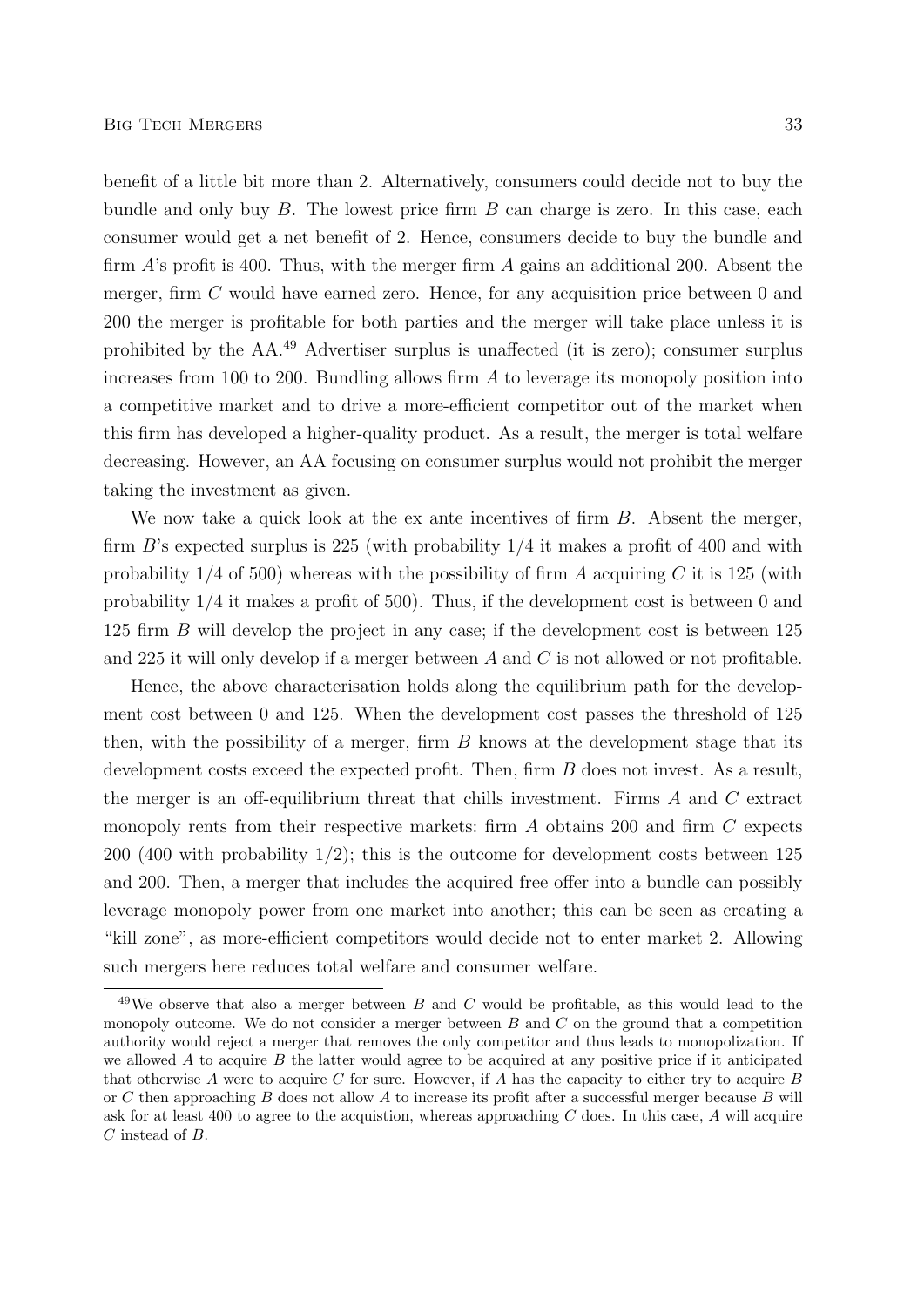## 4 Conclusion

We have argued in this paper that some big tech mergers may well have adverse competitive effects. Foremost, the risk that the merger removes a potential competitors often deserves careful consideration. We have developed a simple formal framework that allows us to address some basic considerations as to when such mergers are likely to be anticompetitive (Section 2). We have also provided an informal account of recent theories of harm of mergers involving actual competitors (Section 3). This suggests that some mergers in digital industries, including conglomerate mergers, raise anti-competitive concerns and hence require the scrutiny of Antitrust Authorities (AAs).

What are the implications for merger policy? For sure, the current situation where acquisitions of big tech firms are systematically not investigated cannot go on. This implies first that the relevant mergers should be notified, and second that AAs should have the means to stop those mergers that are deemed anti-competitive. We discuss each point in turn, in what follows.

Regarding the first point, the vast majority of acquisitions by large digital platforms have not been investigated simply because they did not meet the turnover thresholds that in most jurisdictions would trigger notification. (As mentioned above, in digital industries firms often start monetising only when they have reached considerable customer base.) For this purpose, notification thresholds based on the acquisition price seem to us a useful complementary screening device (see e.g. Motta and Peitz, 2019). Another possibility is to use a "share of supply" criterion as in the UK, Portugal, and Spain, whereby a merger should be notified if the market share of the combined entity were above a certain threshold.<sup>50</sup>

However, none of these criteria allow AAs to investigate acquisitions by big tech firms of some young start-ups that have neither substantial turnover nor built up a substantial user base or given other clear indications that they are likely to succeed—and thus their prospects are unclear and they may be a "cheap" target. Given the possible competitive risks that such acquisitions may have, we think that the proposal by Furman et al. (2019) to oblige big tech firms with a special status to notify all of their acquisitions deserves careful consideration.<sup>51</sup> Implementing this proposal does not mean, of course, that these firms should never acquire smaller companies (most of such acquisitions probably concern

<sup>50</sup>Facebook/Instagram and Google/Waze were reviewed by the UK authorities precisely because of the share of supply criterion used there. Similarly, the EU reviewed Facebook/Whatsapp because it was referred by the Spanish competition authority.

<sup>&</sup>lt;sup>51</sup>The Furman Report proposes to designate large digital platforms endowed with enduring market power on a bottleneck market with a "strategic market status" which carries certain obligations. The report does not specify the exact criteria to be used to designate certain platforms with such a status.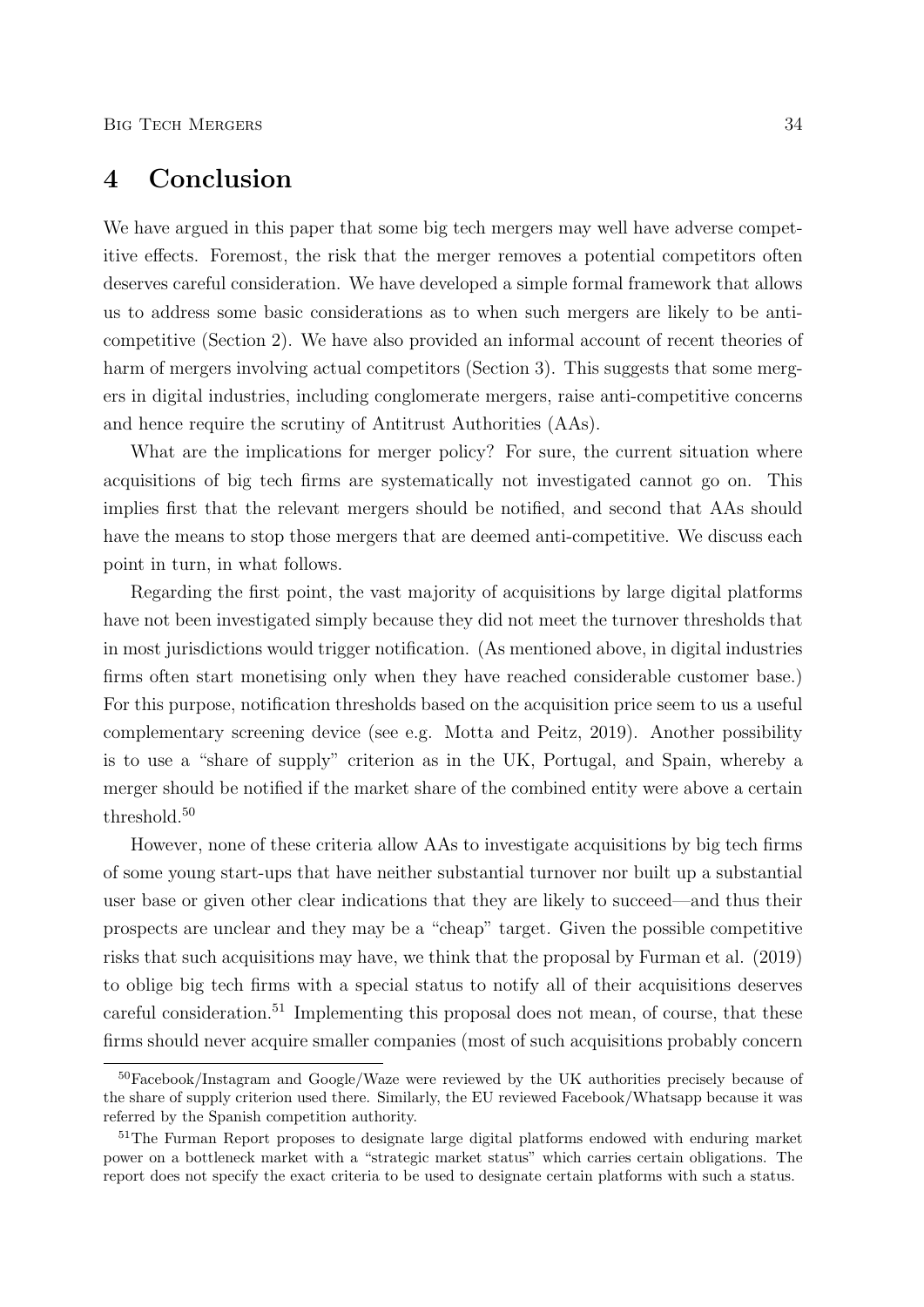start-ups which are developing new tools or very basic innovations, and are unlikely to be anti-competitive), but simply that the AAs should have the chance to look into these mergers and — where doubts arise — be able to assess whether possible pro-competitive effects outweigh the competition concerns.

We now turn to the second point above, which is how to deal with big tech mergers, once notified and if decided to investigate them.<sup>52</sup> Specifically, we think that both the question of where to place the burden of proof, and what the standard of proof is, need some rethinking. As things stand, merger control imposes the burden of proving that the mergers are anti-competitive on the AAs. We have suggested elsewhere that for any horizontal merger, for which theory suggests competitive harms can be neutralised only when efficiency gains are strong enough, the burden of proof that their merger is procompetitive should be placed on the merging firms instead.<sup>53</sup> This should hold for any sector, and we submit that a fortiori merger policy would benefit from a reversal of the burden of proof in case one of the merging parties has an entrenched dominant position, as it is the case for some of the big tech firms. The merging parties would then need to provide evidence that either the merger does not raise any significant competitive issue (this will be the case for instance when the target is a small company which is developing tools and/or may be acquired only for its human capital — and we would expect such cases to be the majority) or that expected efficiency gains (which include dynamic efficiency gains) are sufficiently strong to justify the acquisition.<sup>54</sup>

Note that the balancing of efficiency gains with competitive harms needs some rethinking too. An improvement in a firm's offering due to the merger may be seen to justify the acquisition of a potential competitor when the probability that the latter firm will become an effective competitor in the future is considered small. Even more wor-

<sup>&</sup>lt;sup>52</sup>Of course AAs may also have difficulties in screening mergers, that is, understanding which ones among the many ones notified may raise issues. It is sometimes argued that a high premium of the acquisition price may indicate that the acquirer's gains from removing an actual or potential competitor are large, and hence be suspicious. However, it is worth remembering that such a premium may also be due to large firm-specific efficiency. Also, a large premium is not a necessary condition for the acquisition to be suspicious. Indeed, we have seen that if the incumbent adopts an exclusionary strategy, the start-up may be willing to sell its business even for a small premium.

<sup>53</sup>See Motta and Peitz (2019).

<sup>54</sup>Scott Morton et al. (2019) suggest to create digital authority (DA), a sector regulator which would also have additional power over merger review. "These specific merger regulations should require merging firms to demonstrate that the combination will affirmatively promote competition. This shifting of the burden of proof from the government (to prove harm) to the parties (to prove benefit) will assist the DA by placing the job of demonstrating efficiencies on the parties, who have a greater ability to know what they are." (Scott Morton et al., 2019, p. 111) The ACCC (2019, p. 199) contemplates that "it may be worthwhile to consider whether a rebuttable presumption should also apply, in some form, to merger cases in Australia. ... [A]bsent clear and convincing evidence put by the merger parties, the starting point for the court is that the acquisition will substantially lessen competition."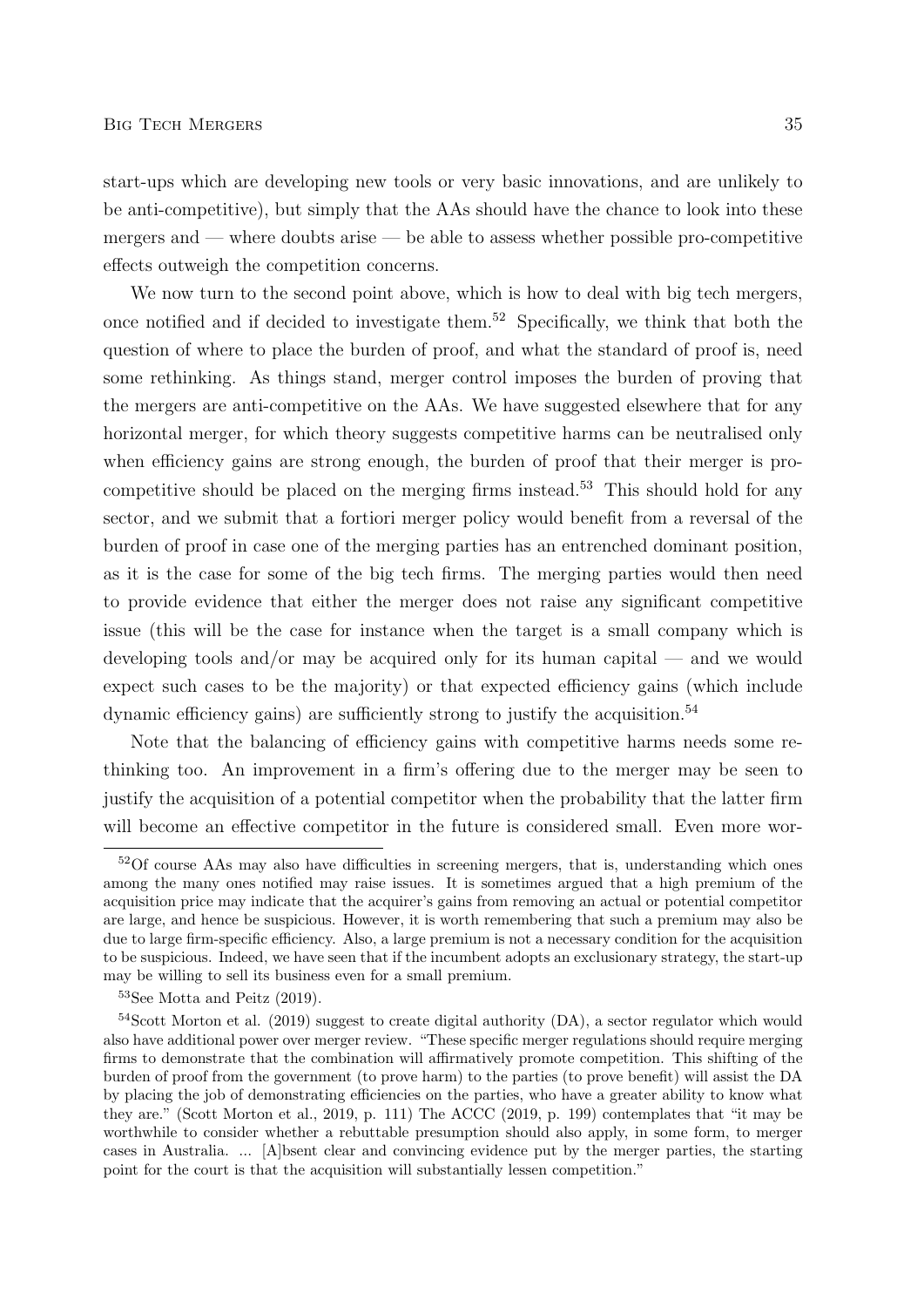rying, the standard of proof for blocking a merger with a potential competitor appears to be that it is "more likely than not" that the acquired firm would become an effective competitor. Further, Antitrust Authorities typically need to substantiate such a finding with documentary evidence which is unlikely to be easily obtained.<sup>55</sup>

Even if there is no "smoking gun" proof that indeed at the counterfactual the acquired firm were to become an effective competitor and the probability of the entrant being a successful competitor is deemed to be not very large, the optimal merger policy may be to prohibit the merger (or impose appropriate remedies). Clearly, if competition entails large benefits, even if it occurs with small probability, the expected benefits from it can be large compared to the benefits of integration. Therefore, the relevant criterion should be that the expected gains in consumer welfare from competition are larger than the gains that would come from the upgraded offer of the merging firm (see Section 2). Such a balance-of-harm approach has been proposed by Furman et al. (2019), and we fully agree with it.

As discussed in Section 2.3, we are aware that the prospects of being acquired by a large digital platform may increase the incentives of start-ups to innovate in the first place. However, as we discussed there, prohibiting a dominant firm does not necessarily mean that a start-up will be unable to sell out. In many instances, there will be other firms interested in taking it over.<sup>56</sup>

Broader concerns Big tech may not only develop strong and entrenched positions in several markets. Their eco-systems may play (and in some case are playing) an important role in absorbing a large part of consumer attention and accumulating personal data from many different activities. While this is convenient for many consumers—they can live their digital live in one or very few eco-systems—they also become dependent on the masters of these eco-systems.

This raises a number of issues for society, which go beyond standard market power issues. In particular, some big tech firms can dominate their eco-systems becoming a private regulator. This means that they also impose rules of conduct, i.e. which type of

 ${}^{55}$ Crémer et al. (2019, p. 119) write: "In the Facebook/WhatsApp merger, the Commission found no documentary evidence that WhatsApp was planning to become a fully-fledged social network in the future.[..] Such proof that the start-up is planning to enter the acquirer's core market will generally also be difficult to obtain in other cases. Clear plans for doing so will rarely exist when start-ups are being bought up at an early point of their life."

<sup>&</sup>lt;sup>56</sup>The fact that the incumbent may be willing to pay a higher acquisition price to defend its dominance position should not be a reason to allow that acquisition if there are superior alternatives from the competition point of view. Recall that a similar approach is followed by AAs in case of the so-called "failing firm" mergers. If there exists another route for the failing firm's assets to stay in the market, the failing firm defence would not be accepted.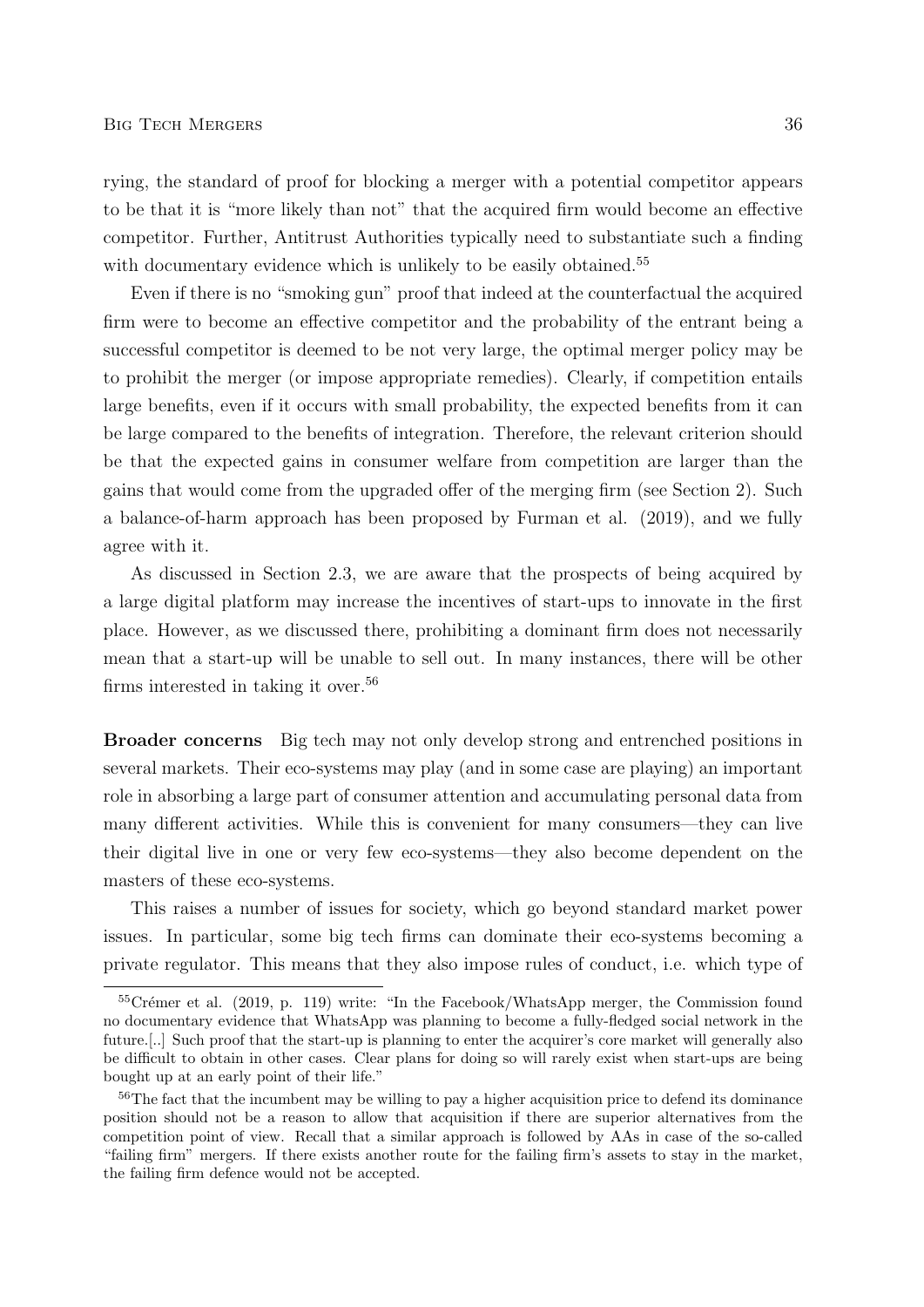behaviour on the platform is proper and which one is either not possible or punished. In particular, they may exclude participants who allegedly misbehaved. While this is often in the participants' overall interest, there is room for negligence and abuse.

Clearly, merger control (and competition policy more broadly) is a highly imperfect instrument to deal with these and other threats.<sup>57</sup> Nevertheless, we would subscribe to the view that vigilant merger control can sometimes help to avoid problems (or reduce their severity) that are likely to arise from big tech firms expanding their sphere of control. This does not make merger control a silver bullet, but an enlightened merger control appears to us an important component of a policy on how society should deal with big tech.

## References

- [1] ACCC (2019). Digital platforms inquiry. Final Report, June 2019.
- [2] Argentesi, E., P. Buccirossi, E. Calvano, T. Duso, A. Marrazzo, and S. Nava (2019). Ex-post assessment of merger control decisions in digital markets. Lear Report commissioned by the UK Competition and Markets Authority.
- [3] Anderson, S. P. and S. Coate (2005). Market provision of broadcasting: A welfare analysis. Review of Economics Studies 72, 947-972.
- [4] Anderson, S. P. and M. Peitz (2020). Media see-saws: Winners and losers in platform markets. Journal of Economic Theory 186.
- [5] Belleflamme, P. and M. Peitz (2018). Inside the engine room of digital platforms: Reviews, ratings and recommendations. In: J. J. Ganuza and G. Llobet (eds.). Economic Analysis of the Digital Revolution, Funcas Social and Economic Studies 4, Funcas.
- [6] Bourreau, M. and A. de Streel (2019). Digital conglomerates and EU competition policy. CERRE report, March 2019. Available at www.cerre.eu
- [7] Bryan, K.A. and E. Hovenkamp (2020). Antitrust limits on startup acquisitions. Review of Industrial Organization, forthcoming.
- [8] Cabral, L. (2019). Merger policy in digital industries. Unpublished manuscript.

<sup>&</sup>lt;sup>57</sup>Regulatory instruments and interventions by the legislator may be the more appropriate instruments to deal with such issues. In particular, regarding digital eco-systems public regulators may provide oversight.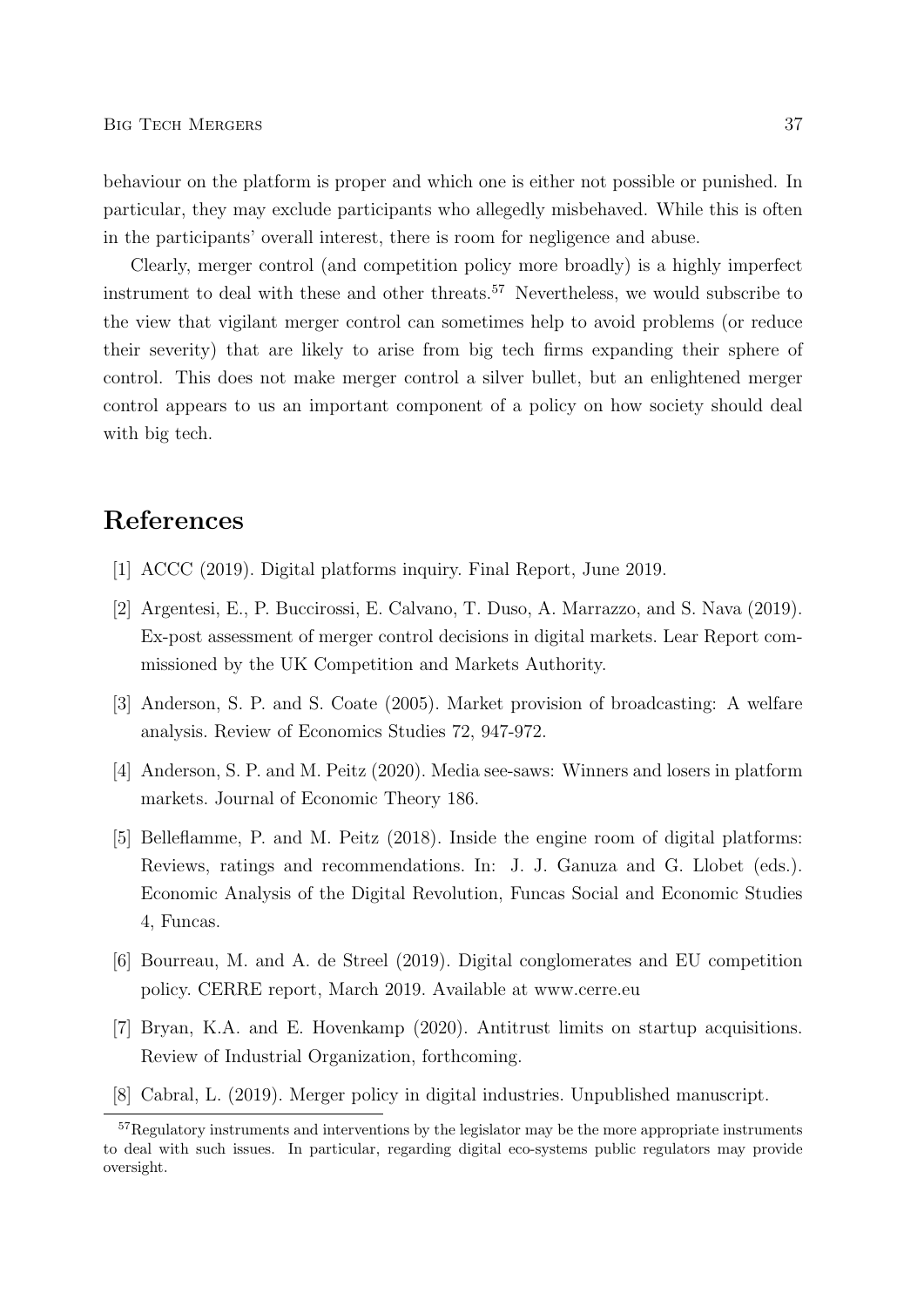- [9] Carlton, Dennis and Robert Waldman (2002). The strategic use of tying to preserve and create market power in evolving industries. Rand Journal of Economics 33, 194-220.
- [10] Choi, J. P. and D.-S. Jeon (2020). A leverage theory of tying in two-sided markets with non-negative price constraints. American Economic Journal: Microeconomics, forthcoming.
- [11] Correia-da-Silva, J., B. Jullien, Y. Lefouili and J. Pinho (2019). Horizontal mergers between multi-sided platforms: Insights from Cournot competition. Journal of Economics and Management Strategy 28, 109-124.
- [12] Crémer, J., Y.-A. de Montjoye, and H. Schweitzer (2019). Competition policy for the digital era. Final report presented to the European Commission.
- [13] de Cornière, A. and G. Taylor (2019). Data and competition. Unpublished manuscript, Toulouse School of Economics and University of Oxford.
- [14] Cunningham, C., F. Ederer, and S. Ma (2018). Killer acquisitions. Unpublished manuscript, London Business School and Yale School of Management.
- [15] Deneckere, R. and C. Davidson (1985). Incentives to form coalitions with Bertrand competition. Rand Journal of Economics 16, 473-486.
- [16] Franck, J.-U. and M. Peitz (2019). Market definition and market power in the platform economy. CERRE report. May 2019. Available at www.cerre.eu
- [17] Fumagalli, C. and M. Motta (2019a). Tying in evolving industries, when future entry cannot be deterred. International Journal of Industrial Organization, forthcoming.
- [18] Fumagalli, C. and M. Motta (2019b). Dynamic vertical foreclosure. CEPR DP No. 12498.
- [19] Fumagalli, C., M. Motta and E. Tarantino (2020). Shelving or developing? The acquisition of potential competitors under financial constraints. Unpublished manuscript.
- [20] Furman, J., D. Coyle, A. Fletcher, D. McAuley and P. Marsden (2019). Unlocking digital competition. Report of the Digital Competition Expert Panel, March 2019.
- [21] Gilbert, R. J. and D. M. G. Newbery (1982). Preemptive patenting and the persistence of monopoly. American Economic Review 72, 514-526.